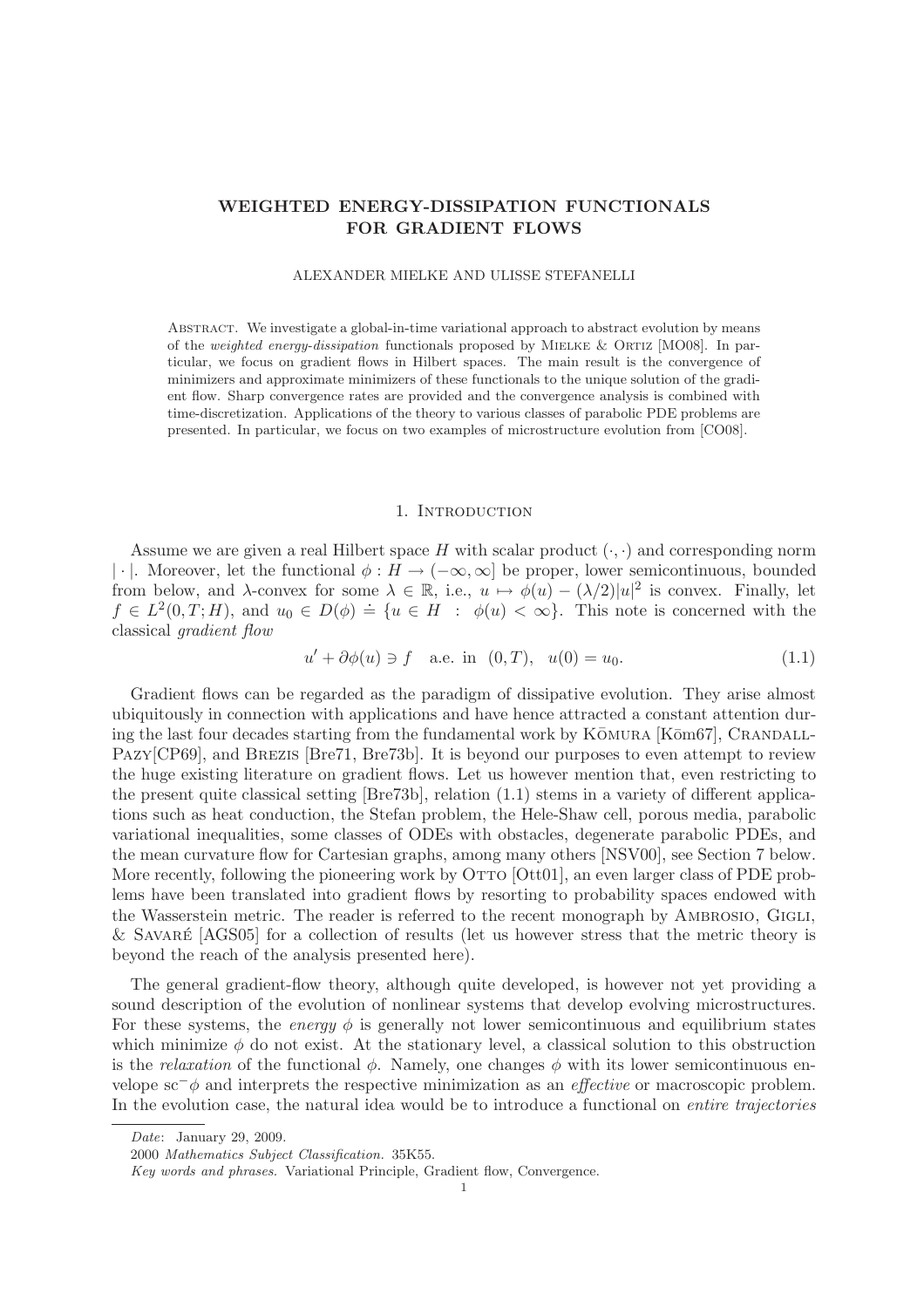whose minimizers solve the gradient flow  $(1.1)$  and consider its relaxation. Moving from these considerations Mielke & Ortiz [MO08] introduced a variational reformulation of evolution problems as (limits of) minimizers of a class of global-in-time functionals. These functionals feature the sum of the (scaled) energy and the dissipation, integrated in time via an exponentially decaying weight. The resulting so-called *weighted energy-dissipation* (WED) functionals  $I_{\varepsilon}: H^1(0,T;H) \to (-\infty,\infty]$  read, in the case of the gradient flow (1.1), as

$$
I_{\varepsilon}(v) \doteq \int_0^T e^{-t/\varepsilon} \left( \frac{1}{2} |v'|^2 + \frac{1}{\varepsilon} \left( \phi(v) - (f, v) \right) \right) dt.
$$
 (1.2)

We will check in Subsection 2.4 that, for all  $\varepsilon$  small, the functional  $I_{\varepsilon}$  admits a unique minimizer in the closed convex set  $K(u_{0\varepsilon}) \doteq \{v \in H^1(0,T;H) : v(0) = u_{0\varepsilon}\}\$  where  $u_{0\varepsilon}$  is a suitable approximation of  $u_0$  (see below).

The WED functional approach has been originally applied in [MO08] to the description of rate-independent evolution, which, roughly speaking, corresponds to replacing 2 by 1 in (1.2). Later on, the analysis of the rate-independent case has been extended and adapted to timediscretizations in [MS08].

As for the gradient flow situation, a discussion on a linear case is contained in [MO08] together with a first example of relaxation. More recently, two additional examples of relaxation related with micro-structure evolution have been provided by CONTI  $&$  ORTIZ [CO08], see Section 7. In the above-mentioned papers, the problem of proving the convergence  $u_{\varepsilon} \to u$  is left open. This question is solved here and our main result reads as follows.

# **Theorem 1.1** (Convergence).  $u_{\varepsilon} \to u$  *uniformly in* H.

In the easiest possible setting, namely the scalar and linear case of

$$
H = \mathbb{R}, \quad \phi(u) = -u^2/2, \quad f = 0, \quad u_0 = 1, \quad T = 1,\tag{1.3}
$$

the convergence result of Theorem 1.1 is illustrated in Figure 1.

Besides the stated uniform convergence, much more is true for we are in the position of providing a quantitative statement, even in finer topologies (see Subsection 5.1 below). Moreover, the assumptions on  $u_0$  can be substantially weakened (Subsection 5.2) and we obtain some novel regularity results as a by-product (Subsection 5.3). Furthermore, the convergence analysis can be extended to the case of sequences of approximate minimizers (Subsection 5.6) and combined with time-discretization (Section 6). Finally, some application of the abstract theory to a collection of examples of linear and nonlinear parabolic problems is provided in Section 7.

An important step toward the proof of Theorem 1.1 is the analysis of the Euler system for  $I_{\varepsilon}$ in  $K(u_{0\varepsilon})$ . In particular, we prove that the minimizer  $u_{\varepsilon}$  fulfills

$$
-\varepsilon u'' + u' + \partial\phi(u) \ni f \quad \text{a.e. in} \quad (0, T), \tag{1.4a}
$$

$$
u(0) = u_{0\varepsilon}, \tag{1.4b}
$$

$$
u'(T) = 0.\t\t(1.4c)
$$

Namely, to minimize  $I_{\varepsilon}$  is equivalent to perform an elliptic-in-time regularization of the gradient flow (1.1). We shall stress that, at all levels  $\varepsilon > 0$ , causality is lost. Consequently, the convergence for  $\varepsilon \to 0$  is generally referred to as the *causal limit* of (1.4). As the problem above is second order in time, an extra boundary condition  $(1.4c)$  at the final point T is needed and our choice for a homogeneous Neumann condition is motivated by simplicity. Other choices may be considered and a specific alternative, originally proposed in [MO08], is commented in Subsection 5.7.

Before moving on, let us recall that the idea of taking the causal limit in an elliptic-in-time regularization of a parabolic problem is not new. In the linear case, some results can be found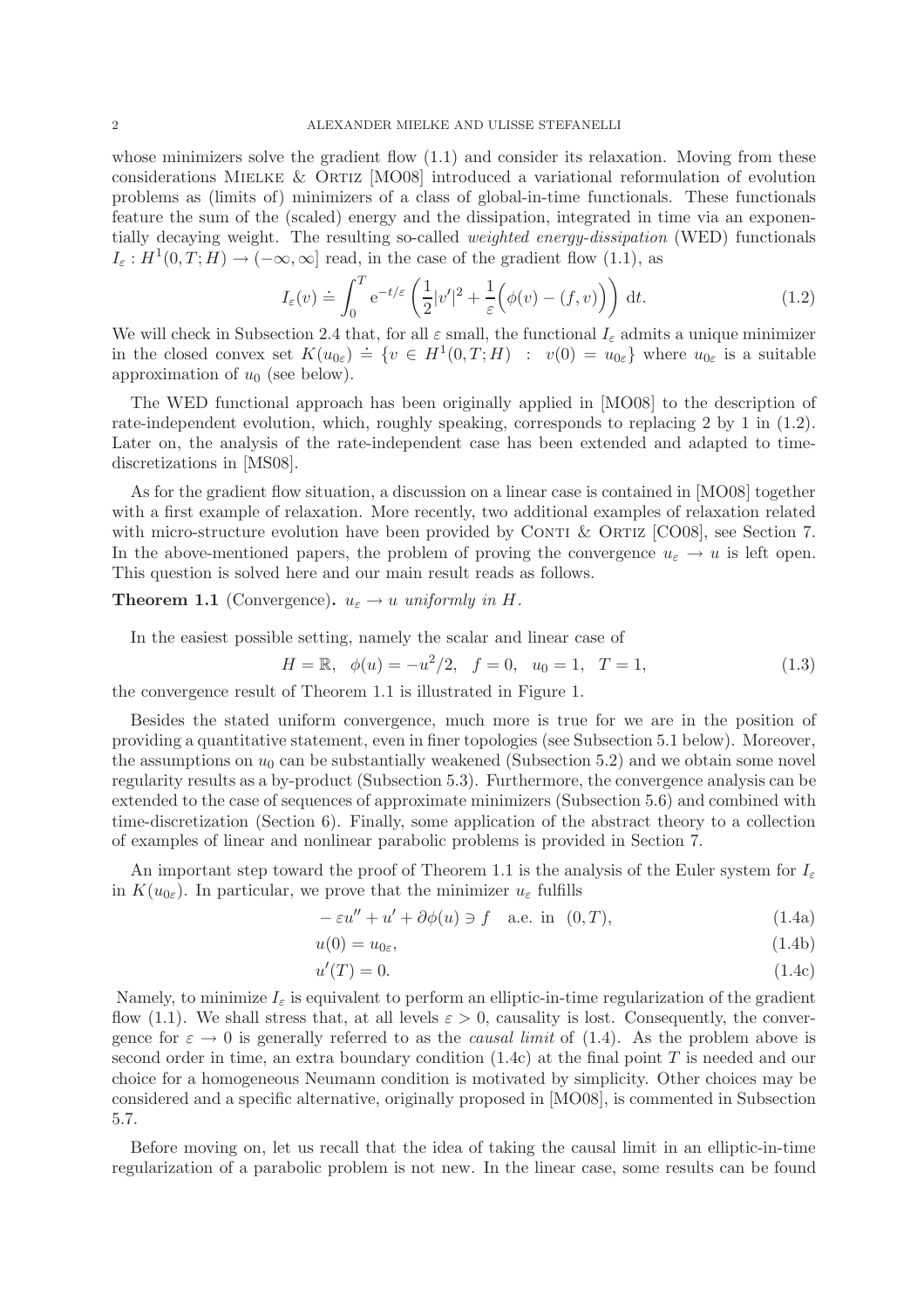

Figure 1: Convergence in the special case (1.3). As  $\varepsilon \to 0$ , the minimizers of  $I_{\varepsilon}$  (dashed lines) approach the solution of the gradient flow (solid line). Note that minimizers fulfill the *artificial* homogeneous Neumann boundary condition at T (see  $(1.4c)$ ).

in the classical monograph by LIONS & MAGENES  $[LM72]$ . As for the nonlinear case, this procedure has been followed by Ilmanen [Ilm94] for proving existence and partial regularity of the so-called Brakke mean curvature flow of varifolds. In [Gio96, Sect. 4] a conjecture suggests the weighted functional

$$
u \mapsto \int_{\Omega \times (0,\infty)} e^{-t/\varepsilon} \left[ |u_{tt}|^2 + \frac{1}{\varepsilon^2} \left( |\nabla u|^2 + u^{2k} \right) \right] dx dt
$$

as elliptic regularization for studying the wave equation  $u_{tt} = \Delta u - ku^{2k-1}$ .

Besides the WED functional approach here considered, a number of different variational principles have been proposed for characterizing entire trajectories of evolution systems. In the linear realm, we shall mention Biot's work on irreversible Thermodynamics [Bio55] and GURTIN's principle for viscoelasticity and elastodynamics [Gur63, Gur64a, Gur64b] among many others (see also the survey by  $HLAVAČEK [Hla69]$ ). In the nonlinear setting, a crucial result is the BREZIS, EKELAND, & NAYROLES principle [BE76a, BE76b, Nay76a, Nay76b] which specifically focuses on the case of *convex* functionals  $\phi$ . The literature on this principle is vast and the reader is referred to the recent monograph by GHOUSSOUB [Gho08] and the papers [Ste08a, Ste08c, Ste08b, Vis08] for additional information. Apart from the convex case, we shall record the variational principle from De Giorgi, Marino, & Tosques which actually paved the way to the analysis of gradient flow evolution in metric spaces (see [AGS05, MST89, RMS08, RSS08], for instance). Finally, we mention VISINTIN [Vis01], where generalized solutions are obtained as minimal elements of a certain partial-order relation on the trajectories.

#### 2. Preliminaries

We shall collect here some notation, general assumptions, and a selection of classical results on  $\lambda$ -convex functions and the corresponding gradient flows.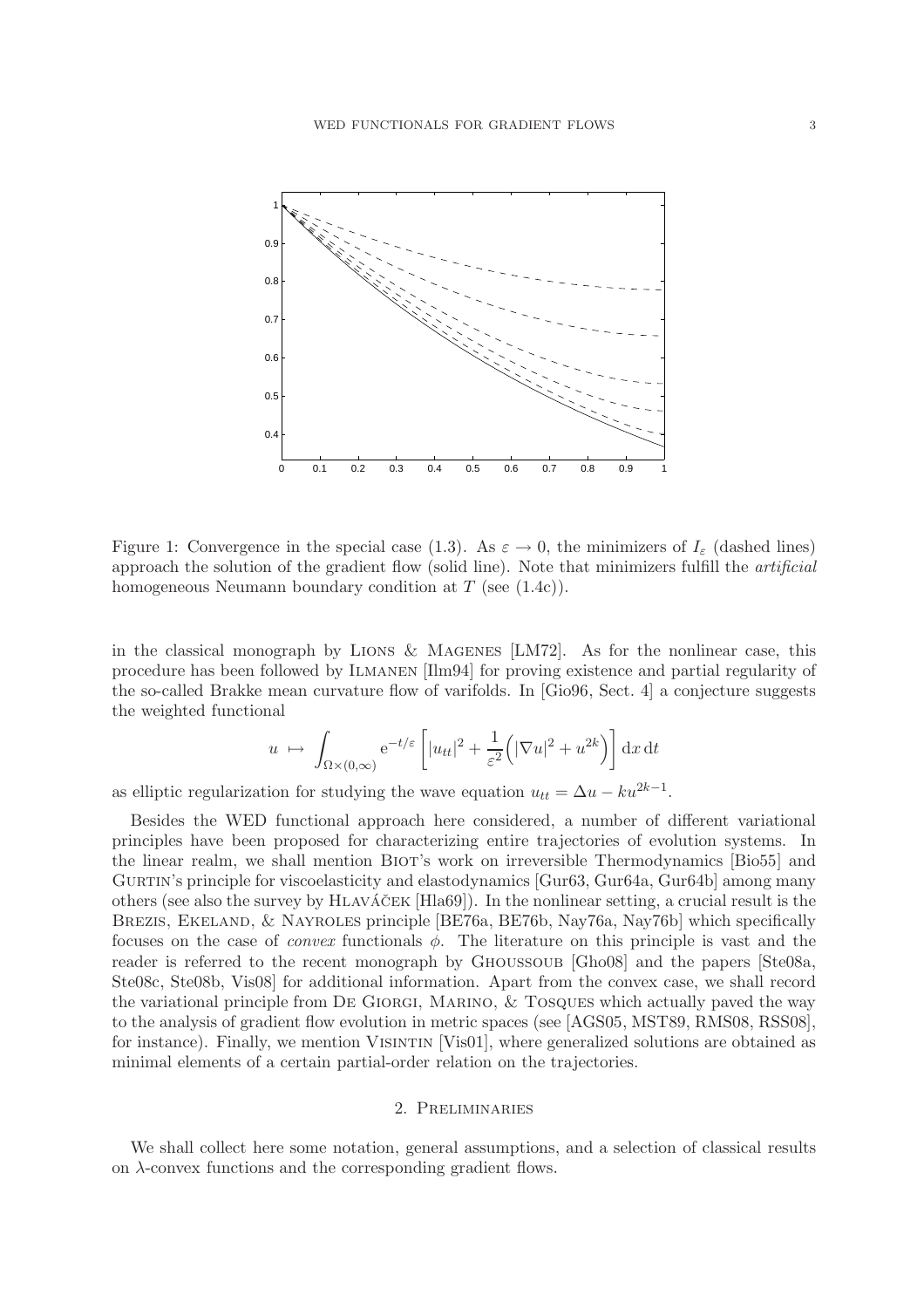2.1. Convexity and  $\lambda$ -convexity. Throughout the paper H is a real Hilbert space with scalar product  $(\cdot, \cdot)$  and norm  $|\cdot|$ . Given the functional  $\phi : H \to (-\infty, \infty]$  with effective domain  $D(\phi) = \{u \in H : \phi(u) < \infty\}$ , we recall that its *Fréchet subdifferential*  $\partial \phi : H \to 2^H$  is defined as

$$
v \in \partial \phi(u)
$$
 iff  $u \in D(\phi)$  and  $\liminf_{w \to u} \frac{\phi(w) - \phi(u) - (v, w - u)}{|w - u|} \ge 0$ .

We denote by  $D(\partial \phi)$  the corresponding domain  $D(\partial \phi) = \{u \in H : \partial \phi(u) \neq \emptyset\}$ . The functional  $\phi$  is said to be *proper* if  $D(\phi) \neq \emptyset$  and  $\lambda$ *-convex* for some given  $\lambda \in \mathbb{R}$ , if

$$
v \mapsto \psi(v) = \phi(v) - \frac{\lambda}{2}|v|^2
$$
 is convex.

Equivalently,  $\phi$  is  $\lambda$ -convex if and only if

$$
\phi(ru + (1 - r)v) \le r\phi(u) + (1 - r)\phi(v) - \frac{\lambda}{2}r(1 - r)|u - v|^2 \quad \forall u, v \in H, \ 0 \le r \le 1.
$$

Let us explicitly remark that  $D(\psi) = D(\phi)$ ,  $D(\partial \psi) = D(\partial \phi)$ , and  $\partial \phi(v) = \partial \psi(v) + \lambda v$  for all  $v \in D(\partial \phi)$ . In particular, the set  $\partial \phi(v)$  turns out to be convex and closed. Hence, it possesses a unique element of minimal norm which we indicate by  $(\partial \phi(u))^{\circ}$ .

A crucial tool in Convex Analysis is the *Moreau-Yosida* approximation  $\psi_{\delta}: H \to \mathbb{R}$  of the proper, convex, and lower semicontinuous function  $\psi : H \to (-\infty, \infty]$  given, for all  $\delta > 0$ , by

$$
\psi_{\delta}(u) = \inf_{v \in H} \left( \frac{|v - u|^2}{2\delta} + \psi(v) \right) \quad \forall u \in H.
$$

Recall that  $\psi_{\delta} \in C^{1,1}(H)$  and that one has [Bre73b]

$$
|D\psi_{\delta}(u)| \le |(\partial \psi(u))^{\circ}| \quad \text{and} \quad D\psi_{\delta}(u) \to (\partial \psi(u))^{\circ} \quad \forall u \in D(\partial \psi). \tag{2.1}
$$

For any proper functional  $\phi : H \to (-\infty, \infty]$  we denote by sc<sup>−</sup> $\phi$ </sup> the corresponding lower semicontinuous envelope or *relaxation*, classically defined by

$$
\mathrm{sc}^{-}\phi(u) \doteq \inf \big\{ \liminf_{k \to \infty} \phi(u_k), \ u_k \to u \ \text{ strongly in } H \big\}.
$$

2.2. Function spaces. Standard notation for spaces of vector-valued functions as  $L^p(0,T;H)$ ,  $C([0,T];H)$ ,  $W^{1,p}(0,T;H)$ , and  $H^s(0,T;H)$  will be used throughout, cf. [LM72]. Moreover, we will consider the following characterizations of Besov spaces [BL76, Thm. 6.2.4, p. 142]

$$
B_{pq}^{s}(0, T; H) \doteq (L^{p}(0, T; H), W^{1, p}(0, T; H))_{s,q} \quad 0 < s < 1, \ 1 \le p, \ q \le \infty,
$$
  

$$
B_{p'q'}^{-s}(0, T; H) \doteq (B_{pq}^{s}(0, T; H))' \quad 0 < s < 1, \ 1 \le p, \ q < \infty
$$

where p' and q' are conjugate to p and q, respectively; and  $(X,Y)_{s,q}$  denotes  $L^q$  interpolation. Let us recall the identifications [Tri95, Rem. 4, p. 179], for all  $0 < s < 1$ ,

$$
Hs(0, T; H) = B22s(0, T; H),
$$
  

$$
Cs([0, T]; H) = (L\infty(0, T; H), W1, \infty(0, T; H))s, \infty,
$$

where the latter is the space of Hölder continuous functions endowed with the norm

$$
||u||_{C^{s}([0,T];H)} \doteq ||u||_{C([0,T];H)} + \sup_{t \neq r} \frac{|u(t) - u(r)|}{|t - r|}.
$$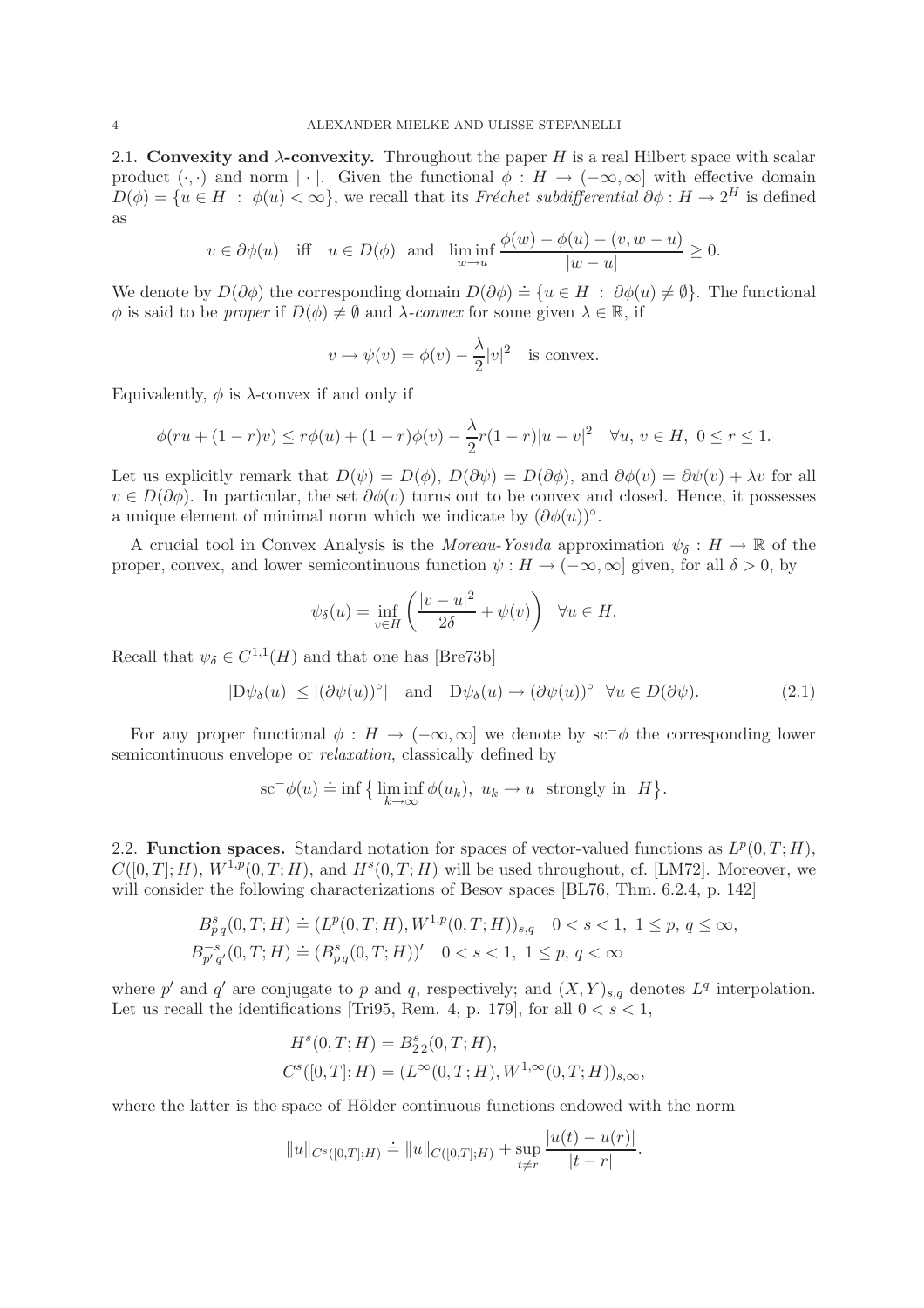2.3. General assumptions and well-posedness for  $(1.1)$ . Unless otherwise stated, throughout this analysis we shall assume the following

$$
\phi: H \to (-\infty, \infty] \quad \text{is proper, lower semicontinuous, bounded from below}
$$

and 
$$
u \mapsto \psi(u) \doteq \phi(u) - \frac{\lambda}{2}|u|^2
$$
 is convex, (2.2a)

$$
f \in L^2(0, T; H), \tag{2.2b}
$$

$$
u_0 \in D(\phi). \tag{2.2c}
$$

Note that the lower-bound request for  $\phi$  can be weakened and is here chosen for the sake of simplicity only. As for the  $\lambda$ -convexity assumption, note that any  $C^{1,1}$  perturbation of a convex function turns out to be  $\lambda$ -convex (but see (5.6) below).

We assume from the very beginning that

$$
\min \psi = \psi(0) = 0.
$$

This can be achieved without loss of generality simply by replacing  $\psi$  (and hence  $\phi$ ), f, and  $u_0$ , by

$$
\tilde{\psi}(u) \doteq \psi(u+v) - (\eta, u) - \psi(v), \quad \tilde{f} \doteq f - \eta, \quad \tilde{u}_0 \doteq u_0 - v
$$

for some fixed  $v \in D(\partial \psi)$  with  $\eta \in \partial \psi(v)$ .

Let us recall that, the well-posedness of the gradient flow  $(1.1)$  follows from the classical theory of [Kōm67, CP69, Bre71, Bre73b] (see also [AGS05]). Indeed, the assumption  $u_0 \in D(\phi)$ can be weakened to  $u_0 \in \overline{D(\partial \phi)}$ . In this case as well, a strong solution  $u \in H^1_{loc}(0,T;H)$  of  $(1.1)$ uniquely exists.

# 2.4. Well-posedness for the minimum problem. In the convex case

$$
\lambda^- \doteq \max\{0, -\lambda\} = 0
$$

assumptions (2.2a)-(2.2b) guarantee that  $I_{\varepsilon}$  admits a (unique) minimizer in  $K(w_0)$  for any  $w_0 \in H$ . As for the general  $\lambda$ -convex case, existence and uniqueness of minimizers follow by letting  $\varepsilon$  be small enough. More precisely, we have the following.

**Proposition 2.1** (Well-posedness for the minimum problem). Let  $\phi : H \to (-\infty, \infty]$  be  $\lambda$ -convex,  $f \in L^2(0,T;H)$ , and  $w_0 \in H$ . Letting  $\varepsilon$  be small enough, the functional  $I_{\varepsilon}$  is  $\kappa_{\varepsilon}$ -convex in  $K(w_0)$  with respect to the metric of  $H^1(0,T;H)$  for

$$
\kappa_{\varepsilon} \doteq \varepsilon^2 e^{-T/\varepsilon}.\tag{2.3}
$$

*In particular,*  $I_{\varepsilon}$  *is uniformly convex in*  $K(w_0)$ *.* 

*Additionally, if*  $\phi$  *is lower semicontinuous, then*  $I_{\varepsilon}$  *admits a unique minimizer in*  $K(w_0)$ *.* 

*Proof.* Let us start by decomposing  $I_{\varepsilon}$  into the sum of a quadratic part  $Q_{\varepsilon}$  and a convex remainder  $R_{\varepsilon}$  as follows.

$$
I_{\varepsilon}(u) = \left(\int_0^T e^{-t/\varepsilon} \left(\frac{1}{2}|u'|^2 - \frac{\lambda^-}{2\varepsilon}|u|^2\right)\right) + \left(\int_0^T \frac{1}{\varepsilon} e^{-t/\varepsilon} \left(\psi(u) - (f, u)\right)\right)
$$
  

$$
\doteq Q_{\varepsilon}(u) + R_{\varepsilon}(u).
$$
 (2.4)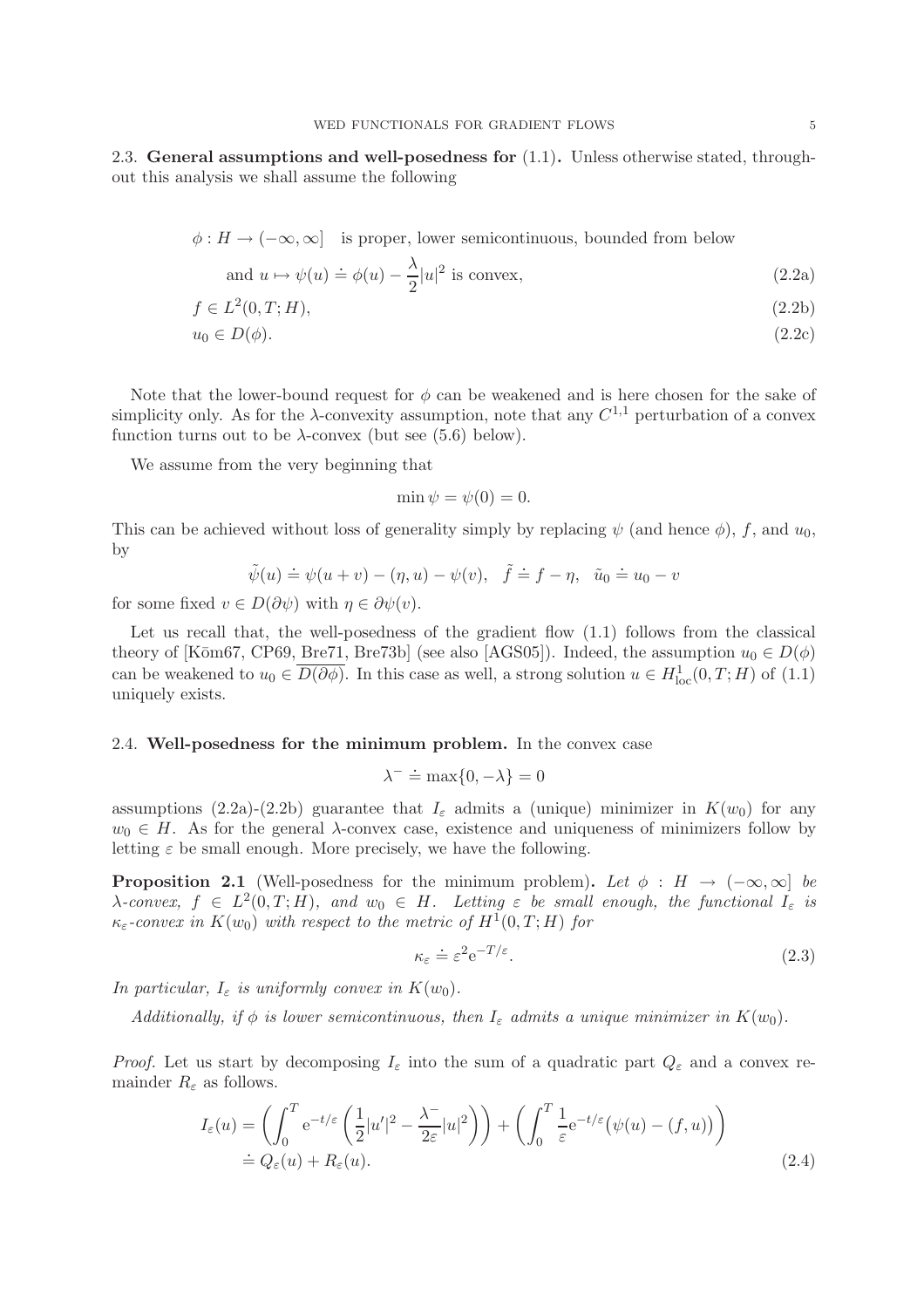In order to handle  $Q_{\varepsilon}$ , we will exploit the auxiliary function  $v(t) \doteq e^{-t/(2\varepsilon)}u(t)$ . As we readily have that

$$
e^{-t/(2\varepsilon)}u'(t) = v'(t) + \frac{1}{2\varepsilon}v(t),
$$
\n(2.5)

the value  $Q_{\varepsilon}(u)$  can be rewritten in terms of v as

$$
Q_{\varepsilon}(u) = \int_{0}^{T} \left( \frac{1}{2} |v'|^{2} + \frac{1}{2\varepsilon} (v', v) + \frac{1 - 4\varepsilon\lambda^{-}}{8\varepsilon^{2}} |v|^{2} \right)
$$
  
= 
$$
\int_{0}^{T} \left( \frac{1}{2} |v'|^{2} + \frac{1 - 4\varepsilon\lambda^{-}}{8\varepsilon^{2}} |v|^{2} \right) + \frac{1}{4\varepsilon} e^{-T/\varepsilon} |u(T)|^{2} - \frac{1}{4\varepsilon} |u(0)|^{2}
$$
  
= 
$$
V_{\varepsilon}(v) + \frac{1}{4\varepsilon} e^{-T/\varepsilon} |u(T)|^{2} - \frac{1}{4\varepsilon} |u(0)|^{2}.
$$
 (2.6)

Moreover, by possibly letting  $\varepsilon$  be small, standard computations lead to

$$
e^{-T/\varepsilon} \|u\|_{L^2(0,T;H)}^2 \le \|v\|_{L^2(0,T;H)}^2 \le \|u\|_{L^2(0,T;H)}^2,\tag{2.7}
$$

$$
\varepsilon^2 e^{-T/\varepsilon} \|u\|_{H^1(0,T;H)}^2 \le \|v\|_{H^1(0,T;H)}^2 \le \varepsilon^{-2} \|u\|_{H^1(0,T;H)}^2. \tag{2.8}
$$

Let now  $\theta \in [0,1]$  and  $u_1, u_2 \in K(w_0)$  be given. Moreover, define  $v_i(t) \doteq e^{-t/2\varepsilon}u_i(t)$  for  $i = 1, 2$ . Arguing as in (2.6), for all  $\varepsilon$  small enough one deduces that

$$
Q_{\varepsilon}(\theta u_{1} + (1 - \theta)u_{2})
$$
  
=  $V_{\varepsilon}(\theta v_{1} + (1 - \theta) v_{2}) + \frac{1}{4\varepsilon} e^{-T/\varepsilon} |\theta u_{1}(T) + (1 - \theta) u_{2}(T)|^{2} - \frac{1}{4\varepsilon} |w_{0}|^{2}$   
 $\leq \theta V_{\varepsilon}(v_{1}) + (1 - \theta) V_{\varepsilon}(v_{2}) - \frac{\theta(1 - \theta)}{2} \int_{0}^{T} (|v_{1}' - v_{2}'|^{2} + \frac{1 - 4\varepsilon\lambda^{-}}{4\varepsilon^{2}} |v_{1} - v_{2}|^{2})$   
 $+ \frac{\theta}{4\varepsilon} e^{-T/\varepsilon} |u_{1}(T)|^{2} + \frac{1 - \theta}{4\varepsilon} e^{-T/\varepsilon} |u_{2}(T)|^{2} - \frac{1}{4\varepsilon} |w_{0}|^{2}$   
 $= \theta Q_{\varepsilon}(u_{1}) + (1 - \theta) Q_{\varepsilon}(u_{2}) - \frac{\theta(1 - \theta)}{2} \int_{0}^{T} (|v_{1}' - v_{2}'|^{2} + \frac{1 - 4\varepsilon\lambda^{-}}{4\varepsilon^{2}} |v_{1} - v_{2}|^{2})$   
 $\leq \theta Q_{\varepsilon}(u_{1}) + (1 - \theta) Q_{\varepsilon}(u_{2}) - \frac{\theta(1 - \theta)}{2} ||v_{1} - v_{2}||_{H^{1}(0,T;H)}^{2}.$ 

By exploiting the first estimate in (2.8), we have proved that  $Q_{\varepsilon}$  is  $\kappa_{\varepsilon}$ -convex in  $K(w_0)$  with respect to the metric of  $H^1(0,T;H)$ . As  $I_{\varepsilon} = Q_{\varepsilon} + R_{\varepsilon}$  and  $R_{\varepsilon}$  is convex, the  $\kappa_{\varepsilon}$ -convexity of  $I_{\varepsilon}$ follows as well.

Once the uniform convexity of  $I_{\varepsilon}$  in  $K(w_0)$  is established, the existence of a unique minimizer is a consequence of the Direct Method whenever lower semicontinuity is assumed.  $\Box$ 

The proof of Proposition 2.1 entails the existence of  $\varepsilon^* > 0$ , possibly depending on  $\lambda^-$  only, such that, for all  $\varepsilon \in (0,\varepsilon^*)$ , the functional  $I_{\varepsilon}$  has a unique minimizer in  $K(w_0)$ . This can be seen as a manifestation of the fact that, for small  $\varepsilon$ , we are close to the (causal) initial-value problem, where we can expect existence and uniqueness. In the following, the parameter  $\varepsilon$  will be assumed to fulfill  $\varepsilon \in (0, \varepsilon^*)$  throughout.

Note that, for large values of the parameter  $\varepsilon$ , existence of minimizers may fail. Let us give an example for this fact. In order to keep the presentation simple, we shall consider a scalar example, i.e.  $H = \mathbb{R}$ , by dropping the lower boundedness assumption on  $\phi$ . We consider

$$
\phi(u) = -\frac{u^2}{4}, \quad f = 0, \quad w_0 = 0.
$$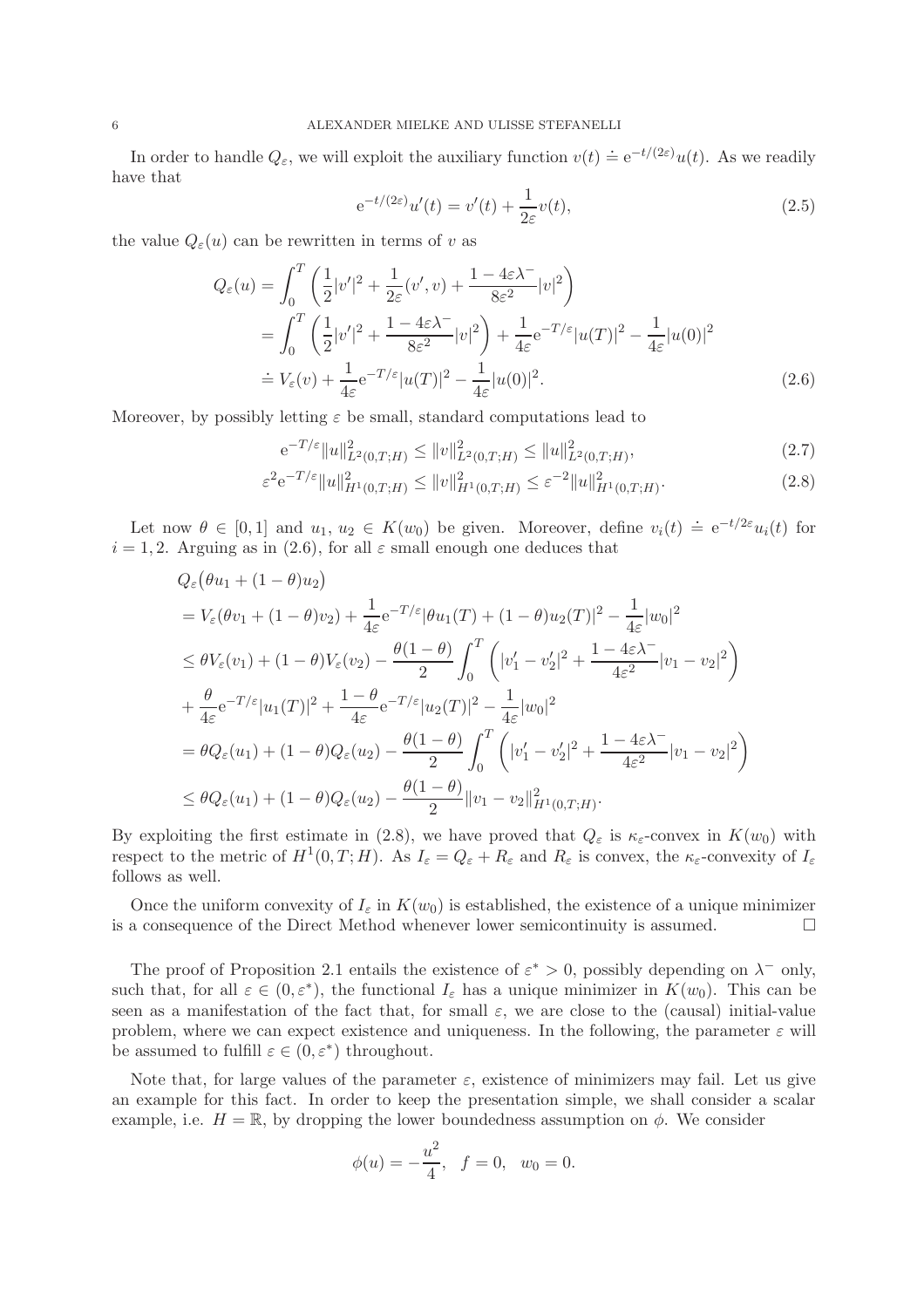By fixing  $\varepsilon = 1$ , for simplicity, the corresponding WED functional reads

$$
I_1(u) \doteq \int_0^T e^{-t} \left( \frac{|u'|^2}{2} - \frac{u^2}{4} \right)
$$

and we readily check that  $I_1$  is 2-homogeneous, namely  $I_1(\alpha u) = \alpha^2 I_1(u)$ .

Let us firstly prove that inf  $I_1 = -\infty$  in  $K(0)$ , in particular no global minimizer exists. To this aim it suffices to consider  $v(t) \doteq e^{t/2} - 1$  and compute

$$
I_1(v) = -\frac{T}{8} + \frac{1}{4}(e^{-T} - 1) + (1 - e^{-T/2})
$$

so that, for T suitably large,  $I_1(v) < 0$ . Then, by homogeneity, we have that  $I_1(\alpha v) \to -\infty$  as  $\alpha \rightarrow \infty$ .

We now turn our attention to local minimizers. The Euler equation for  $I_1$  is

$$
-u'' + u' - \frac{u}{2} = 0
$$

which, letting  $u(0) = 0$ , is solved by  $u_{\alpha}(t) \doteq \alpha e^{t/2} \sin(t/2)$  for all  $\alpha \in \mathbb{R}$ .

If  $T \neq (3/2 + 2k)\pi$ , no choice of  $\alpha \neq 0$  fulfills  $u'_{\alpha}(T) = 0$ . Namely,  $u_{\alpha}$  is not a local minimizer for  $\alpha \neq 0$ . Moreover, the trajectory  $\delta v$  (with v as above and  $\delta > 0$  small) is an admissible perturbation of the trivial solution and  $I_1(\delta v) = \delta^2 I_1(v) < 0 = I_1(0)$ . Namely,  $u = 0$  is not a local minimizer either.

If  $T = (3/2 + 2k)\pi$ , all  $\alpha \in \mathbb{R}$  give rise to a solution of the Euler system and one has that  $I_1(u_\alpha) = 0$ . Still, exactly as for  $u = 0$  (see above), the functions  $u_\alpha$  are not local minimizers as

$$
I_1(u_{\alpha} + \alpha \delta v) = \alpha^2 I_1(u_1 + \delta v) = \alpha^2 \left( I_1(u_1) + \delta^2 I_1(v) + \delta \int_0^T e^{-t} \left( u'v' - \frac{1}{2}uv \right) \right)
$$
  
=  $\alpha^2 \delta^2 I_1(v) + \frac{\alpha^2 \delta}{2} \int_0^T (e^{-t/2} - 1) \sin(t/2) < \alpha^2 \delta^2 I_1(v) < 0 = I_1(u_{\alpha})$ 

and  $u_{\alpha} + \alpha \delta v$  is a strict competitor of  $u_{\alpha}$ , for  $\delta$  small.

Uniqueness of minimizers directly follows by uniform convexity if  $\phi$  is convex or  $\varepsilon$  is small (see above). In the general  $\lambda$ -convex case a uniqueness result for large  $\varepsilon$  is however not to be expected. Indeed, by letting

$$
\phi(u) = I_B(u) - \frac{u^2}{4}, \quad f = 0, \quad w_0 = 0,
$$

where  $I_B$  is the indicator function of the interval  $B = [-e^{T/2}, e^{T/2}]$ , as the trajectory v is such that  $I_1(v) < 0$  (for T large) and the functional is even, we have that  $I_1$  has two symmetric minimizers (global).

2.5. Approximation of the initial datum. As we have already mentioned in the Introduction, the initial datum  $u_0$  of the gradient flow (1.1) is approximated here by a sequence  $u_{0\varepsilon}$ and the minimization of  $I_{\varepsilon}$  will take place in  $K(u_{0\varepsilon})$ . Following BREZIS [Bré73a] (see also [BS94, Bre75]), we introduce the *interpolation sets*  $D_{r,p} \subset H$  for  $0 < r < 1, 1 \le p \le \infty$  as

$$
D_{r,p} = \{ u \in \overline{D(\partial \psi)} \ : \ \varepsilon \mapsto \varepsilon^{-r} |u - J_{\varepsilon}u| \in L^p_*(0,1) \}
$$

where  $J_{\varepsilon} = (\mathrm{id} + \varepsilon \partial \psi)^{-1}$  is the standard *resolvent* operator and  $L_*^p(0,1)$  is the  $L^p$  space endowed with the *Haar measure*  $d\varepsilon/\varepsilon$ . We will use the equivalence [Bré73a, Thm. 2]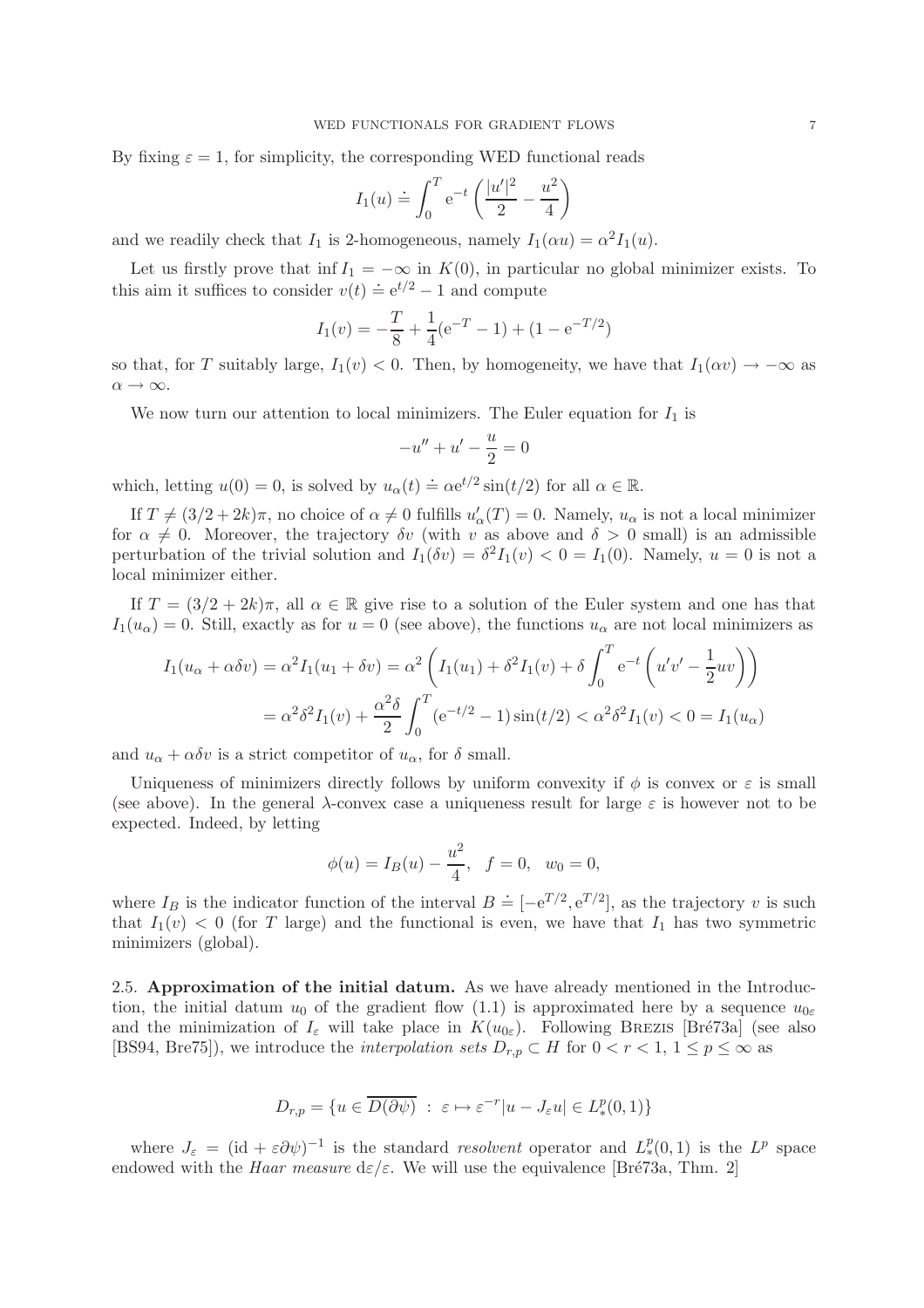$$
u_0 \in D_{r,p} \quad \text{iff} \quad \begin{cases} \n\exists \varepsilon \in [0,1] \mapsto v(\varepsilon) \ : \ v \in W^{1,1}_{\text{loc}}(0,1], \\
\text{ continuous in } [0,1], \ v(0) = u_0, \ v(\varepsilon) \in D(\partial \psi) \text{ a.e., and} \\
\varepsilon^{1-r} \Big( |(\partial \psi(v(\varepsilon)))^\circ| + |v'(\varepsilon)| \Big) \in L^p_*(0,1). \n\end{cases}
$$

As we have that  $u_0 \in D(\phi) \equiv D(\psi) \equiv D_{1/2,2}$  and  $D_{1/2,2} \subset D_{1/2,\infty}$  [Bre75, Thm. 6], we fix from the very beginning the sequence  $u_{0\varepsilon} \doteq v(\varepsilon) \rightarrow u_0$  in H in such a way that

$$
\varepsilon^{-1/2}|u_0 - u_{0\varepsilon}| + \varepsilon^{1/2} |(\partial \phi(u_{0\varepsilon}))^{\circ}| \le c_0,
$$
\n(2.9)

for some fixed  $c_0 > 0$  (recall that  $(\partial \phi(u))^{\circ} = (\partial \psi(u))^{\circ} + \lambda u$ ). Note that the first term in the left-hand side above is under control as

$$
|u_0 - u_{0\varepsilon}| \le \int_0^{\varepsilon} |v'(e)| \, de \le \varepsilon^{1/2} \left( \int_0^{\varepsilon} (|v'(e)| e^{1/2})^2 \frac{de}{e} \right)^{1/2}
$$
  

$$
\le \varepsilon^{1/2} \|e \mapsto e^{1/2} v(e)\|_{L^2_*(0,1)}.
$$

In particular, we will use the fact that

$$
\phi(u_{0\varepsilon}) = \phi(u_0) + ((\partial \phi(u_{0\varepsilon}))^\circ, u_{0\varepsilon} - u_0) \le \phi(u_0) + c_0^2. \tag{2.10}
$$

Note that, as we shall comment below, in case  $u_0 \in D(\partial \phi)$  no approximation  $u_{0\varepsilon}$  is actually needed and the minimization of  $I_{\varepsilon}$  could be considered in the fixed  $K(u_0)$  as well. A concrete example of sets  $D_{r,p}$  is provided in Subsection 7.1.

2.6. Time-discretization. In the following, we shall also be considering the classical timediscretization of the gradient flow (1.1) by means of the so-called implicit Euler scheme which, given  $n \in \mathbb{N}$  and the constant time-step  $\tau = T/n$ , consists in the system

$$
u^{0} = u_{0}
$$
 and  $\frac{u^{i} - u^{i-1}}{\tau} + \partial \phi(u^{i}) \ni f^{i}$  for  $i = 1, ..., n$ . (2.11)

Whenever a suitable approximation  $(f^1, \ldots, f^n) \in H^n$  of f is given, the latter system turns out to admit a unique solution  $(u^0, u^1, \ldots, u^n) \in H^{n+1}$  for  $\tau$  small. In fact, (2.11) is equivalent to the successive minimization problems

$$
u^{0} = u_{0} \text{ and } u^{i} = \text{Arg}\min_{u \in H} \left( \frac{|u - u^{i-1}|^{2}}{2\tau} + \phi(u) - (f^{i}, u) \right) \text{ for } i = 1, ..., n, \quad (2.12)
$$

where all of the functionals above are uniformly convex (for small  $\tau$ ) and lower semicontinous.

Given any vector  $(v^0, \ldots, v^n) \in V^{n+1}$   $(V = H, \mathbb{R})$ , we will denote by  $\overline{v}_{\tau} : (0, T] \to V$  and  $v_{\tau}:[0,T] \to V$  the corresponding backward piecewise constant and piecewise affine interpolants on the time-partition. Namely, we have

$$
\overline{v}_{\tau}(t) = v^{i}, \quad v_{\tau}(0) = v^{0}, \quad v_{\tau}(t) = \alpha_{i}(t)v^{i} + (1 - \alpha_{i}(t))v^{i-1}
$$
  
for  $t \in ((i - 1)\tau, i\tau], i = 1, ..., n$ ,

where  $\alpha_i(t) = (t - (i-1)\tau)/\tau$ , for  $i = 1, ..., n$ . Finally, we will also set  $\delta v^i = (v^i - v^{i-1})/\tau$ , so that, in particular,  $\overline{\delta v_{\tau}} = v_{\tau}'$ . A basic convergence result for (2.11) is combined with the error analysis by AMBROSIO, GIGLI,  $&$  SAVARÉ [AGS05] (see also [NSV00]) in the following.

**Lemma 2.2** (Convergence of time-discretizations). Let  $(f^1_\tau, \ldots, f^n_\tau)$  be such that  $\overline{f}_\tau \to f$  strongly  $in L<sup>2</sup>(0,T;H)$  and  $(u<sub>\tau</sub><sup>0</sup>,...,u<sub>\tau</sub><sup>n</sup>)$  *solve* (2.11)*. Then*  $u<sub>\tau</sub> \to u$  *strongly in*  $H<sup>1</sup>(0,T;H)$  *where* u *solves* (1.1)*.*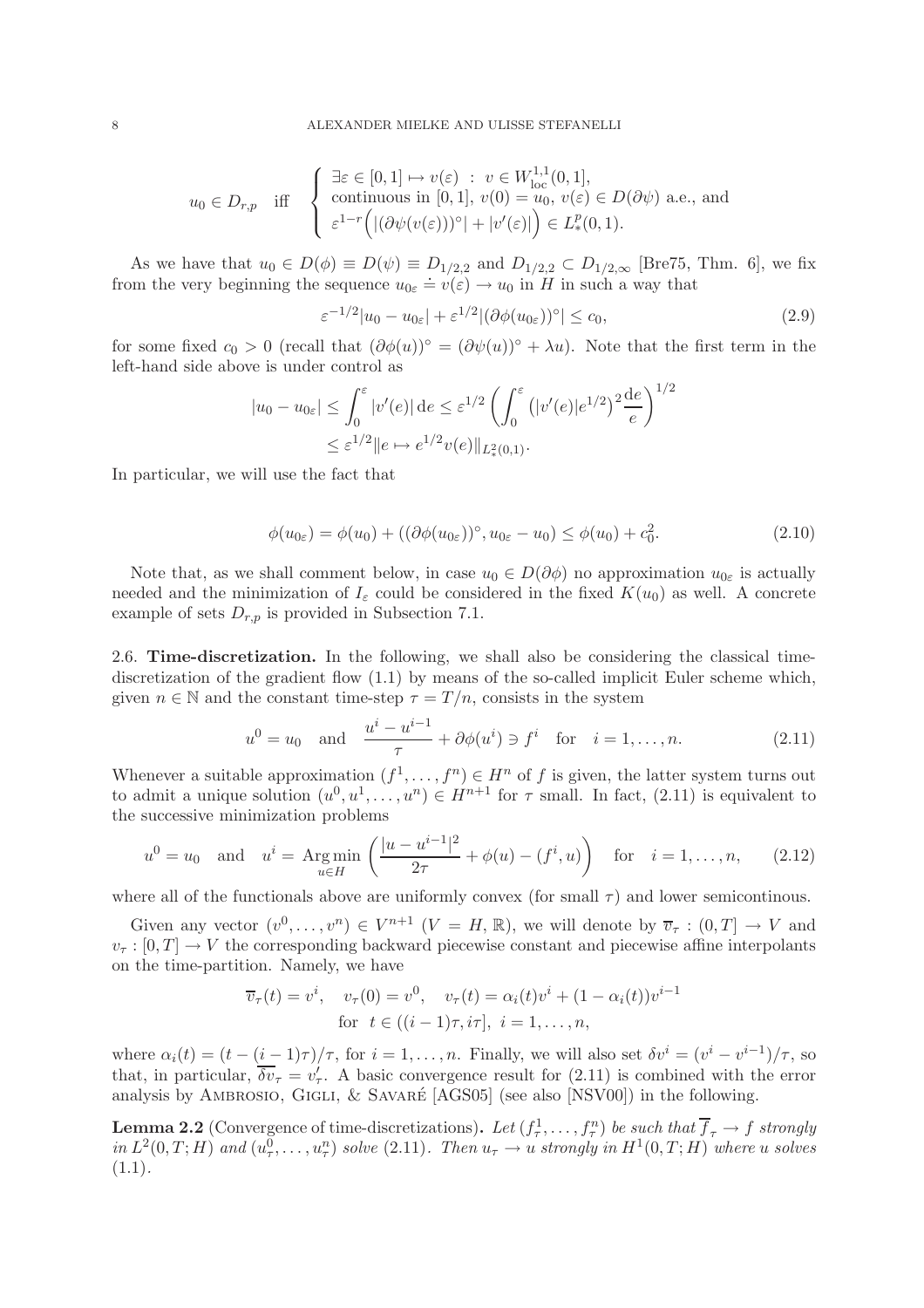*By letting*  $f \equiv 0$  *and*  $\tau$  *small enough (in particular*  $\lambda \tau > -1$ ), we have that

$$
|(u - u_{\tau})(t)| \le c_1 \sqrt{\tau} \phi(u_0) e^{-2\lambda_{\tau} t} \quad \text{where} \quad \lambda_{\tau} \doteq \ln\left(\frac{1 + \lambda \tau}{\tau}\right) \tag{2.13}
$$

*where*  $c_1$  *depends solely on*  $\lambda$ *. Moreover, if*  $u_0 \in D(\partial \phi)$  *we also have* 

$$
|(u - u\tau)(t)| \le c_2 \tau |(\partial \phi(u_0))^{\circ}| e^{-2\lambda_{\tau} t}
$$
\n(2.14)

*where*  $c_2$  *depends solely on*  $\lambda$ *.* 

Note that the factor  $e^{-2\lambda_{\tau}t}$  in (2.13)-(2.14) essentially plays the role of the exponential  $e^{-2\lambda t}$ . In particular, if  $\lambda > 0$  the error constant decays whereas if  $\lambda < 0$  it deteriorates exponentially with time. Although we restrict here to the error control for  $f \equiv 0$  for the sake of simplicity, the non-homogeneous case can be considered as well. The reader is referred to [NSV00] for some results in this direction.

#### 3. Euler equation

As already mentioned in the Introduction, our analysis relies on the specific structure of the Euler equation for  $I_{\varepsilon}$ , namely its linearity with respect to the time-derivatives. The aim of this section is to provide some detail on the Euler system and we shall start form the following.

**Theorem 3.1** (Euler equation). Let  $u_{\varepsilon}$  minimize  $I_{\varepsilon}$  in  $K(u_{0\varepsilon})$ . Then,  $u_{\varepsilon} \in H^2(0,T;H)$  and *there exists a function*  $\xi_{\varepsilon} \in L^2(0,T;H)$  *such that* 

$$
-\varepsilon u''_{\varepsilon} + u'_{\varepsilon} + \xi_{\varepsilon} = f \quad a.e. \in (0, T), \tag{3.1}
$$

$$
u_{\varepsilon}(0) = u_{0\varepsilon},\tag{3.2}
$$

$$
u'_{\varepsilon}(T) = 0,\t\t(3.3)
$$

$$
\xi_{\varepsilon} \in \partial \phi(u_{\varepsilon}) \quad a.e. \quad in \quad (0, T). \tag{3.4}
$$

3.1. Analysis of a regularized convex problem. For the sake of proving Theorem 3.1, we focus on a regularized problem first. Let  $\psi_{\delta}$  be the Yosida approximation of  $\psi$  at level  $\delta > 0$ . We have the following.

**Lemma 3.2.** *There exists a unique*  $u_{\delta} \in H^2(0,T;H)$  *such that* 

$$
-\varepsilon u''_{\delta} + u'_{\delta} + D\psi_{\delta}(u_{\delta}) = f \quad a.e. \text{ in } (0, T), \tag{3.5}
$$

$$
u_{\delta}(0) = u_{0\varepsilon},\tag{3.6}
$$

$$
u'_{\delta}(T) = 0.\t\t(3.7)
$$

*Proof.* By possibly redefining  $D\psi_{\delta}$  as  $D\psi_{\delta}(\cdot + u_{0\epsilon})$ , we assume with no loss of generality that  $u_{0\varepsilon} = 0$ . Let  $V = \{u \in H^1(0,T;H) : u(0) = 0\}$  and denote by V' the corresponding dual. A weak formulation of (3.5)-(3.7) is provided by the equation  $Au + Bu = \ell$ , where  $A, B: V \to V'$ and  $\ell \in V'$  are given, for all  $v \in V$ , by

$$
\langle Au, v \rangle \doteq \varepsilon \int_0^T (u', v') + \int_0^T (u', v),
$$
  

$$
\langle Bu, v \rangle \doteq \int_0^T (D\psi_{\delta}(u), v),
$$
  

$$
\langle \ell, v \rangle \doteq \int_0^T (f, v)
$$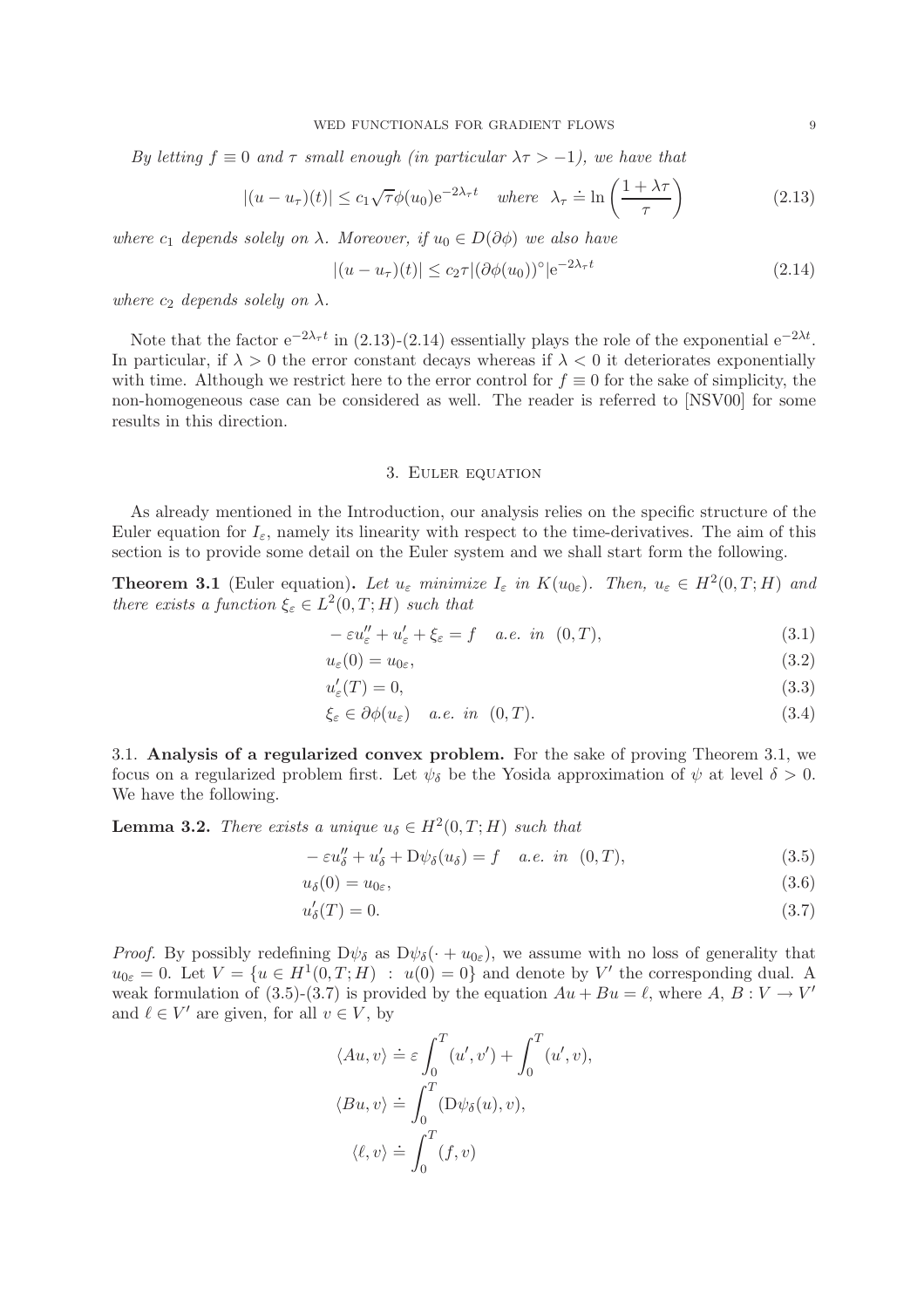where  $\langle \cdot, \cdot \rangle$  denotes the duality pairing between V' and V. The linear operator A is coercive as

$$
\langle Au, u \rangle = \varepsilon \int_0^T |u'|^2 + \frac{1}{2}|u(T)|^2 \quad \forall u \in V.
$$

On the other hand, B is clearly monotone and continuous. Hence,  $A + B$  is maximal monotone and coercive [Bar76, Cor. 1.1, p. 39]. Namely,  $Au + Bu = \ell$  admits at least a solution  $u \in V$ [Bar76, Cor. 1.3, p. 48]. Finally, as A is strongly monotone, this solution is unique.

Equation  $Au + Bu = \ell$  reads

$$
\varepsilon \int_0^T (u', v') = \int_0^T (-u' - D\psi_\delta(u) + f, v) \quad \forall v \in V
$$
\n(3.8)

By choosing  $v \in V$  such that  $v(T) = 0$  we recover  $u \in H^2(0,T;H)$  and that relation (3.5) holds. Hence, again from  $(3.8)$ , by using the already established  $(3.5)$  one also has that  $\varepsilon(-u'(T), v(T)) = 0$  for all  $v \in V$  and (3.7) follows.

The forthcoming discussion of Subsection 4.1 will in particular entail the validity of the following estimate.

**Lemma 3.3** (Estimate on  $u_{\delta}$ ). Let  $u_{\delta}$  solve (3.5)-(3.7). Then

$$
||u_{\delta}||_{H^{2}(0,T;H)} \leq c \tag{3.9}
$$

*where*  $c > 0$  *depends on*  $||f||_{L^2(0,T;H)}$ ,  $|u_0|$ ,  $c_0$ , and  $\varepsilon$  but not on  $\delta$ .

3.2. **Proof of Theorem 3.1.** Let us assume with no loss of generality  $\lambda = -\lambda^- \leq 0$ , decompose the functional  $I_{\varepsilon}$  into its convex and its non-convex part as  $I_{\varepsilon} = C_{\varepsilon} + N_{\varepsilon}$ , and extend it to the whole  $L^2(0,T;H)$ , namely, for  $v \in L^2(0,T;H)$ , we let

$$
C_{\varepsilon}(v) \doteq \int_0^T e^{-t/\varepsilon} \left( \frac{1}{2} |v'|^2 + \frac{1}{\varepsilon} \left( \psi(v) - (f, v) \right) \right) \quad \text{for } v \in K(u_{0\varepsilon}) \text{ and } \infty \text{ otherwise,}
$$
  

$$
N_{\varepsilon}(v) \doteq -\frac{\lambda^-}{2\varepsilon} \int_0^T e^{-t/\varepsilon} |v|^2.
$$

We shall now compute subdifferentials in the weighted space  $L^2(0,T, e^{-t/\varepsilon} dt; H)$ . As  $N_{\varepsilon}$  is clearly  $C^1$ , one has that

$$
\partial I_{\varepsilon} = \partial C_{\varepsilon} + \mathcal{D}N_{\varepsilon}
$$
 in  $L^2(0, T, e^{-t/\varepsilon} dt; H)$ .

As the minimality of u implies that  $0 \in \partial I_{\varepsilon}(u)$ , what is now needed is a description of the set  $\partial C_{\varepsilon}(u)$  as, clearly,  $DN_{\varepsilon}(u) = -\lambda^{-}u/\varepsilon$ . We shall prove that  $\partial C_{\varepsilon}(u) = A_{\varepsilon}(u)$  where the possibly multivalued operator  $A_{\varepsilon}$  is defined on  $D(A_{\varepsilon}) = \{v \in H^2(0,T;H) \cap K(u_{0\varepsilon}) : v'(T) = 0\}$  as

$$
A_{\varepsilon}(u) \doteq \frac{1}{\varepsilon} \Big( -\varepsilon u'' + u' + \partial \Psi_{\varepsilon}(u) - f \Big).
$$

In the latter, the integral functional  $\Psi_{\varepsilon}: L^2(0,T;H) \to (-\infty,\infty]$  is given by

$$
\Psi_{\varepsilon}(u) \doteq \begin{cases} \n\int_0^T e^{-t/\varepsilon} \psi(u) dt & \text{if } t \mapsto \psi(u(t)) \in L^1(0, T), \\ \n\infty & \text{else,} \n\end{cases}
$$

and the subdifferential  $\partial \Psi_{\varepsilon}$  is again taken in  $L^2(0,T, e^{-t/\varepsilon} dt; H)$ .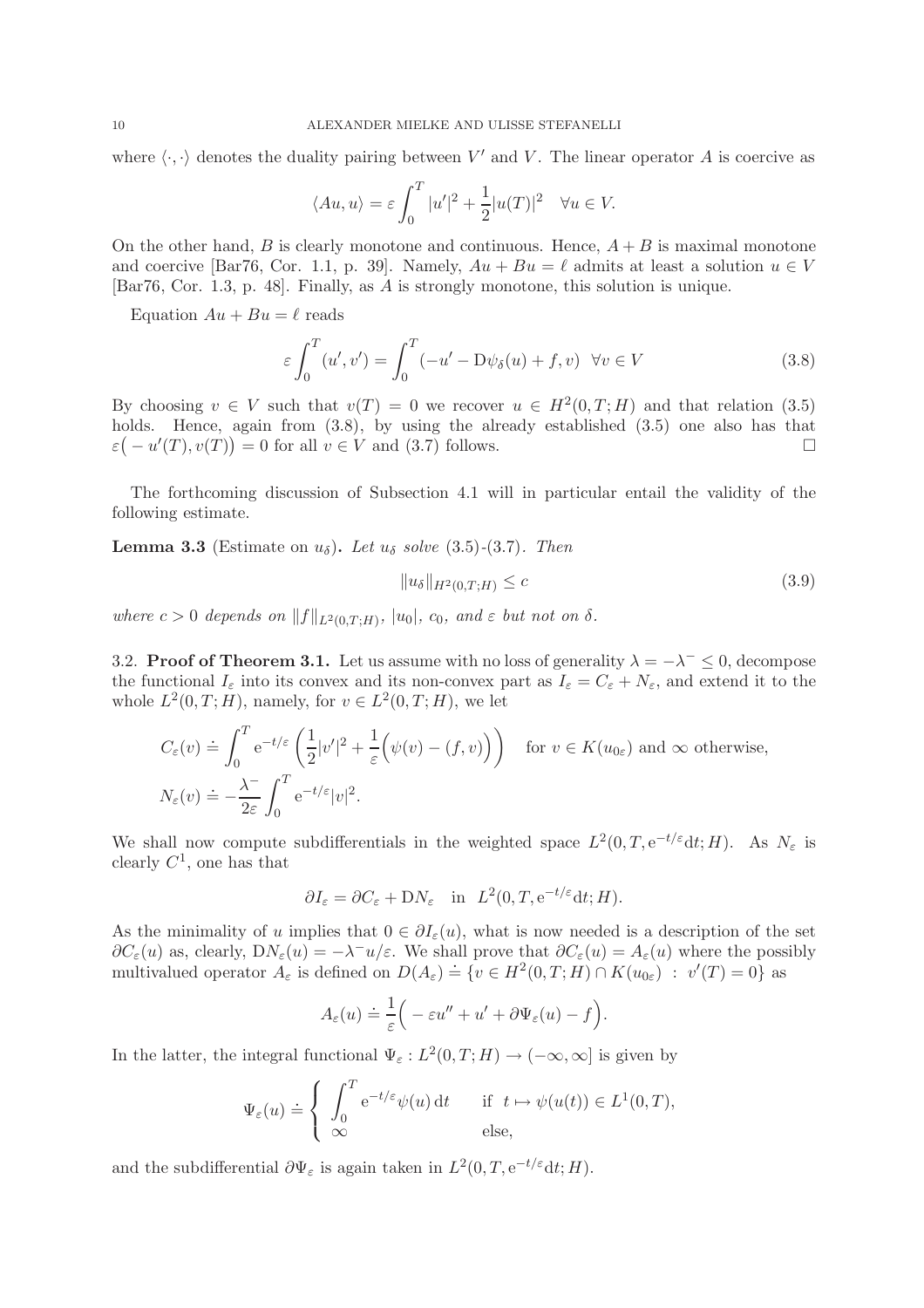Let us firstly check that  $A_{\varepsilon}(u) \subset \partial C_{\varepsilon}(u)$ . Let  $\eta \in L^2(0,T;H)$  such that  $\eta \in \partial \Psi_{\varepsilon}(u)$ , namely  $\eta \in \partial \psi(u)$  almost everywhere. For all  $w \in K(u_{0\varepsilon})$  we compute that

$$
\frac{1}{\varepsilon} \int_0^T e^{-t/\varepsilon} \Big( -\varepsilon u'' + u' + \eta - f, w - u \Big) \n= \int_0^T \Big( (-e^{-t/\varepsilon} u'')', w - u \Big) + \frac{1}{\varepsilon} \int_0^T e^{-t/\varepsilon} (\eta - f, w - u) \n= \int_0^T e^{-t/\varepsilon} (u', w' - u') + \frac{1}{\varepsilon} \int_0^T e^{-t/\varepsilon} (\eta - f, w - u) \n= \frac{1}{2} \int_0^T e^{-t/\varepsilon} (|w'|^2 - |u' - w'|^2 - |u'|^2) + \frac{1}{\varepsilon} \int_0^T e^{-t/\varepsilon} (\xi - f, w - u) \n\stackrel{\eta \in \partial \Psi(u)}{\leq} \frac{1}{2} \int_0^T e^{-t/\varepsilon} (|w'|^2 - |u'|^2) + \frac{1}{\varepsilon} \Big( \Psi_\varepsilon(w) - \Psi_\varepsilon(u) \Big) - \frac{1}{\varepsilon} \int_0^T e^{-t/\varepsilon} (f, w - u) \n= C_\varepsilon(w) - C_\varepsilon(u).
$$

In order to prove the converse inclusion  $\partial C_{\varepsilon}(u) \subset A_{\varepsilon}(u)$  we shall check that the monotone operator  $A_{\varepsilon}$  is *maximal* [Bre73b], namely that, for all  $g \in L^2(0,T;H)$ , the problem

$$
(\mathrm{id} + A_{\varepsilon})(u_{\varepsilon}) \ni g
$$

admits a (unique) solution  $u_{\varepsilon}$ . We proceed by regularization and passage to the limit. Let  $\psi_{\delta}$  be the Yosida approximation of  $\psi$  at level  $\delta > 0$ . Let now  $u_{\delta}$  solve (3.5)-(3.7) with  $\psi_{\delta}(\cdot)$  replaced by  $\psi_{\delta}(\cdot) + \varepsilon |\cdot|^2/2$  and f replaced by  $f + \varepsilon g$ . Namely, we have that

$$
-\varepsilon u''_{\delta} + u'_{\delta} + D\psi_{\delta}(u_{\delta}) + \varepsilon u_{\delta} = f + \varepsilon g \quad \text{a.e. in} \quad (0, T) \tag{3.10}
$$

The bound (3.9) still holds, independently of  $\delta$  (but depending on g) and we can extract subsequences, without relabeling, in such a way that

$$
u_{\delta} \to u_{\varepsilon} \quad \text{weakly in} \quad H^2(0, T; H), \tag{3.11}
$$

$$
D\psi_{\delta}(u_{\delta}) \to \eta_{\varepsilon} \quad \text{weakly in} \quad L^{2}(0, T; H), \tag{3.12}
$$

pass to the limit for  $\delta \rightarrow 0$  in (3.10) and (3.7), and get

$$
-\varepsilon u_{\varepsilon}'' + u_{\varepsilon}' + \eta_{\varepsilon} + \varepsilon u_{\varepsilon} = f + \varepsilon g \quad \text{a.e. in} \quad (0, T) \tag{3.13}
$$

and (3.3), respectively. As the initial condition (3.2) is clearly satisfied, one is left with the proof of the inclusion (3.4). To this aim, let us test the regularized equation (3.10) by  $u_{\delta}$  and pass to the lim sup as  $\delta \to 0$ . We obtain by lower semicontinuity that

$$
\limsup_{\delta \to 0} \int_0^T (D\psi_{\delta}(u_{\delta}), u_{\delta})
$$
\n
$$
= \limsup_{\delta \to 0} \left( -\varepsilon \int_0^T |u'_{\delta}|^2 - \varepsilon (u'_{\delta}(0), u_{0\varepsilon}) - \frac{1}{2} |u_{\delta}(T)|^2 + \frac{1}{2} |u_{0\varepsilon}|^2
$$
\n
$$
- \varepsilon \int_0^T |u_{\delta}|^2 + \int_0^T (f + \varepsilon g, u_{\delta}) \right)
$$
\n
$$
\leq -\varepsilon \int_0^T |u'_{\varepsilon}|^2 - \varepsilon (u'_{\varepsilon}(0), u_{0\varepsilon}) - \frac{1}{2} |u_{\varepsilon}(T)|^2 + \frac{1}{2} |u_{0\varepsilon}|^2 - \varepsilon \int_0^T |u_{\varepsilon}|^2 + \int_0^T (f + \varepsilon g, u_{\varepsilon})
$$
\n
$$
\stackrel{(3.13)}{=} \int_0^T (\eta_{\varepsilon}, u_{\varepsilon}).
$$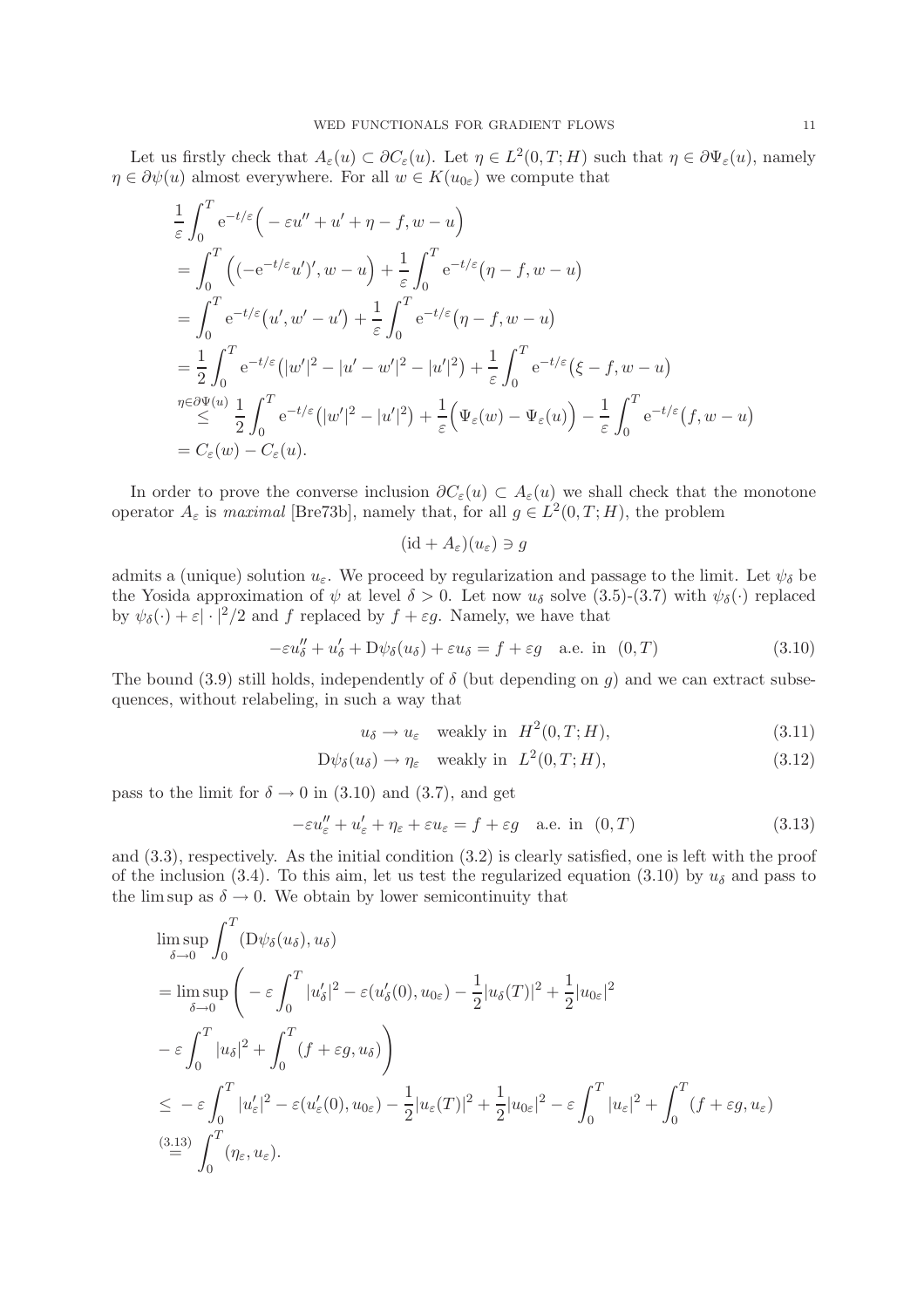The above lim sup estimate is sufficient for identifying the limit  $\eta_{\varepsilon}$  [Bre73b, Prop. 2.5, p. 27]. In particular, we have proved that  $u_{\varepsilon}$  solves  $(id + A_{\varepsilon})(u_{\varepsilon}) \ni g$  and the assertion of the Theorem follows.

#### 4. Proof of Theorem 1.1

4.1. Key estimate. Given the minimizer  $u_{\varepsilon}$  of  $I_{\varepsilon}$  in  $K(u_{0\varepsilon})$  we have checked that  $u_{\varepsilon}$  solves  $(3.1)-(3.4)$ . The proof of Theorem 1.1 consists in a direct control of the distance between  $u_{\varepsilon}$  and the solution  $u$  of the gradient flow  $(1.1)$ . This check is performed in Subsection 4.2. The key step in the computation is the validity of some estimates on  $u_{\varepsilon}$  which are independent of  $\varepsilon$ . Let us state this crucial point in the following lemma.

**Lemma 4.1** (Key estimate). Let  $u_{\varepsilon}$  *minimize*  $I_{\varepsilon}$  *in*  $K(u_{0\varepsilon})$ *. For all*  $\varepsilon$  *small there exists a constant*  $c > 0$  *depending on*  $||f||_{L^2(0,T;H)}$ ,  $|u_0|$ , and  $c_0$ , but independent of  $\varepsilon$  *such that* 

$$
\varepsilon \|u_{\varepsilon}''\|_{L^{2}(0,T;H)} + \varepsilon^{1/2} \|u_{\varepsilon}'\|_{L^{\infty}(0,T;H)} + \|u_{\varepsilon}'\|_{L^{2}(0,T;H)} + \|\xi_{\varepsilon}\|_{L^{2}(0,T;H)} \leq c,
$$
\n(4.1)

*where*  $\xi_{\varepsilon}$  *is defined in Theorem* 3.1*.* 

The full proof of this result will be achieved by means of a time-discretization technique and is postponed to Subsection 6.5. Let us however provide here a simplified argument in case we have

$$
\xi_{\varepsilon} \in W^{1,1}(0,T;H) \quad \text{and} \quad \xi_{\varepsilon}(0) = (\partial \phi(u_{0\varepsilon}))^{\circ}.
$$
 (4.2)

Note that the latter, being false in general, directly follows from  $u_{\varepsilon} \in H^2(0,T;H)$  as soon as  $\phi$ is smooth, say  $\phi \in C^{1,1}$ .

Henceforth the symbol  $c$  will denote a positive constant, possibly varying from line to line and depending on  $||f||_{L^2(0,T;H)}$ ,  $|u_0|$ , and  $c_0$  but independent of  $\varepsilon$ .

From equation (3.1) we clearly have that  $-\varepsilon u''_{\varepsilon} + u'_{\varepsilon} + \xi_{\varepsilon}$  is in  $L^2(0,T;H)$ . Our aim is now to deduce separate bounds for the three terms above. We argue as follows

$$
\int_0^T |\varepsilon u''_{\varepsilon}|^2 + \int_0^T |u'_{\varepsilon}|^2 + \int_0^T |\xi_{\varepsilon}|^2
$$
  
= 
$$
\int_0^T |-\varepsilon u''_{\varepsilon} + u'_{\varepsilon} + \xi_{\varepsilon}|^2 + 2 \int_0^T (\varepsilon u''_{\varepsilon}, u'_{\varepsilon}) - 2 \int_0^T (u'_{\varepsilon}, \xi_{\varepsilon}) + 2 \int_0^T (\varepsilon u''_{\varepsilon}, \xi_{\varepsilon})
$$
  
= 
$$
\int_0^T |f|^2 + 2 \int_0^T (\varepsilon u''_{\varepsilon}, u'_{\varepsilon}) - 2 \int_0^T (u'_{\varepsilon}, \xi_{\varepsilon}) + 2 \int_0^T (\varepsilon u''_{\varepsilon}, \xi_{\varepsilon})
$$
  
= 
$$
\int_0^T |f|^2 + \varepsilon |u'_{\varepsilon}(T)|^2 - \varepsilon |u'_{\varepsilon}(0)|^2 - 2\phi(u_{\varepsilon}(T)) + 2\phi(u_{0\varepsilon}) + 2 \int_0^T (\varepsilon u''_{\varepsilon}, \xi_{\varepsilon}).
$$

The last term above may be controlled by virtue of (4.2) as

$$
2\int_0^T (\varepsilon u''_{\varepsilon}, \xi_{\varepsilon}) = -2\varepsilon (u'_{\varepsilon}(0), \xi_{\varepsilon}(0)) - 2\varepsilon \int_0^T (u'_{\varepsilon}, \xi'_{\varepsilon})
$$
  

$$
\leq \varepsilon |u'_{\varepsilon}(0)|^2 + \varepsilon |\xi_{\varepsilon}(0)|^2 - 2\varepsilon \lambda \int_0^T |u'_{\varepsilon}|^2
$$
(4.3)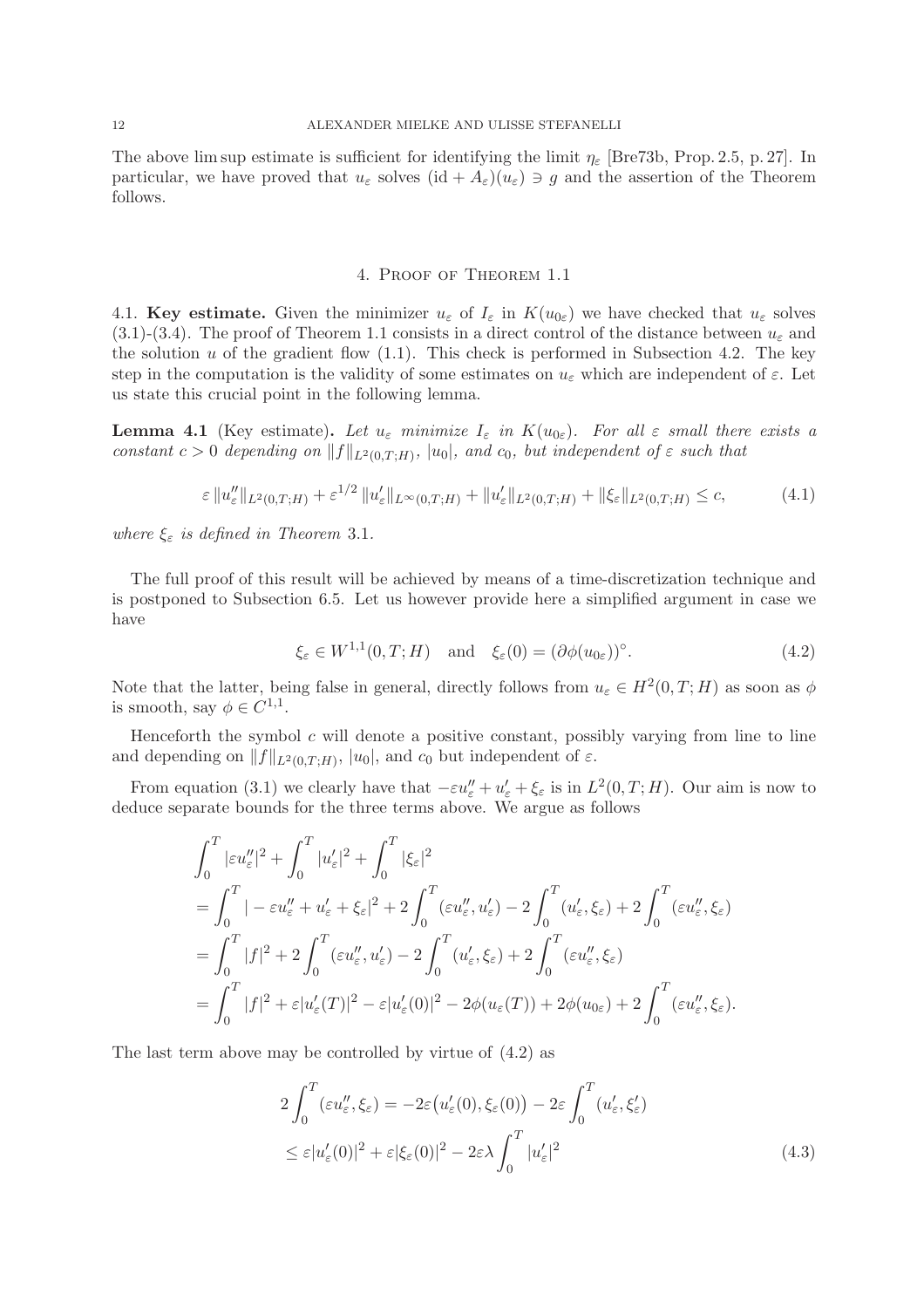where we have used  $u'(T) = 0$  and the  $\lambda$ -convexity of  $\phi$ . Hence, by collecting these computations we have that

$$
\frac{1}{2} \int_0^T |\varepsilon u_{\varepsilon}''|^2 + \frac{1+2\varepsilon\lambda}{2} \int_0^T |u_{\varepsilon}'|^2 + \frac{1}{2} \int_0^T |\xi_{\varepsilon}|^2 + \phi(u_{\varepsilon}(T))
$$
  

$$
\leq \phi(u_{0\varepsilon}) + \frac{\varepsilon}{2} |\xi_{\varepsilon}(0)|^2 + \frac{1}{2} \int_0^T |f|^2 \leq c + c\varepsilon |\xi_{\varepsilon}(0)|^2,
$$

where, in the last inequality, we have used (2.10). Now, by taking  $\varepsilon$  small with respect to  $\lambda$  in such a way that

 $2\varepsilon\lambda^{-} \leq 1/2,$  (4.4)

we conclude that

$$
\varepsilon \|u''_{\varepsilon}\|_{L^2(0,T;H)} + \|u'_{\varepsilon}\|_{L^2(0,T;H)} + \|\xi_{\varepsilon}\|_{L^2(0,T;H)} \leq c + c\varepsilon^{1/2} |(\partial\phi(u_{0\varepsilon}))^{\circ}|. \tag{4.5}
$$

Classical interpolation between  $L^2(0,T;H)$  and  $H^1(0,T;H)$  (cf. [LM72, BL76] or equivalently by Gagliardo-Nirenberg) we obtain

$$
||u'_{\varepsilon}||_{C^{0}([0,T];H)} \leq c||u'_{\varepsilon}||_{L^{2}(0,T;H)}^{1/2}||u'_{\varepsilon}||_{H^{1}(0,T;H)}^{1/2}
$$
  
=  $c\Big(||u'_{\varepsilon}||_{L^{2}(0,T;H)} + ||u'_{\varepsilon}||_{L^{2}(0,T;H)}^{1/2}||u''_{\varepsilon}||_{L^{2}(0,T;H)}^{1/2}\Big)$   
 $\leq c\Big(1+|(\partial\phi(u_{0\varepsilon}))^{\circ}|\Big),$  (4.6)

so that  $(4.1)$  follows from  $(2.9)$ .

Besides the regular case  $\phi \in C^{1,1}$ , the above argument can be easily adapted to the situation where ∂φ is *single-valued*. This can be done my means of a nested approximation argument via Moreau-Yosida approximations in (4.3).

4.2. Proof of Theorem 1.1. The strategy of this proof is elementary. We shall directly compare the minimizer  $u_{\varepsilon}$  of  $I_{\varepsilon}$  and the unique solution u of the gradient flow (1.1). In particular, take the difference between (1.1) and the Euler equation (3.1), test it on  $w_{\varepsilon} \doteq u - u_{\varepsilon}$ , and integrate in time getting

$$
\varepsilon \int_0^t |w_{\varepsilon}'|^2 + \frac{1}{2}|w_{\varepsilon}(t)|^2 + \int_0^t (\xi - \xi_{\varepsilon}, w_{\varepsilon})
$$
  
=  $\frac{1}{2}|u_0 - u_{0\varepsilon}|^2 + \varepsilon \int_0^t (u', w_{\varepsilon}') - \varepsilon(u_{\varepsilon}'(t), w_{\varepsilon}(t)) + \varepsilon(u_{\varepsilon}'(0), u_0 - u_{0\varepsilon}),$  (4.7)

where  $\xi \in \partial \phi(u)$  almost everywhere. Using  $\lambda$ -convexity we find

$$
\varepsilon \int_0^t |w_{\varepsilon}'|^2 + \frac{1}{2}|w_{\varepsilon}(t)|^2 + \lambda \int_0^t |w_{\varepsilon}|^2
$$
  
=  $|u_0 - u_{0\varepsilon}|^2 + \varepsilon \int_0^t (|u'|^2 + |w_{\varepsilon}'|^2) + \varepsilon^2 |u_{\varepsilon}'(t)|^2 + \frac{1}{4}|w_{\varepsilon}(t)|^2 + \frac{\varepsilon^2}{2}|u_{\varepsilon}'(0)|^2.$ 

Owing to Lemma 4.1 and applying Gronwall's Lemma, we readily compute that

$$
\frac{\varepsilon}{2} \int_0^t |w_{\varepsilon}'|^2 + \frac{1}{4} |w_{\varepsilon}(t)|^2
$$
\n
$$
\leq c \left( |u_0 - u_{0\varepsilon}|^2 + \varepsilon \int_0^t |u'|^2 + \varepsilon^2 |u_{\varepsilon}'(t)|^2 + \varepsilon^2 |u_{\varepsilon}'(0)|^2 \right) \leq c\varepsilon,
$$
\n(4.8)

where now c depends on  $\lambda^-$  as well. The strong convergence  $u_{\varepsilon} \to u$  in  $C([0,T];H)$  follows. Let us observe that, by inspecting the proof of Lemma 4.1, in case  $u_0 \in D(\partial \phi)$  one realizes that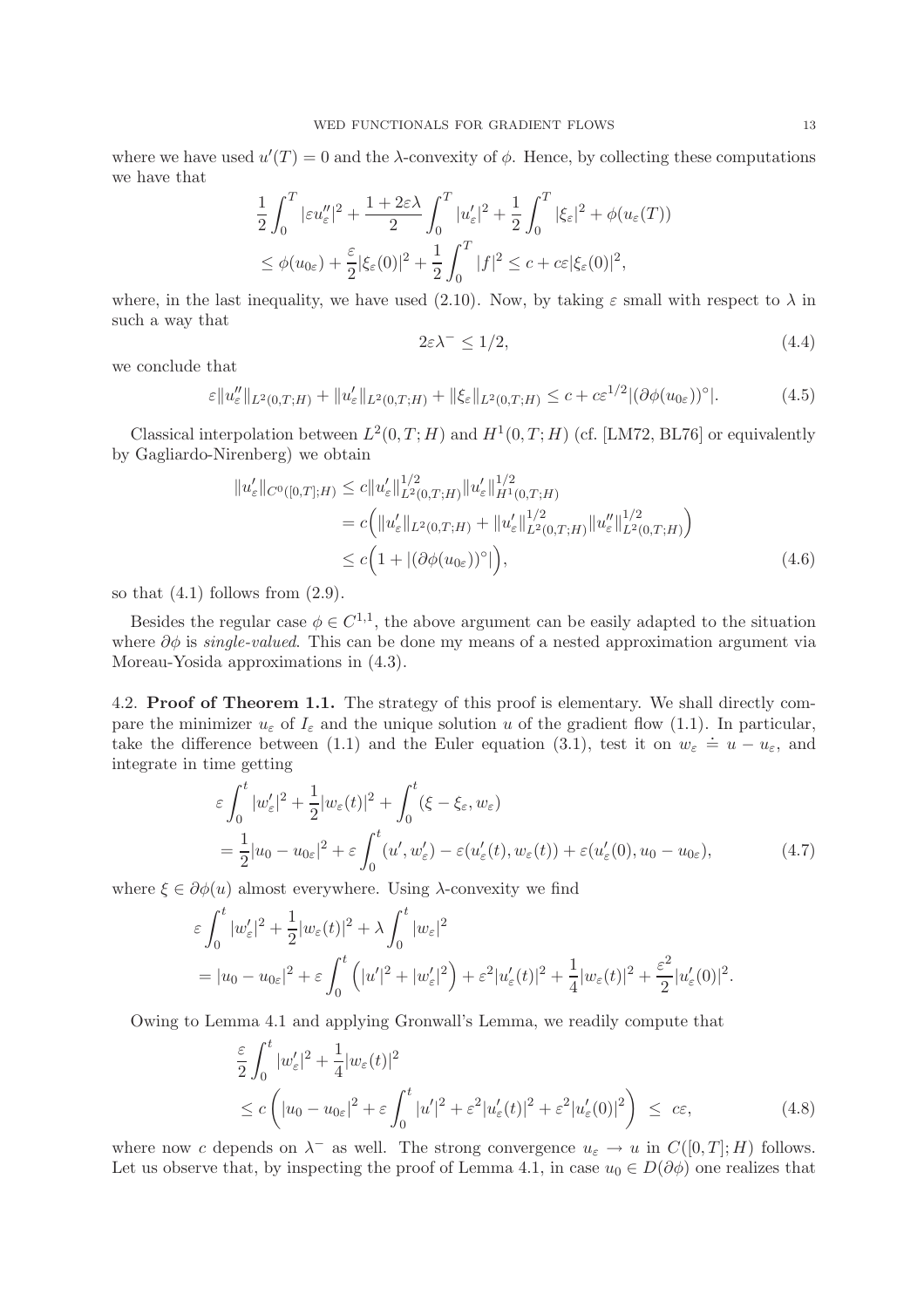no approximation of the initial datum is actually needed and the convergence result holds for minimizers of  $I_{\varepsilon}$  in  $K(u_0)$  as well.

# 5. Extensions and comments

5.1. Sharper statements. The proof of Theorem 1.1 can be made precise in two different directions. Firstly, the convergence proof is quantitative for we have obtained an explicit convergence rate. Secondly, we can exploit real interpolation in order to check convergence in some finer topology as well.

Let us refer to [BL76] for notation and results on real interpolation between Banach spaces, in particular for the definition of  $(C([0,T];H),H^1(0,T;H))_{\eta,1}$  which is used in the following result.

**Theorem 5.1** (Sharper convergence result). *For*  $0 < \eta < 1$  *we have that* 

$$
||u - u_{\varepsilon}||_{(C([0,T];H),H^1(0,T;H))_{\eta,1}} \leq c\varepsilon^{(1-\eta)/2},
$$
\n(5.1)

*where*  $c > 0$  *depends on*  $||f||_{L^2(0,T;H)}$ ,  $|u_0|$ ,  $c_0$ ,  $T$ ,  $\lambda^-$ , and  $\eta$ , but not on  $\varepsilon$ .

*Proof.* By interpolation we have that

$$
||u - u_{\varepsilon}||_{(C([0,T];H),H^1(0,T;H))_{\eta,1}} \leq c||u - u_{\varepsilon}||_{C([0,T];H)}^{1-\eta} ||u - u_{\varepsilon}||_{H^1(0,T;H)}^{\eta}
$$
  
\n
$$
\leq c\varepsilon^{(1-\eta)/2}\varepsilon^{0} = c\varepsilon^{(1-\eta)/2},
$$
\n(5.2)

and the result is established.  $\Box$ 

Let us make concrete this discussion in the Hilbert scale  $H<sup>s</sup>(0,T;H)$ . Recalling that

$$
(C([0,T];H),H1(0,T;H))_{\eta,1} \subset (L2(0,T;H),H1(0,T;H))_{\eta,2}
$$
  
=  $B_{22}^{\eta}(0,T;H) = H^{\eta}(0,T;H),$ 

we get the following.

**Corollary 5.2** (Strong convergence in  $H^{\eta}(0,T;H)$ ). For  $0 < \eta < 1$  we have that

$$
||u - u_{\varepsilon}||_{H^{\eta}(0,T;H)} \leq c\varepsilon^{(1-\eta)/2}
$$
\n(5.3)

*where*  $c > 0$  *depends on*  $||f||_{L^2(0,T;H)}$ ,  $|u_0|$ ,  $c_0$ ,  $T$ ,  $\lambda^-$ , and  $\eta$ , but not on  $\varepsilon$ .

5.2. Weaker assumptions. The above results can be easily extended to the case when

$$
u_0 \in D_{r,\infty} \quad \text{for some} \quad 0 < r < 1. \tag{5.4}
$$

Let us ask for a sequence  $u_{0\varepsilon} \in D(\partial \phi)$  such that  $u_{0\varepsilon} \to u_0$  strongly in H and (see (2.9))

$$
\varepsilon^{-r}|u_0 - u_{0\varepsilon}| + \varepsilon^{1-r}|(\partial \phi(u_{0\varepsilon}))^{\circ}| \le c_0,
$$
\n(5.5)

for some  $c_0 > 0$ . The arguments leading to the key estimate (4.1) still holds (note that (2.10) is fulfilled) and we deduce that

$$
\varepsilon \|u''_{\varepsilon}\|_{L^{2}(0,T;H)} + \varepsilon^{1/2} \|u'_{\varepsilon}\|_{L^{\infty}(0,T;H)} + \|u'_{\varepsilon}\|_{L^{2}(0,T;H)} + \|\xi_{\varepsilon}\|_{L^{2}(0,T;H)} \leq c\varepsilon^{r-1/2}.
$$

In particular, estimate (4.8) turns out to be

$$
\frac{\varepsilon}{2} \int_0^t |w_{\varepsilon}'|^2 + \frac{1}{4} |w_{\varepsilon}(t)|^2 \le c \left( |u_0 - u_{0\varepsilon}|^2 + \varepsilon \int_0^t |u'|^2 + \varepsilon^2 |u_{\varepsilon}'(t)|^2 \right) \le c\varepsilon^{2r},
$$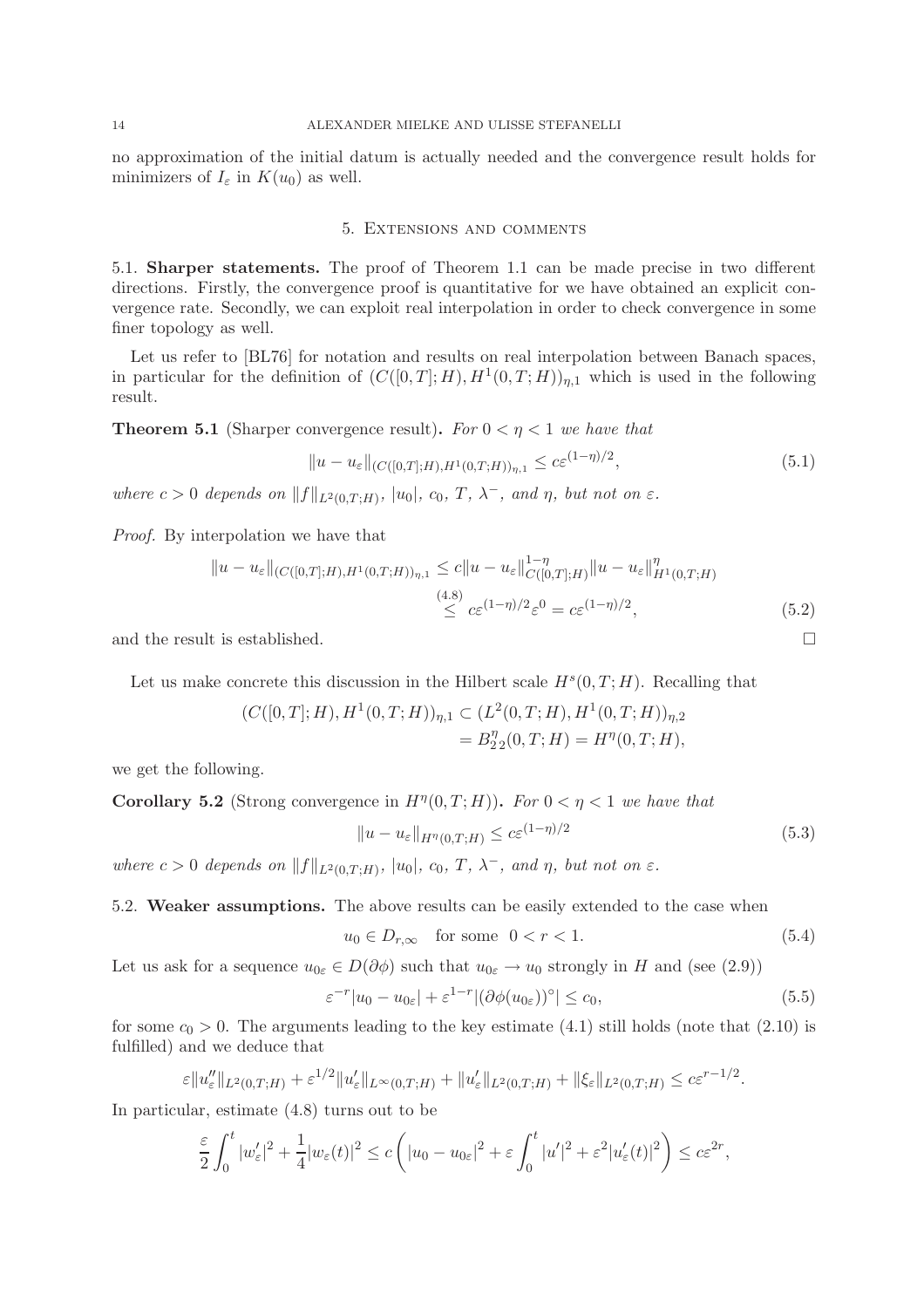and uniform convergence holds for all  $r > 0$ . Of course, the convergence rates of Theorem 5.1 are to be modified as follows

$$
||u - u_{\varepsilon}||_{(C([0,T];H),H^1(0,T;H))_{\eta,1}} \leq c||u - u_{\varepsilon}||_{H^{\eta}(0,T;H)} \leq c\varepsilon^{r-\eta/2}.
$$

Some concretization of this construction in the frame of linear parabolic PDEs is given in Subsection 7.1.

The λ-convexity assumption on the functional can be relaxed to

$$
\exists \lambda : [0, \infty) \to \mathbb{R} \text{ such that } \phi \text{ is } \lambda(r) \text{-convex on } \{|u| \le r\} \text{ for all } r \ge 0. \tag{5.6}
$$

This assumption includes the case of a  $C^2$  functional which is not  $C^{1,1}$ . Indeed, by testing (3.1) by  $u'_{\varepsilon}$  and taking the integral on  $(0,T)$ , one has that

$$
\frac{\varepsilon}{2}|u'(0)|^2 + \int_0^T |u_{\varepsilon}'|^2 + \phi(u_{\varepsilon}(T)) = \phi(u_{0\varepsilon}) + \int_0^T (f, u_{\varepsilon}').
$$

In particular, a bound in  $H^1(0,T;H)$  for  $u_{\varepsilon}$ , independent of  $\varepsilon$ , follows and it suffices to fix  $r \doteq \sup_{\varepsilon,t} |u_{\varepsilon}(t)|$  in (5.6) and repeat the argument of Lemma 4.1 with  $\lambda = \lambda(r)$  fixed.

5.3. Regularity result. A regularity theory for the gradient flow  $(1.1)$  in the Hölder scale  $C<sup>s</sup>(0,T]; H$ ) has been outlined by SAVARÉ in [Sav96] where he proves that

$$
u_0 \in \overline{D(\partial \phi)}
$$
 and  $f \in B_{21}^{-1/2}(0,T;H) \Rightarrow u \in C([0,T];H),$   
\n $u_0 \in D(\partial \phi)$  and  $f \in B_{21}^{1/2}(0,T;H) \Rightarrow u \in W^{1,\infty}(0,T;H).$ 

Although classical nonlinear interpolation [Tar70, Tar72] does not directly apply to the present situation, some intermediate regularity is expected. At level 1/2, we readily have that

$$
D_{1/2,2} = D(\phi),
$$
  
\n
$$
(B_{21}^{-1/2}(0,T;H), B_{21}^{1/2}(0,T;H))_{1/2,2} = L^2(0,T;H),
$$
  
\n
$$
(C([0,T];H), W^{1,\infty}(0,T;H))_{1/2,\infty} = C^{1/2}([0,T];H)
$$

and nothing has to be proved for the intermediate regularity

$$
u_0 \in D(\phi)
$$
 and  $f \in L^2(0,T;H) \Rightarrow u \in C^{1/2}([0,T];H)$ 

follows at once from  $H^1(0,T;H) \subset C^{1/2}([0,T];H)$ .

On the other hand, we are in the position of completing this regularity theory for weaker assumptions on the initial data  $u_0$  (but keeping  $f \in L^2(0,T;H)$  fixed). Indeed, we have that the following regularity result, which is, to our knowledge, new even in the classical convex setting for  $\phi$ .

Lemma 5.3 (Regularity).

$$
u_0 \in D_{r,\infty}
$$
,  $f \in L^2(0,T;H)$   $\implies$   $u \in C^r([0,T];H)$ .

The result follows easily from the fact that, in case  $u_0 \in D_{r,\infty}$ , one has

$$
\varepsilon^{1-r} \|u_{\varepsilon}\|_{W^{1,\infty}(0,T;H)} + \varepsilon^{-r} \|u - u_{\varepsilon}\|_{C([0,T];H)} \leq c,
$$

as the latter entails in particular that

$$
u \in (C([0,T];H), W^{1,\infty}(0,T;H))_{s,\infty} = C^{s}([0,T];H).
$$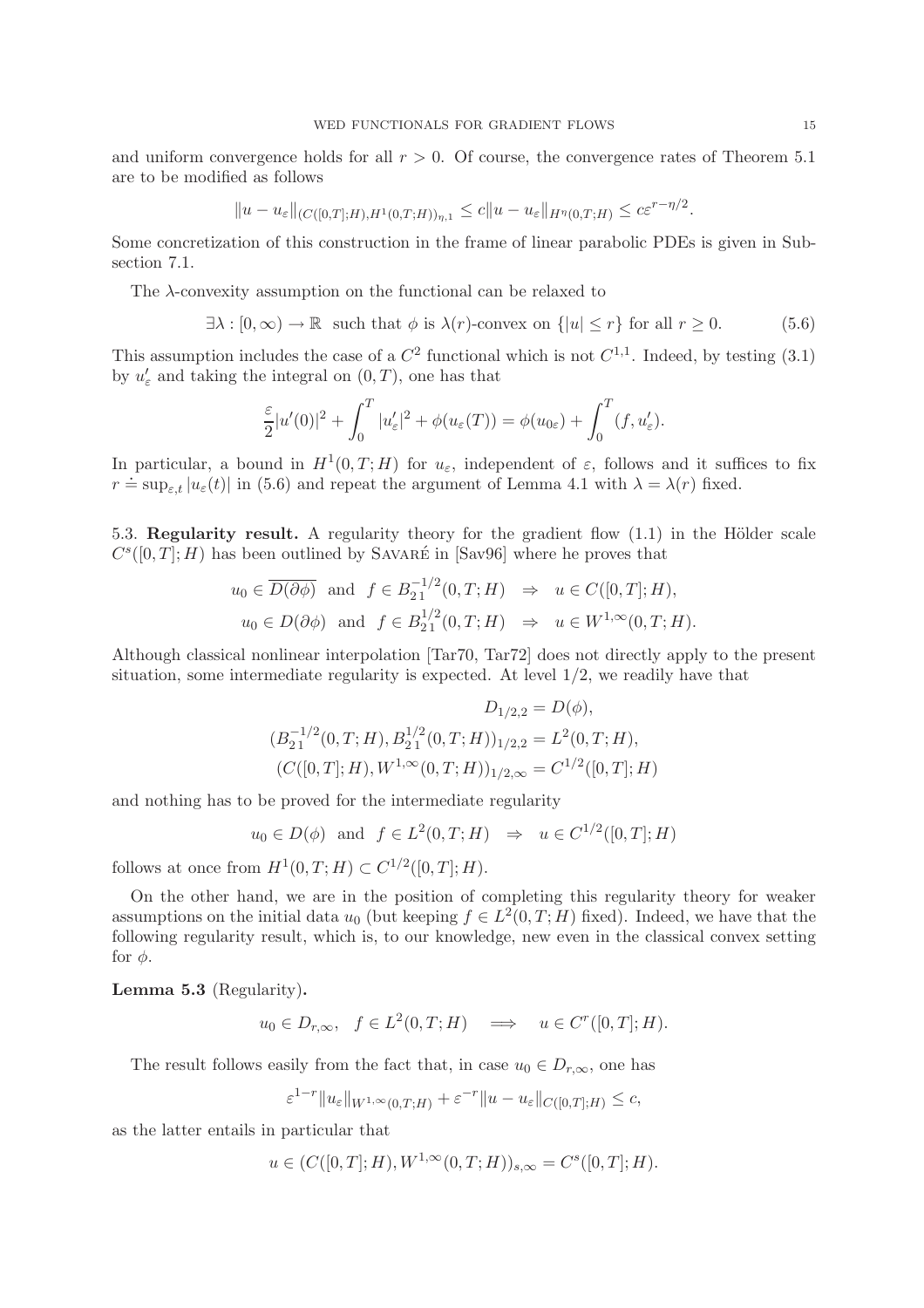5.4. Sharpness of the convergence rates. Although specific situations (see below) exhibit a stronger convergence rate, in general the above proved error bounds are *sharp* as the estimates  $(recall (4.8))$ 

$$
||u - u_{\varepsilon}||_{C([0,T];H)} \le c\varepsilon^{1/2 + \delta}
$$
\n(5.7)

$$
||u - u_{\varepsilon}||_{H^1(0,T;H)} \leq c\varepsilon^{\delta} \tag{5.8}
$$

are false for all  $\delta > 0$ .

We shall prove this fact by contradicting the maximal regularity  $u \in H^1(0,T;H)$  via interpolation. In particular, assume (5.7). From (4.8) we have that, for all  $0 < \eta < 1$ ,

$$
||u - u_{\varepsilon}||_{C^{\eta/2}([0,T];H)} \leq c||u - u_{\varepsilon}||_{(C([0,T];H),C^{1/2}([0,T];H))_{\eta,\infty}}
$$
  

$$
\leq c||u - u_{\varepsilon}||_{(C([0,T];H),H^1(0,T;H))_{\eta,1}} \leq c \, \varepsilon^{(1-\eta)(1/2+\delta)}.
$$

Choosing  $\eta$  such that

$$
1/2 = (1 - \eta)(1/2 + \delta) \tag{5.9}
$$

and recalling (4.1) we get that

$$
\varepsilon^{1/2} \|u_{\varepsilon}\|_{W^{1,\infty}(0,T;H)} + \varepsilon^{-1/2} \|u - u_{\varepsilon}\|_{C^{\eta/2}([0,T];H)} \leq c.
$$

Hence, by interpolation we have that

$$
u \in (C^{\eta/2}([0,T];H), W^{1,\infty}(0,T;H))_{1/2,\infty} = C^s([0,T];H)
$$
 for  $s = \frac{1}{2} \frac{\eta}{2} + \frac{1}{2} \frac{1}{2} > \frac{1}{2}$ .

On the other hand, as we surely have that, for any  $s > 1/2$ , there exist functions in  $H^1(0,T;H)$ which do not belong to  $C<sup>s</sup>(0,T;H)$ , this clearly amounts to a contradiction.

A similar (easier) argument proves the sharpness in  $H^1(0,T;H)$ . Indeed, assume (5.8). Then, estimate (4.1) ensures that

$$
\varepsilon^{1/2} \|u_{\varepsilon}\|_{W^{1,\infty}(0,T;H)} + \varepsilon^{-\delta} \|u - u_{\varepsilon}\|_{H^1(0,T;H)} \leq c.
$$

Choosing the interpolation level  $0 < \delta < 1$  we obtain

$$
u \in (H^1(0, T; H), W^{1, \infty}(0, T; H))_{\delta, \infty}
$$
  
\n
$$
\subset (C^{1/2}([0, T]; H), W^{1, \infty}(0, T; H))_{\delta, \infty}
$$
  
\n
$$
= C^r([0, T]; H) \text{ with } r = \delta + \frac{1 - \delta}{2} = \frac{1 + \delta}{2} > \frac{1}{2},
$$

which again is contradicting the maximal regularity  $u \in H^1(0,T;H)$ .

Note that the above proofs rely on the choice of a general datum  $f \in L^2(0,T;H)$  and a more regular setting could give rise to better convergence rates. Let us stress that we do not presently know if strong convergence holds in  $H^1(0,T;H)$ . On the other hand, we have just proved that no rate in  $H^1(0,T;H)$  can be expected.

5.5. Special case of (1.3). In the specific situation of the scalar and linear case of (1.3), some improved convergence rate of  $u_{\varepsilon}$  is available. In particular, one can explicitly prove that

$$
|(u - u_{\varepsilon})(t)| = \varepsilon \left( e^{(t-1)/\varepsilon - 1} - e^{-1/\varepsilon - t - 1} \right) \le \frac{2\varepsilon}{e},
$$

so that a linear convergence rate is achieved in  $C([0,T]; H)$ , see Figure 2.

Moreover, strong convergence in  $H^1(0,1)$  holds with rate  $1/2$  as we have that

$$
||u - u_{\varepsilon}||_{H^1(0,1)} \sim \sqrt{\varepsilon} \left( \frac{1}{2e^2} + \frac{2}{e} \right).
$$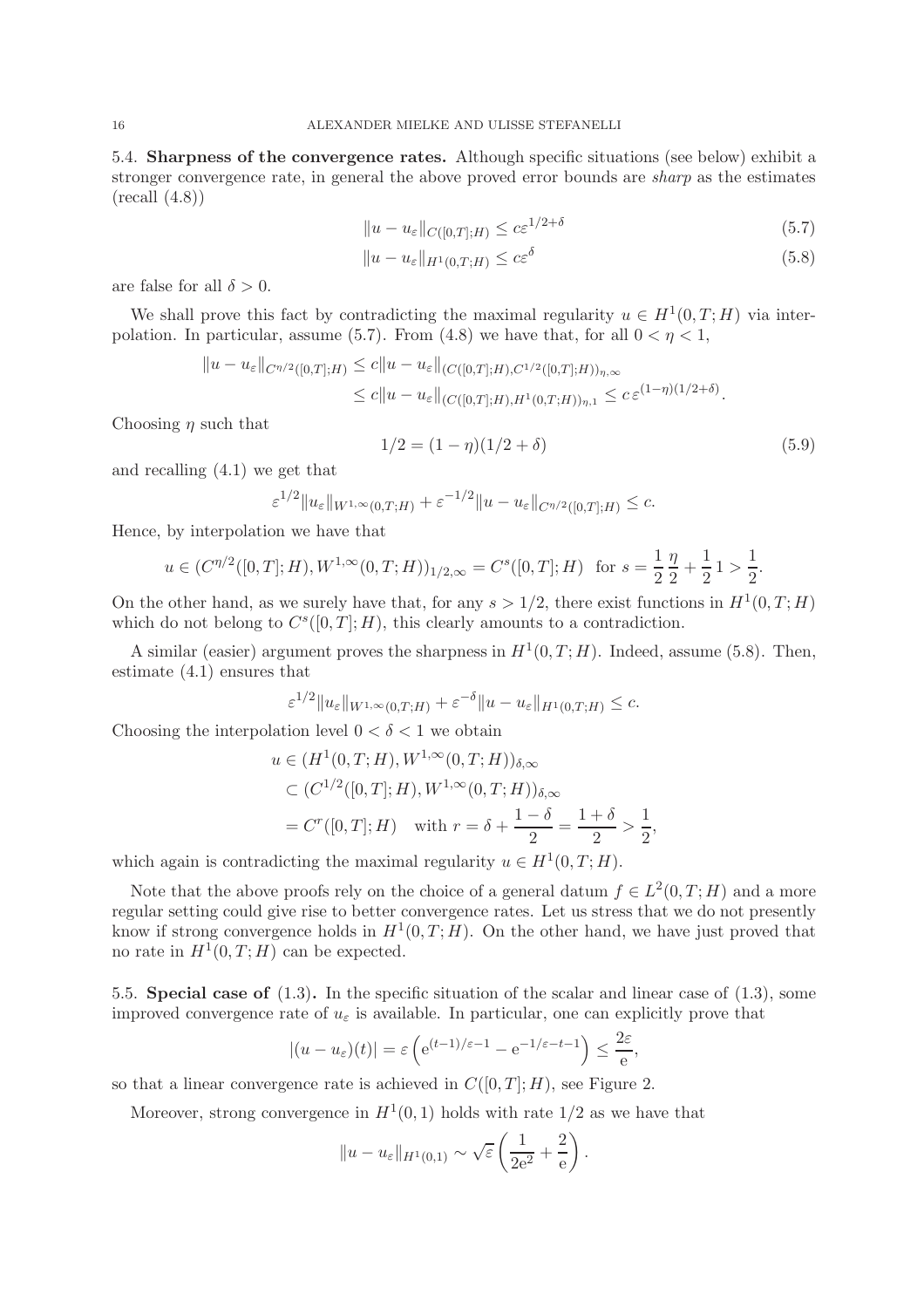

Figure 2: The convergence rate in  $C[0,T]$  in the special case (1.3). The solid line is the function  $\varepsilon \mapsto \max_{[0,T]} |u - u_{\varepsilon}|$  and the dashed line is linear in  $\varepsilon$  (log-log scale).

5.6. Approximate minimizers, relaxation. The convergence result of Theorem 1.1 can be extended to the case of qualified sequences of approximate minimizers of the functional  $I_{\varepsilon}$ .

**Theorem 5.4** (Convergence for approximate minimizers). Let  $v_{\varepsilon} \in K(u_{0\varepsilon})$  be such that

$$
I_{\varepsilon}(v_{\varepsilon}) \le \inf_{K(u_{0\varepsilon})} I_{\varepsilon} + \alpha_{\varepsilon}, \qquad \alpha_{\varepsilon} = o(\varepsilon^2 e^{-T/\varepsilon}) \quad \text{as} \quad \varepsilon \to 0. \tag{5.10}
$$

*Then*  $v_{\varepsilon} \to u$  *in*  $C([0,T];H)$ *.* 

Note that the above statement can be generalized in the many directions commented above. In particular, a convergence rate in  $C([0,T]; H)$  can be derived and the requirement on  $\alpha_{\varepsilon}$  can be weakened in case  $\phi$  is convex.

*Proof.* Let  $v_{\varepsilon}$  fulfill (5.10) and  $\varepsilon$  be small enough. Moreover, let  $u_{\varepsilon}$  denote the minimizer of  $I_{\varepsilon}$ in  $K(u_{0\varepsilon})$ . By using the  $\kappa_{\varepsilon}$ -convexity of  $I_{\varepsilon}$  from Proposition 2.1 we readily obtain that, for all  $\theta \in [0, 1),$ 

$$
I_{\varepsilon}(u_{\varepsilon}) \leq I_{\varepsilon}(\theta u_{\varepsilon} + (1 - \theta)v_{\varepsilon})
$$
  
 
$$
\leq \theta I_{\varepsilon}(u_{\varepsilon}) + (1 - \theta)I_{\varepsilon}(v_{\varepsilon}) - \frac{\theta(1 - \theta)}{2} \kappa_{\varepsilon} || u_{\varepsilon} - v_{\varepsilon} ||_{H^{1}(0, T; H)}^{2}.
$$

Dividing by  $1 - \theta$  and taking  $\theta \rightarrow 1$  we get that

$$
\frac{\kappa_{\varepsilon}}{2} \| u_{\varepsilon} - v_{\varepsilon} \|_{H^1(0,T;H)}^2 \leq I_{\varepsilon}(v_{\varepsilon}) - \min_{K(u_{0\varepsilon})} I_{\varepsilon} \leq \alpha_{\varepsilon}.
$$

As  $\alpha_{\varepsilon} = o(\kappa_{\varepsilon})$  for  $\varepsilon \to 0$ , we have checked that  $u_{\varepsilon} - v_{\varepsilon} \to 0$  in  $H^1(0,T;H)$  and the assertion follows from Theorem 1.1.

The convergence result of Theorem 5.4 may be extended in the direction of relaxation. In particular, sequences of approximate minimizers converge even if  $\phi$  is not  $\lambda$ -convex nor lower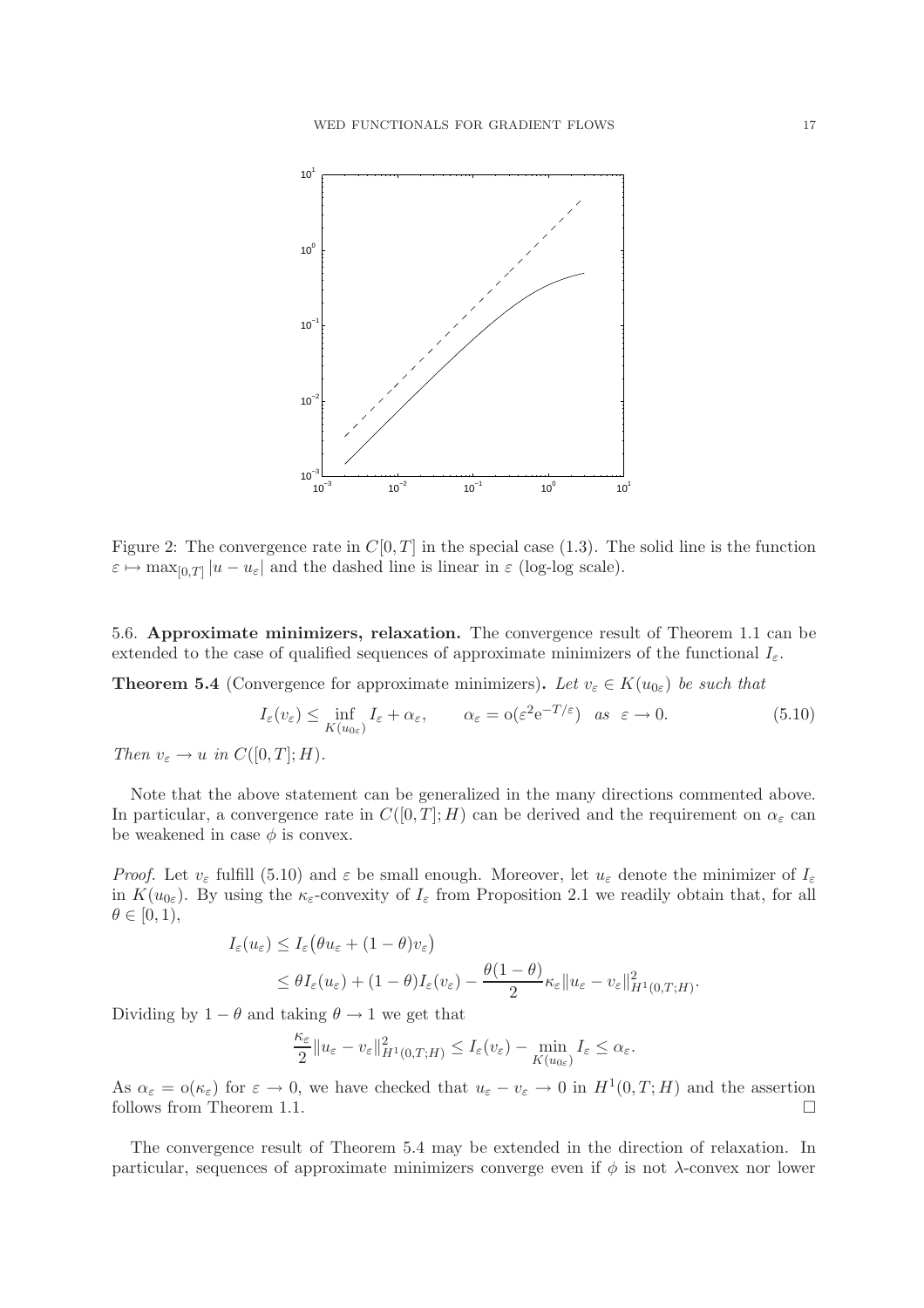semicontinuous, provided that  $\mathrm{sc}^-I_\varepsilon$  is itself a WED functional for a  $\lambda$ -convex and lower semicontinuous potential. This is the case, for instance, for the two relaxation examples of Subsections 7.5-7.6 below.

Corollary 5.5 (Convergence without convexity and lower semicontinuity). *Assume that* sc−I<sup>ε</sup> *is a* WED *functional fulfilling* (2.2a)-(2.2b)*. Moreover, let*  $v_{\varepsilon} \in K(u_{0\varepsilon})$  *be such that* 

$$
I_{\varepsilon}(v_{\varepsilon}) \le \inf_{K(u_{0\varepsilon})} I_{\varepsilon} + \alpha_{\varepsilon}, \qquad \alpha_{\varepsilon} = o(\varepsilon^2 e^{-T/\varepsilon}) \quad as \ \ \varepsilon \to 0.
$$

*Then*  $v_{\varepsilon} \to u$  *in*  $C([0,T];H)$ *.* 

*Proof.* Let  $u_{\varepsilon}$  be the unique minimizer of sc<sup>-</sup>I<sub>ε</sub> in  $K(u_{0\varepsilon})$ . As we clearly have that

$$
\mathrm{sc}^{-}I_{\varepsilon}(v_{\varepsilon}) \leq I_{\varepsilon}(v_{\varepsilon}) \leq \inf_{K(u_{0\varepsilon})} I_{\varepsilon} + \alpha_{\varepsilon} = \mathrm{sc}^{-}I_{\varepsilon}(u_{\varepsilon}) + \alpha_{\varepsilon},
$$

we are in the position of applying directly Theorem 5.4 to the functional sc<sup>−</sup>I<sub>ε</sub> and conclude.  $\Box$ 

5.7. Another choice for the artificial boundary condition in  $T$ . The choice of the homogeneous Neumann boundary condition in  $T$  for  $(1.4a)$  is just motivated by the sake of simplicity and one may wonder if other possibilities would give rise to better convergence results. We shall not discuss here this issue in full generality but rather consider the original setting by MIELKE & ORTIZ [MO08] where the functional  $\bar{I}_{\varepsilon}: H^1(0,T;H) \to (-\infty,\infty]$  given by

$$
\bar{I}_{\varepsilon}(v) \doteq \int_0^T e^{-t/\varepsilon} \left( \frac{1}{2} |v'|^2 + \frac{1}{\varepsilon} \Big( \phi(v) - (f, v) \Big) \right) dt + e^{-T/\varepsilon} \Big( \phi(v(T)) - (f_T, v(T)) \Big),
$$

for a given  $f_T \in H$ , are considered instead. The corresponding Euler system includes (1.4a)-(1.4b) along with the boundary condition

$$
u'(T) + \partial \phi(u(T)) \ni f_T. \tag{5.11}
$$

By choosing  $f_T = f(T)$  for f regular, the above condition is enforcing, independently of  $\varepsilon$ , the attainment of the gradient flow equation  $(1.1)$  at the final time T.

The results of this paper can be equivalently stated for minimizers  $v_{\varepsilon}$  of  $I_{\varepsilon}$  in  $K(u_{0\varepsilon})$  and the corresponding proofs just follow from the (sometimes technical) adaptation of the present ones to that case. In particular, the convergence  $v_{\varepsilon} \to u$  in  $C([0,T]; H)$  holds. The difference in considering  $v_{\varepsilon}$  may be related to the fact that we impose no artificial constraint on the first time-derivative in  $T$ . On the other hand, by asking for  $(5.11)$  we are (formally) imposing  $v''_{\varepsilon}(T)=0.$ 

Despite the fact that the very same analytical results are available for the two different choices of boundary conditions in T (and that the *same* sharpness of convergence rates can be checked, see Subsection 5.4), the use of  $I_{\varepsilon}$  instead of  $I_{\varepsilon}$  could show some advantage in some situation. In the very specific scalar and linear case of (1.3) an illustration of the uniform convergence of  $v_{\varepsilon}$ is given in Figure 3. The plots in Figures 1 and 3 are produced by the same choices of  $\varepsilon$ . In particular, it is evident that that the trajectory  $v_{\varepsilon}$  are closer to u than the former  $u_{\varepsilon}$ . Explicit convergence rates can be easily computed for  $v_{\varepsilon}$  in the specific case of (1.3) from

$$
|(u - v_{\varepsilon})(t)| \sim 4\varepsilon^2 \left( e^{(t-1)/\varepsilon - 1} - e^{-1/\varepsilon - t - 1} \right) \le \frac{4\varepsilon^2}{e},
$$
  

$$
||u - v_{\varepsilon}||_{H^1(0,1)} \sim \frac{2\sqrt{2}\varepsilon}{e}.
$$

The comparison between the convergence rates for  $u_{\varepsilon}$  and  $v_{\varepsilon}$  are reported in Figures 4-5.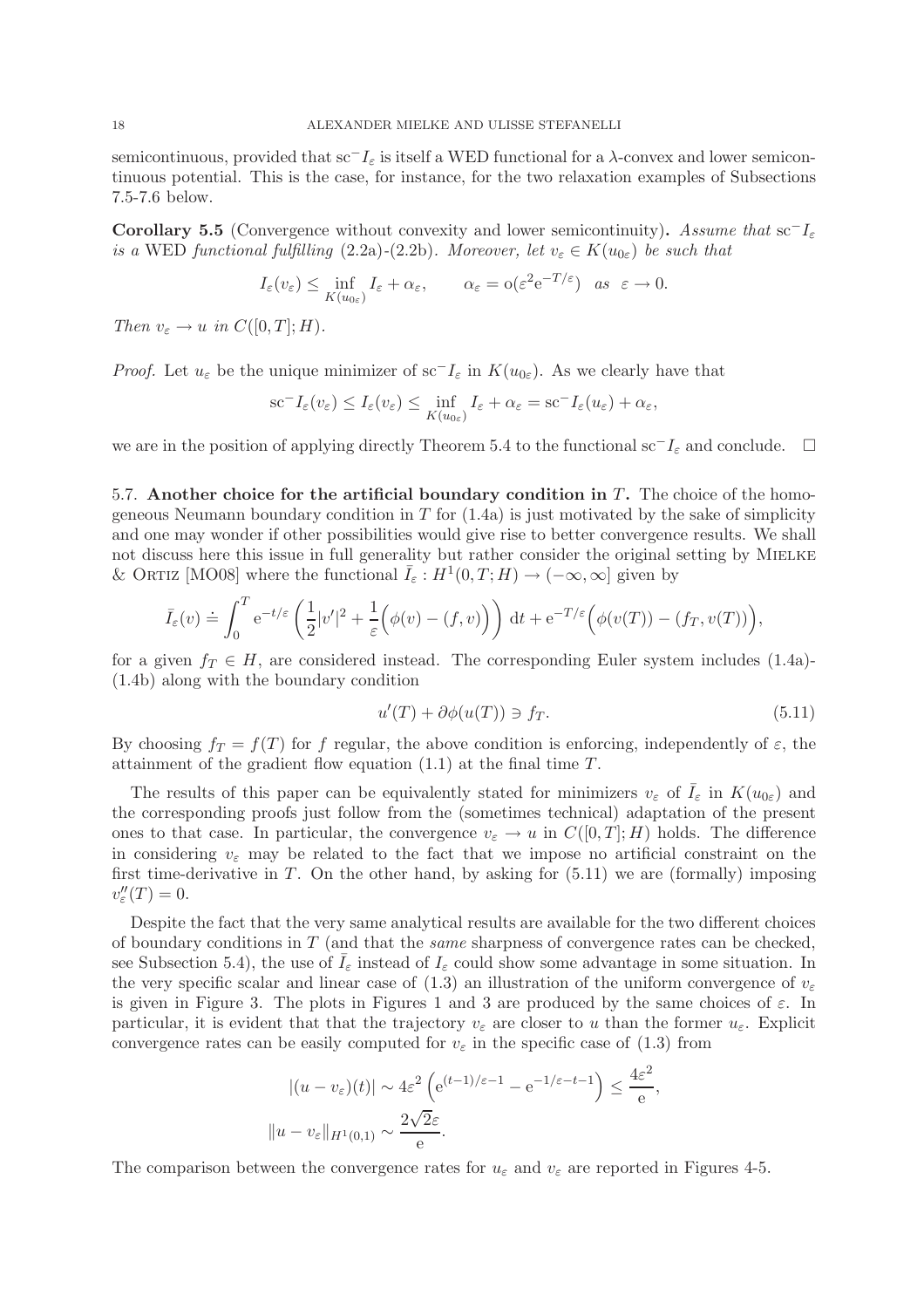

Figure 3: The convergence result in the special case (1.3). As  $\varepsilon \to 0$ , the minimizers of  $\overline{I}_{\varepsilon}$ (dashed lines) approach the solution of the gradient flow (solid line).



Figure 4: The functions  $\varepsilon \mapsto \|u - u_{\varepsilon}\|_{C[0,T]}$  Figure 5: The functions  $\varepsilon \mapsto \|u - u_{\varepsilon}\|_{H^1(0,T)}$ (solid) and  $\varepsilon \mapsto \|u - v_{\varepsilon}\|_{C[0,T]}$  (dashed) in a log-(solid) and  $\varepsilon \mapsto \|u - v_{\varepsilon}\|_{H^1(0,T)}$  (dashed) in a log scale. log-log scale.

5.8. Cauchy argument. An alternative strategy for the proof of Theorem 1.1 is that of directly checking that  $u_{\varepsilon}$  is a Cauchy sequence in  $C([0,T]; H)$ . By taking the difference between the Euler equation (3.1) at level  $\varepsilon$  and the same equation at level  $\mu$ , testing it on  $w = u_{\varepsilon} - u_{\mu}$ , and integrating in time one gets that

$$
\varepsilon \int_0^t |w'|^2 + \frac{1}{2}|w(t)|^2 + \int_0^t (\xi_{\varepsilon} - \xi_{\mu}, w) \n= \varepsilon(w'(t), w(t)) - \varepsilon(w'(0), w(0)) + \frac{1}{2}|w(0)|^2 + (\varepsilon - \mu) \int_0^t (u''_{\mu}, w).
$$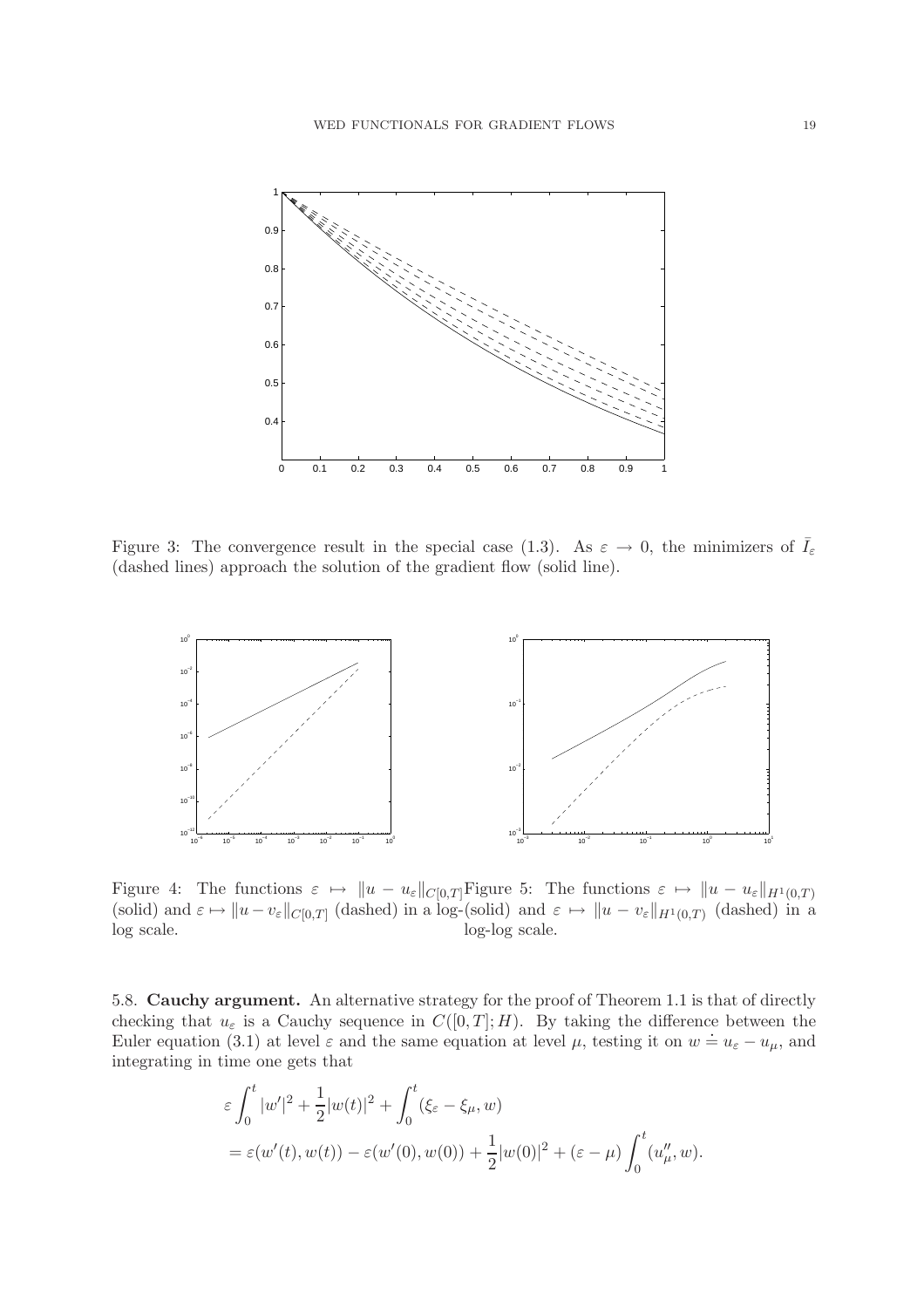Let us now exploit  $\lambda$ -convexity and integrate by parts the last term in the above right-hand side obtaining

$$
\varepsilon \int_0^t |w'|^2 + \frac{1}{2}|w(t)|^2 + \lambda \int_0^t |w|^2
$$
  
\n
$$
\leq \varepsilon (w'(t), w(t)) - \varepsilon (w'(0), w(0)) + \frac{1}{2}|w(0)|^2
$$
  
\n
$$
+ (\varepsilon - \mu)(u'_\mu(t), w(t)) - (\varepsilon - \mu)(u'_\mu(0), w(0)) - (\varepsilon - \mu) \int_0^t (u'_\mu, w')
$$
  
\n
$$
= \frac{1}{2}|w(0)|^2 + (\varepsilon u'_\varepsilon(t) - \mu u'_\mu(t), w(t)) - (\varepsilon u'_\varepsilon(0) - \mu u'_\mu(0), w(0)) - (\varepsilon - \mu) \int_0^t (u'_\mu, w')
$$
  
\n
$$
\leq |w(0)|^2 + \frac{1}{4}|w(t)|^2 + c\varepsilon^2 ||u'_\varepsilon||^2_{C([0,T],H)} + c\mu^2 ||u'_\mu||^2_{C([0,T],H)}
$$
  
\n
$$
+ (\varepsilon + \mu) ||u'_\mu||_{L^2(0,T;H)} ||w'||_{L^2(0,T;H)}
$$

where we have exploited Lemma 4.1. In particular, we have that

$$
\varepsilon \int_0^t |w'|^2 + \frac{1}{4}|w(t)|^2 + \lambda \int_0^t |w|^2 \le c(\varepsilon + \mu)
$$

and the Cauchy character in  $C([0,T]; H)$  follows by Gronwall's Lemma. Once  $u_{\varepsilon}$  is proved to admit a strong limit  $u$  it is standard to check that indeed  $u$  solves  $(1.1)$ .

The advantage of this argument with respect to the former proof of Theorem 1.1 is that it does not rely on the well-posedness of the limiting gradient flow (1.1). This fact allows us to state a modification of Theorem 1.1 as follows.

**Proposition 5.6** (Convergence without lower semicontinuity). Let  $\phi$  be proper, bounded below,  $\lambda$ -convex but not necessarily lower semicontinuous. Moreover let  $f \in L^2(0,T;H)$ ,  $u_0 \in D(\phi)$ ,  $u_{0\varepsilon}$  *fulfill* (2.9), and  $u_{\varepsilon}$  *solve the Euler system* (3.1)-(3.3). Then,  $u_{\varepsilon} \to u$  *strongly in*  $C([0,T];H)$ and weakly in  $H^1(0,T;H)$  where u is the only solution of the gradient flow

$$
u' + \overline{\partial \phi}(u) \ni f \quad a.e. \infty \quad (0, T), \quad u(0) = u_0,
$$
\n
$$
(5.12)
$$

*where*  $\overline{\partial \phi}$  *is the strong*  $\times$  *weak closure of*  $\partial \phi$  *in*  $H \times H$ *, namely* 

$$
\overline{\partial \phi}(u) \doteq \{ \xi \in H \; : \; \exists (u_k, \xi_k) \to (u, \xi) \; \text{ strongly} \times \text{ weakly in } H \times H \text{ and } \xi_k \in \partial \phi(u_k) \}.
$$

*Proof.* As the compactness of the sequence  $u_{\varepsilon}$  in  $C([0,T];H)$  (has well as its boundedness in  $H^1(0,T;H)$  has been already established, owing to Lemma 4.1 and by passing to the limit in  $(3.1)$  we get the assertion.

For the sake of illustrating the above result, let us remark that

$$
\overline{\partial \phi} \subset \partial(\text{sc}^{-}\psi),\tag{5.13}
$$

the inclusion being strict. First of all, we have that  $\overline{\partial \phi} = \overline{\partial \psi} + \lambda$  id, where  $\overline{\partial \psi}$  is the corresponding closure of  $\partial \psi$  (note that  $\partial \psi$  does not coincide with  $\overline{\partial \psi}$  as  $\psi$  may be not lower semicontinuous).

On the one hand, by exploiting the very definition of subdifferential and relaxation we readily get that  $\overline{\partial \psi} \subset \partial(\mathrm{sc}^-\psi)$ . Indeed, let  $\eta \in \overline{\partial \psi}(u)$ . Then there exists  $(u_k, \eta_k) \to (u, \eta)$  strongly  $\times$ weakly such that

$$
(\eta_k, w_k - u_k) \le \psi(w_k) - \psi(u_k) \le \psi(w_k) - \mathrm{sc}^{-1}\psi(u_k) \quad \forall w_k \in H.
$$

Fix now  $w \in H$  and choose  $w_k \to w$  to be such that  $\psi(w_k) \to \text{sc}^-\psi(w)$ . By passing to the lim inf in the above inequality we get that  $\eta \in \partial(\mathrm{sc}^{-} \psi)(u)$ .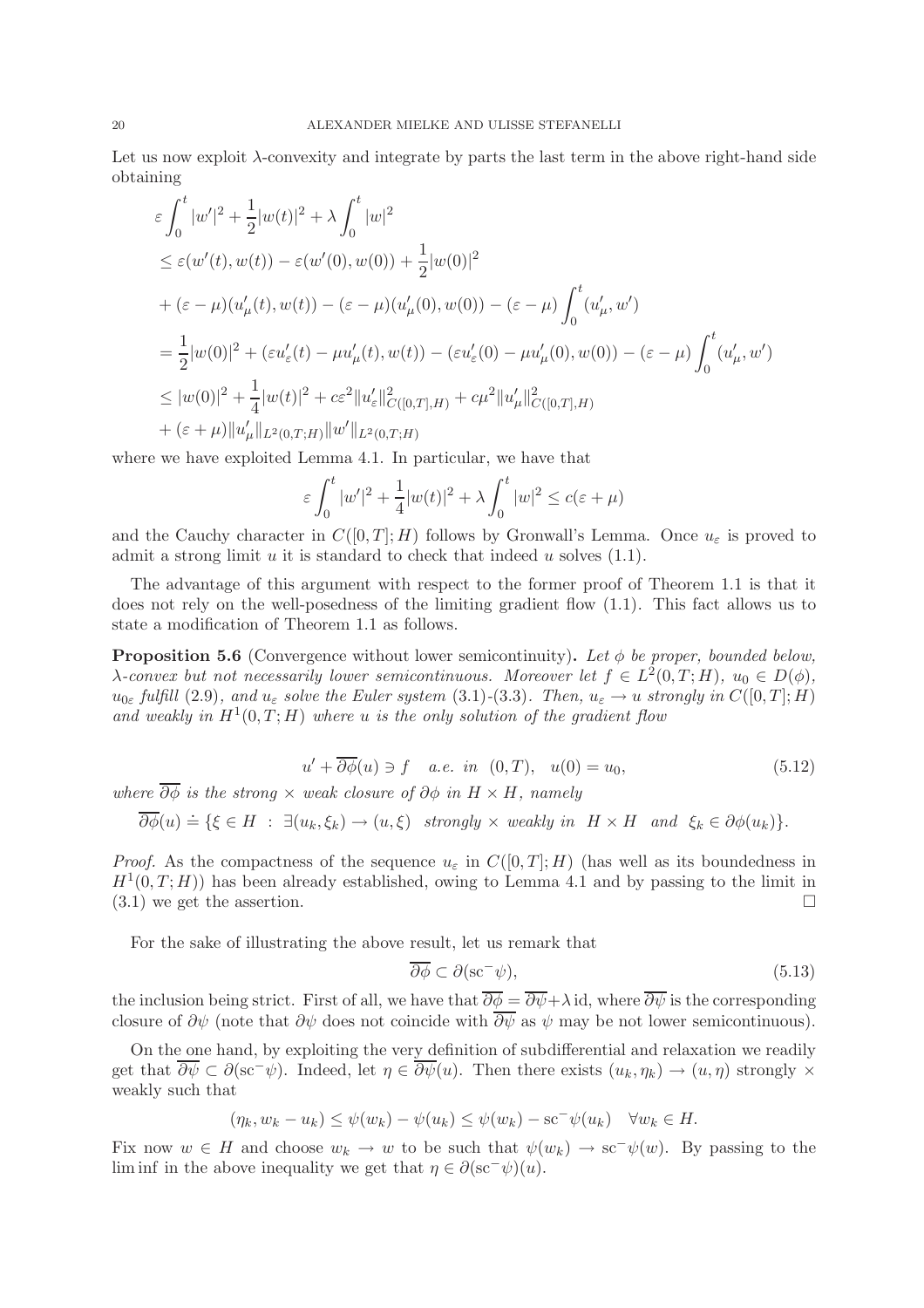On the other hand, let  $H = \mathbb{R}$  and  $\phi$  be defined by

$$
\phi(u) \doteq \begin{cases} 0 & \text{for } u < 0 \\ 1 & \text{for } u = 0 \\ \infty & \text{otherwise} \end{cases}
$$

so that we immediately compute the relaxation

$$
\mathrm{sc}^{-}\phi(u) = \begin{cases} 0 & \text{for } u \le 0\\ \infty & \text{otherwise.} \end{cases}
$$

The corresponding subdifferentials read

$$
\partial \phi(u) = \begin{cases}\n0 & \text{for } u < 0 \\
\emptyset & \text{otherwise,} \\
\overline{\partial \phi}(u) = \begin{cases}\n0 & \text{for } u \le 0 \\
\emptyset & \text{otherwise,} \\
\end{cases} \\
\partial (\sec^{-1} \phi)(u) = \begin{cases}\n0 & \text{for } u \le 0 \\
[0, \infty) & \text{for } u = 0 \\
\emptyset & \text{otherwise.} \n\end{cases}
$$

In particular, the inclusion in (5.13) is strict.

Note that, from the one hand, Proposition 5.6 is more general than Theorem 1.1 as the lower semicontinuity assumption on  $\phi$  is dropped. This would in principle open the way to relaxation. On the other hand, Proposition 5.6 directly assumes the existence of solutions to the Euler system  $(3.1)-(3.3)$ , a circumstance that we check for lower semicontinuous functionals only (see Theorem 3.1).

#### 6. TIME-DISCRETIZATION

The convergence result of Theorem 1.1 can be efficiently combined with time-discretization which, in turn, provides a sound frame for the proof of Lemma 4.1 out of the regular case of  $(4.2).$ 

We start by recalling the notation for the constant time-step  $\tau = T/n$  and introducing the functional  $I_{\varepsilon\tau}$  defined on discrete trajectories  $(v^0, \ldots, v^n) \in H^{n+1}$  as

$$
I_{\varepsilon\tau}(v^0,\ldots,v^n)=\sum_{i=1}^n\rho_{\varepsilon\tau}^i\frac{\tau}{2}\left|\frac{v^i-v^{i-1}}{\tau}\right|^2+\sum_{i=1}^{n-1}(\rho_{\varepsilon\tau}^i-\rho_{\varepsilon\tau}^{i+1})\Big(\phi(v^i)-(f^i,v^i)\Big).
$$

Here, the weights  $(\rho_{\varepsilon\tau}^1, \ldots, \rho_{\varepsilon\tau}^n)$  are given by

$$
\rho_{\varepsilon\tau}^i = \left(\frac{\varepsilon}{\tau + \varepsilon}\right)^i \quad \text{for} \quad i = 1, \dots, n. \tag{6.1}
$$

In particular,  $(\rho_{\varepsilon\tau}^1, \ldots, \rho_{\varepsilon\tau}^n)$  is nothing but the solution of the constant time-step implicit Euler discretization of the problem  $\rho' + \rho/\varepsilon = 0$  with initial condition  $\rho(0) = 1$ . As this choice ensures that, for  $i = 1, \ldots, n-1$ ,

$$
\rho_{\varepsilon\tau}^i - \rho_{\varepsilon\tau}^{i+1} = \frac{\tau}{\varepsilon} \rho_{\varepsilon\tau}^{i+1} > 0,\tag{6.2}
$$

and we have by Lemma 2.2 that  $\rho_{\varepsilon\tau}(t) \to e^{-t/\varepsilon}$  uniformly as  $\tau \to 0$  for  $\varepsilon > 0$  fixed, the functional  $I_{\varepsilon\tau}$  may be regarded as a quadrature of the time-continuous functional  $I_{\varepsilon}$ .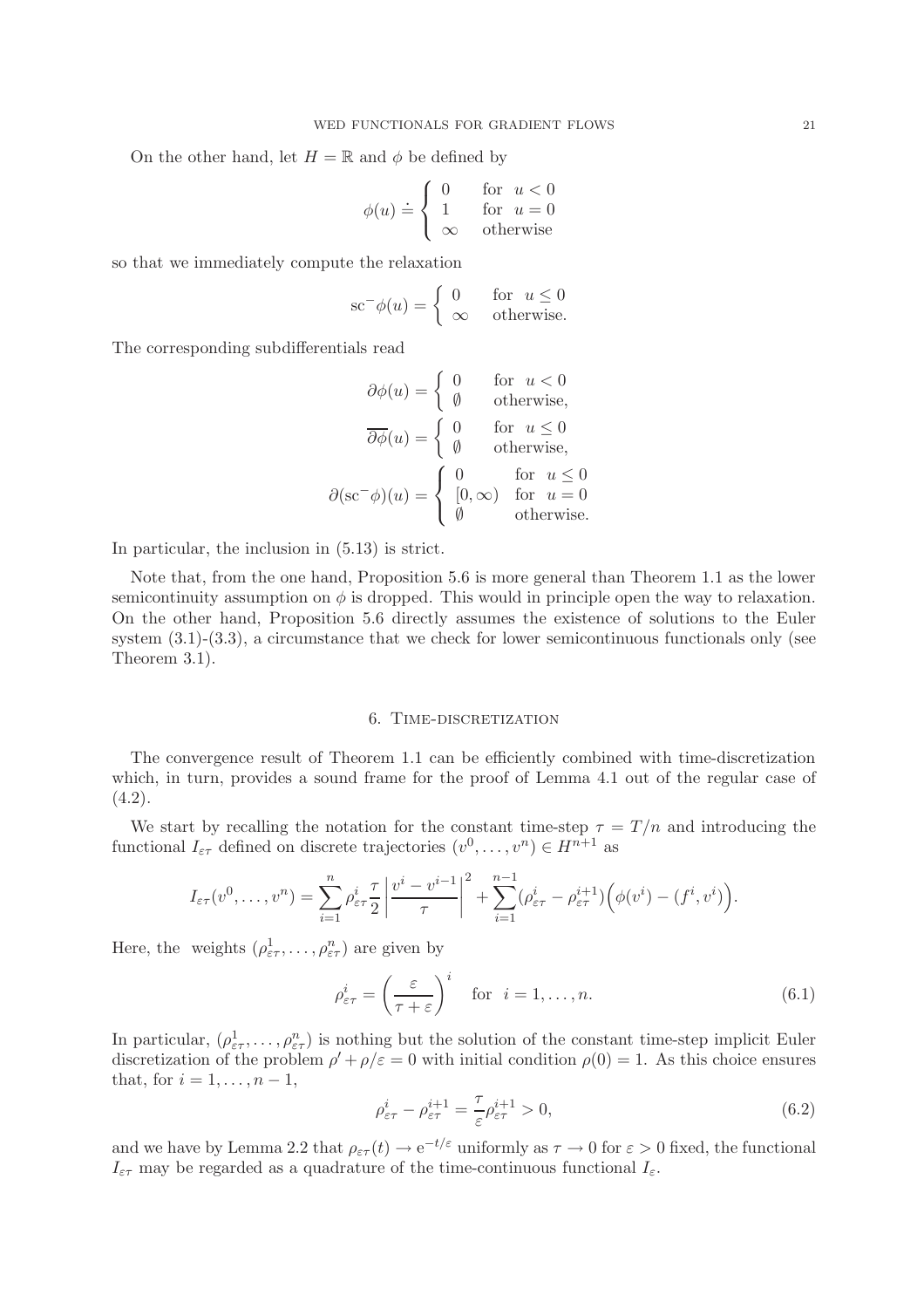Before moving on, let us motivate our specific choice for the functional  $I_{\varepsilon\tau}$ . First of all, we recall that the incremental minimization scheme of (2.12) in equivalent to

$$
u^{0} = u_{0} \text{ and } u^{i} = \operatorname{Arg\,min}_{u \in H} \left( \frac{1}{2} \left| \frac{u - u^{i-1}}{\tau} \right|^{2} + \frac{\phi(u) - (f^{i}, u)}{\tau} - \frac{\phi(u^{i-1}) - (f^{i-1}, u^{i-1})}{\tau} \right)
$$
  
for  $i = 1, ..., n$ . (6.3)

Indeed, the latter is nothing but  $(2.12)$  where, at each level i, we have added the inconsequential term  $-(\phi(u^{i-1}) - (f^{i-1}, u^{i-1}))/\tau$ . Here, the point  $f^0 \in H$  is assumed to be given (its actual value being irrelevant).

The latter minimization problems are usually solved *sequentially*. On the other hand, a direct computation shows that

$$
I_{\varepsilon\tau}(v^{0},...,v^{n})
$$
\n
$$
= \sum_{i=1}^{n} \rho_{\varepsilon\tau}^{i} \tau \left( \frac{1}{2} \left| \frac{v^{i} - v^{i-1}}{\tau} \right|^{2} + \frac{\phi(v^{i}) - (f^{i}, v^{i})}{\tau} - \frac{\phi(v^{i-1}) - (f^{i-1}, v^{i-1})}{\tau} \right)
$$
\n
$$
- \rho_{\varepsilon\tau}^{n} \left( \phi(v^{n}) - (f^{n}, v^{n}) \right) + \rho_{\varepsilon\tau}^{1} \left( \phi(v^{0}) - (f^{0}, v^{0}) \right).
$$
\n(6.4)

Hence, the minimization of  $I_{\varepsilon\tau}$  in  $K_{\tau}(u_{0\varepsilon}) = \{ (v^0, \ldots, v^n) \in H^{n+1} : v^0 = u_{0\varepsilon} \}$  roughly corresponds to collect all the minimization problems in (6.3) in a single constrained minimization problem for the entire discrete trajectory  $(u^0, \ldots, u^n)$ . This in particular motivates our reference to the values  $\rho_{\varepsilon\tau}^i$  as *Pareto weights* in analogy with the corresponding notion in multi-objective optimization [Cla90]. More specifically, as  $\rho_{\varepsilon\tau}^1 \gg \rho_{\varepsilon\tau}^2 \gg \cdots \gg \rho_{\varepsilon\tau}^n$  for  $\varepsilon \to 0$ , it turns out that, by minimizing  $I_{\epsilon\tau}$ , a much larger priority is accorded to the first minimum problem in (6.3) with respect to the second, to the second with respect to the third, and so on. Hence, the limit  $\varepsilon \to 0$ again formally corresponds to causality restoring, see also [MS08].

Exactly as in the time-continuous situation, in case  $\phi$  is convex, the functional  $I_{\varepsilon\tau}$  turns out to be uniformly convex for all  $\varepsilon$ . In particular, a unique minimizer of  $I_{\varepsilon\tau}$  in  $K_{\tau}(w_0)$  exists for all  $w_0 \in H$ . The same holds true for general  $\lambda$ -convex functionals whenever  $\varepsilon$  and  $\tau$  are chosen to be small enough. Indeed, we have the following.

Proposition 6.1 (Well-posedness of the discrete minimum problem). *For* ε *and* τ *small and all*  $w_0 \in H$ *, the functional*  $I_{\varepsilon\tau}$  *admits a unique minimizer in*  $K_{\tau}(w_0)$ *.* 

*Proof.* This argument is the discrete analogue of the proof of Proposition 2.1. In particular, we start by decomposing  $I_{\varepsilon\tau}$  into a quadratic part  $Q_{\varepsilon\tau}$  and a convex remainder  $R_{\varepsilon\tau}$  as

$$
I_{\varepsilon\tau}(u^0, \dots, u^n)
$$
  
=  $\left(\sum_{i=1}^n \frac{\tau}{2} \rho_{\varepsilon\tau}^i |\delta u^i|^2 - \sum_{i=1}^{n-1} (\rho_{\varepsilon\tau}^i - \rho_{\varepsilon\tau}^{i+1}) \frac{\lambda^-}{2} |u^i|^2 \right) + \left(\sum_{i=1}^{n-1} (\rho_{\varepsilon\tau}^i - \rho_{\varepsilon\tau}^{i+1}) \left(\psi(u^i) - (f^i, u^i)\right)\right)$   

$$
\doteq Q_{\varepsilon\tau}(u^0, \dots, u^n) + R_{\varepsilon\tau}(u^0, \dots, u^n).
$$

The result follows by checking that, for small  $\varepsilon$  and  $\tau$ , the functional  $Q_{\varepsilon\tau}$  is uniformly convex on  $K_{\tau}(w_0)$ . To this aim, for all  $(u^0, \ldots, u^n) \in K(w_0)$  let  $(v^0, \ldots, v^n)$  be defined as  $v^i \doteq \sqrt{\rho_{\varepsilon \tau}^i} u^i$ . Then, we compute that (see (2.5))

$$
\delta u^i = \frac{1}{\sqrt{\rho_{\varepsilon\tau}^{i-1}}} \delta v^i + v^i \delta \left( \frac{1}{\sqrt{\rho_{\varepsilon\tau}^i}} \right) = \frac{1}{\sqrt{\rho_{\varepsilon\tau}^i}} \left( r_{\varepsilon\tau} \delta v^i + \frac{1 - r_{\varepsilon\tau}}{\tau} v^i \right)
$$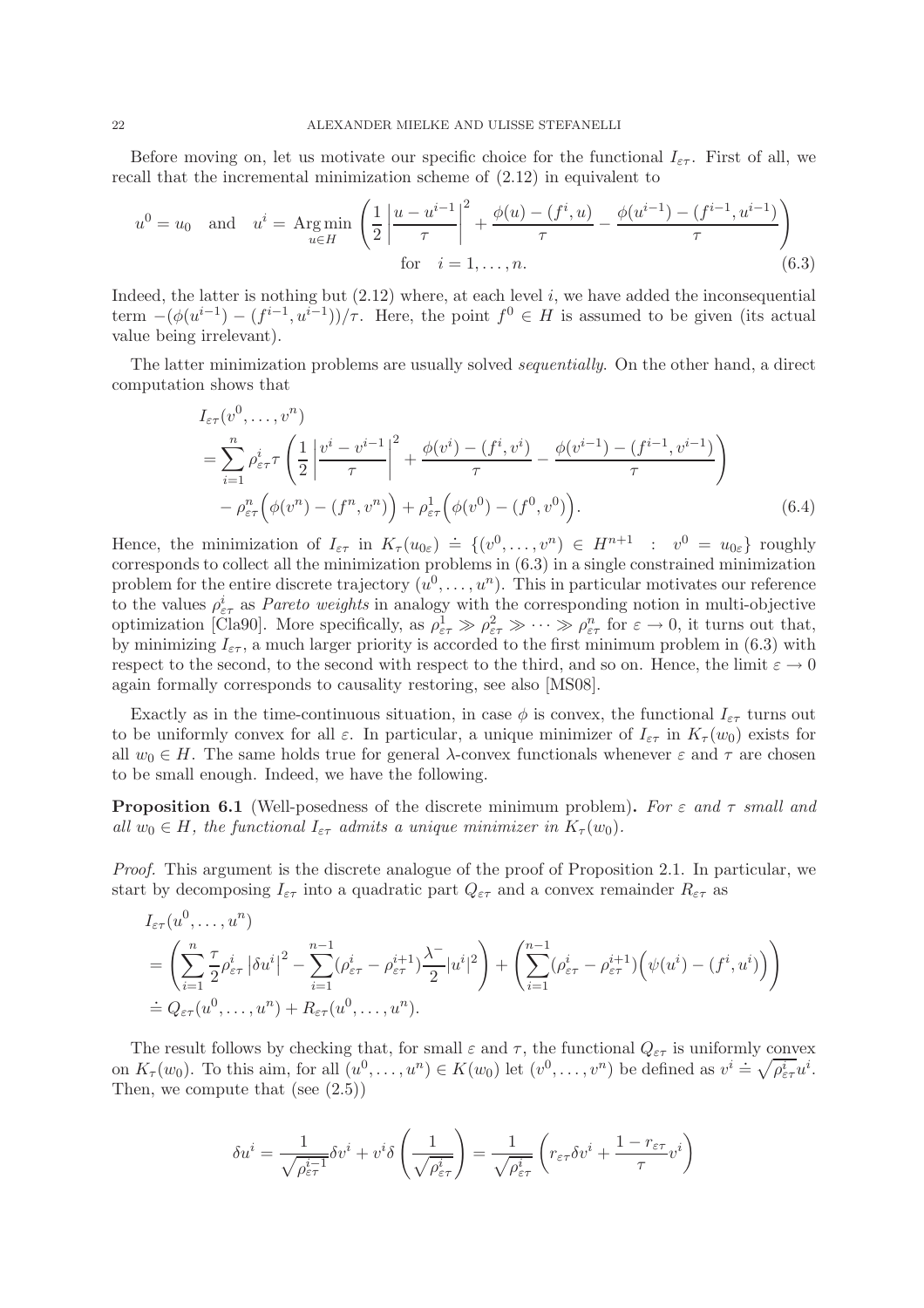where  $r_{\varepsilon\tau} = \sqrt{\varepsilon/(\varepsilon + \tau)}$ . By observing that  $\rho_{\varepsilon\tau}^i - \rho_{\varepsilon\tau}^{i+1} = \rho_{\varepsilon\tau}^i (1 - r_{\varepsilon\tau}^2)$ , the value  $Q_{\varepsilon\tau}(u^0, \ldots, u^n)$ can hence be rewritten as

$$
Q_{\varepsilon\tau}(u^0,\ldots,u^n) = \sum_{i=1}^n \frac{\tau}{2} \left( r_{\varepsilon\tau}^2 |\delta v^i|^2 + \frac{(1-r_{\varepsilon\tau})^2}{\tau^2} |v^i|^2 + \frac{2r_{\varepsilon\tau}(1-r_{\varepsilon\tau})}{\tau} (\delta v^i, v^i) \right)
$$
  
 
$$
- \sum_{i=1}^{n-1} \frac{(1-r_{\varepsilon\tau}^2)\lambda^-}{2} |v^i|^2
$$
  
 
$$
= \sum_{i=1}^n \frac{\tau r_{\varepsilon\tau}^2}{2} |\delta v^i|^2 + \frac{(1-r_{\varepsilon\tau})^2}{2\tau} |v^n|^2 + \sum_{i=1}^{n-1} \left[ \frac{(1-r_{\varepsilon\tau})^2}{2\tau} - \frac{(1-r_{\varepsilon\tau}^2)\lambda^-}{2} \right] |v^i|^2
$$
  
 
$$
+ \frac{r_{\varepsilon\tau}(1-r_{\varepsilon\tau})}{\tau} \left( \frac{1}{2} |v^n|^2 + \frac{1}{2} \sum_{i=1}^n |v^i - v^{i-1}|^2 - \frac{1}{2} |w_0|^2 \right).
$$

As we readily check that

$$
\left[\frac{(1-r_{\varepsilon\tau})^2}{2\tau} - \frac{(1-r_{\varepsilon\tau}^2)\lambda^-}{2}\right] \rightarrow \frac{1}{2\tau} - \frac{\lambda^-}{2} \text{ as } \varepsilon \to 0,
$$

for all  $\varepsilon$  and  $\tau$  small (depending on  $\lambda^-$  only), the functional  $Q_{\varepsilon\tau}$  turns out to be uniformly convex in  $K(w_0)$ .

The main result of this section is the convergence of minimizers of the time-discrete functional  $I_{\epsilon\tau}$  to solutions of the gradient flow (1.1) as the time-step  $\tau$  and the causal parameter  $\epsilon$  go to 0. To this aim, we assume for the very beginning that  $\overline{f}_{\tau} \to f$  strongly in  $L^2(0,T;H)$ . This convergence holds, for instance, if  $f_{\tau}$  is built on local means. We have the following.

**Theorem 6.2** (Convergence + discretization).  $u_{\varepsilon\tau} \to u$  *in*  $C([0,T];H)$  *as*  $\varepsilon + \tau \to 0$ *.* 

6.1. Discrete Euler equation. The functional  $I_{\epsilon\tau}$  is the quadratic perturbation of a convex functional. Hence, its Fréchet subdifferential is readily computed and, letting  $(u_{\varepsilon}^0, \ldots, u_{\varepsilon}^n)$  be the minimizer of  $I_{\varepsilon\tau}$  in  $K_{\tau}(u_{0\varepsilon})$ , from  $0 \in \partial I_{\varepsilon\tau}(u_{\varepsilon}^0,\ldots,u_{\varepsilon}^n)$  we have that there exist  $\xi_{\varepsilon}^i \in \partial \phi(u_{\varepsilon}^i),$  $i = 1, \ldots, n-1$ , such that

$$
0\in \sum_{i=1}^n \rho_{\varepsilon\tau}^i \tau(\delta u_{\varepsilon}^i, \delta v^i) + \sum_{i=1}^{n-1} (\rho_{\varepsilon\tau}^i - \rho_{\varepsilon\tau}^{i+1})(\xi_{\varepsilon}^i - f^i, v^i) \quad \forall (v^0, \dots, v^n) \in K_\tau(0).
$$

The first term in the above right-hand side reads (recall that  $v^0 = 0$ )

$$
\sum_{i=1}^n \rho_{\varepsilon\tau}^i \tau(\delta u_\varepsilon^i, \delta v^i) = \sum_{i=1}^{n-1} (\rho_{\varepsilon\tau}^i \delta u_\varepsilon^i - \rho_{\varepsilon\tau}^{i+1} \delta u_\varepsilon^{i+1}, v^i) + \rho_{\varepsilon\tau}^n(\delta u_\varepsilon^n, v^n),
$$

and, by using (6.2), we have that

$$
\rho_{\varepsilon\tau}^i \delta u_{\varepsilon}^i - \rho_{\varepsilon\tau}^{i+1} \delta u_{\varepsilon}^{i+1} = (\rho_{\varepsilon\tau}^i - \rho_{\varepsilon\tau}^{i+1}) \delta u_{\varepsilon}^i + \rho_{\varepsilon}^{i+1} (\delta u_{\varepsilon}^i - \delta u_{\varepsilon}^{i+1})
$$
  
= 
$$
\frac{\tau}{\varepsilon} \rho_{\varepsilon\tau}^{i+1} \delta u_{\varepsilon}^i + \rho_{\varepsilon\tau}^{i+1} (\delta u_{\varepsilon}^i - \delta u_{\varepsilon}^{i+1}).
$$

On the other hand, again form (6.2) we have that

$$
\sum_{i=1}^{n-1} (\rho_{\varepsilon\tau}^i - \rho_{\varepsilon\tau}^{i+1})(\xi_{\varepsilon}^i - f^i, v^i) = \sum_{i=1}^{n-1} \frac{\tau}{\varepsilon} \rho_{\varepsilon}^{i+1}(\xi_{\varepsilon}^i - f^i, v^i).
$$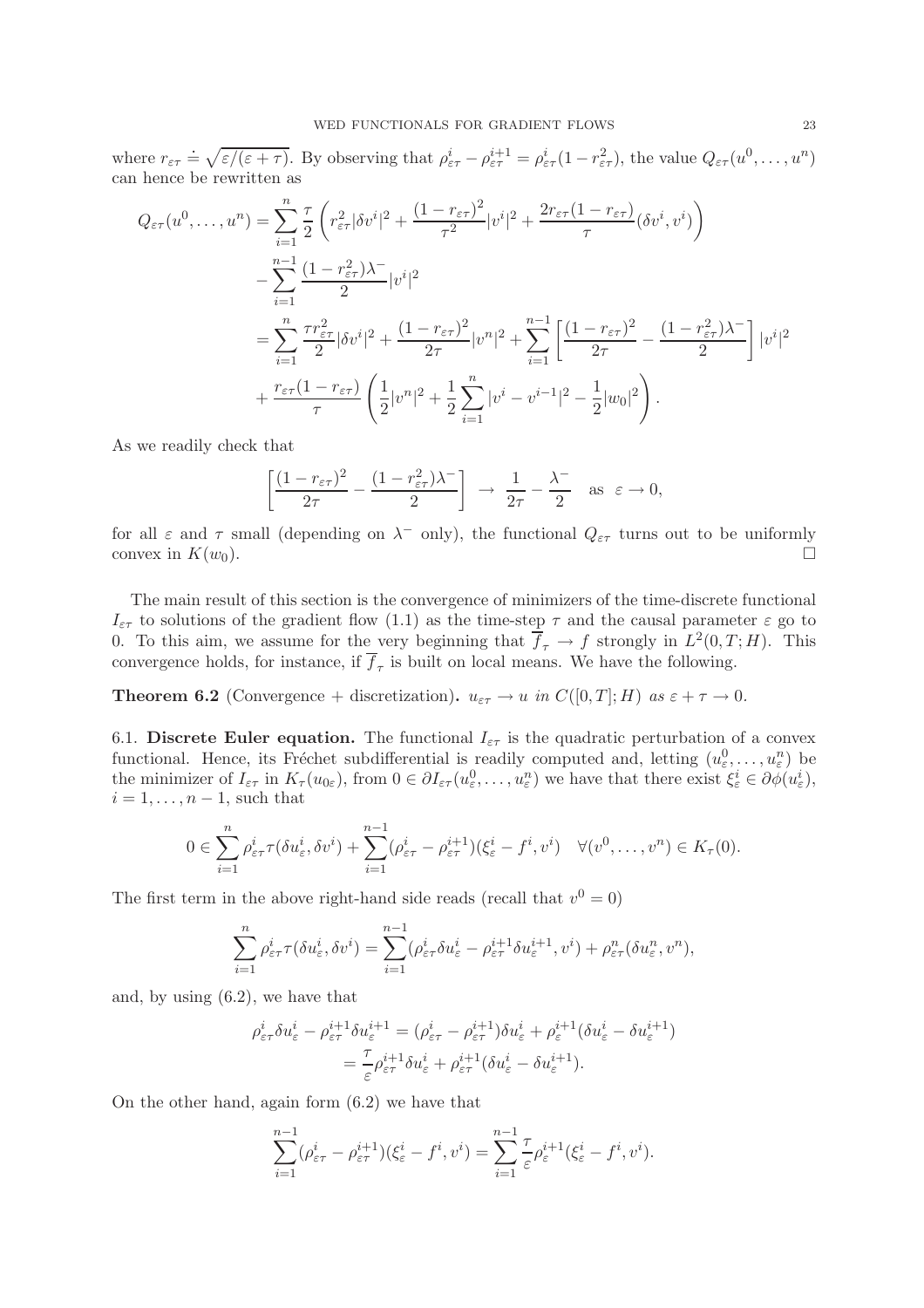Hence, the minimizer  $(u_\varepsilon^0,\ldots,u_\varepsilon^n)$  of  $I_{\varepsilon\tau}$  in  $K_\tau(u_{0\varepsilon})$  fulfills the discrete Euler equation (see  $(3.1)-(3.4)$ 

$$
-\varepsilon \frac{\delta u_{\varepsilon}^{i+1} - \delta u_{\varepsilon}^i}{\tau} + \delta u_{\varepsilon}^i + \xi_{\varepsilon}^i = f^i \quad \text{for} \quad i = 1, \dots, n-1,
$$
 (6.5a)

$$
u_{\varepsilon}^{0} = u_{0\varepsilon},\tag{6.5b}
$$

$$
\delta u_{\varepsilon}^{n} = 0, \tag{6.5c}
$$

$$
\xi_{\varepsilon}^{i} \in \partial \phi(u_{\varepsilon}^{i}) \quad \text{for} \quad i = 1, \dots, n - 1. \tag{6.5d}
$$

6.2. Key estimate at the discrete level. Our next aim is to reproduce at the discrete level the key estimate (4.1). Note that the regularity in time in (4.2) is not needed here as integration by parts is here replaced by summation.

Let us fix with no loss of generality  $\xi_{\varepsilon}^{0} = (\partial \phi(u_{0\varepsilon}))^{\circ}$ . For the sake of notational simplicity, we let  $v_{\varepsilon}^{i} = \delta u_{\varepsilon}^{i+1}$  for  $i = 1, ..., n-1$ . The Euler equation (6.5a) ensures that

$$
\sum_{i=1}^{n-1} \tau \left| -\varepsilon \delta v_{\varepsilon}^i + \delta u_{\varepsilon}^i + \xi_{\varepsilon}^i \right|^2 = \sum_{i=1}^{n-1} \tau |f^i|^2
$$

and we shall now proceed to the proof of separate bounds on the three terms in the left-hand side above. In particular, we have that

$$
\sum_{i=1}^{n-1} \tau \left( \varepsilon^2 |\delta v_{\varepsilon}^i|^2 + |\delta u_{\varepsilon}^i|^2 + |\xi_{\varepsilon}^i|^2 \right)
$$
\n
$$
= \sum_{i=1}^{n-1} \tau | - \varepsilon \delta v_{\varepsilon}^i + \delta u_{\varepsilon}^i + \xi_{\varepsilon}^i |^2 + 2\varepsilon \sum_{i=1}^{n-1} \tau (\delta v_{\varepsilon}^i, \delta u_{\varepsilon}^i) - 2 \sum_{i=1}^{n-1} \tau (\delta u_{\varepsilon}^i, \xi_{\varepsilon}^i) + 2\varepsilon \sum_{i=1}^{n-1} \tau (\delta v_{\varepsilon}^i, \xi_{\varepsilon}^i)
$$
\n
$$
= \sum_{i=1}^{n-1} \tau |f^i|^2 + 2\varepsilon \sum_{i=1}^{n-1} \tau (\delta v_{\varepsilon}^i, \delta u_{\varepsilon}^i) - 2 \sum_{i=1}^{n-1} \tau (\delta u_{\varepsilon}^i, \xi_{\varepsilon}^i) + 2\varepsilon \sum_{i=1}^{n-1} \tau (\delta v_{\varepsilon}^i, \xi_{\varepsilon}^i).
$$
\n(6.6)

We now aim at controlling the last three terms in the above right-hand side. We have that

$$
2\varepsilon \sum_{i=1}^{n-1} \tau(\delta v_{\varepsilon}^i, \delta u_{\varepsilon}^i) = -\varepsilon |\delta u_{\varepsilon}^1|^2 - \varepsilon \sum_{i=1}^{n-1} |v_{\varepsilon}^i - v_{\varepsilon}^{i-1}|. \tag{6.7}
$$

Moreover, by exploiting  $\lambda$ -convexity, one computes that

$$
-2\sum_{i=1}^{n-1} \tau(\delta u_{\varepsilon}^{i}, \xi_{\varepsilon}^{i}) = 2\sum_{i=1}^{n-1} (u_{\varepsilon}^{i-1} - u_{\varepsilon}^{i}, \xi_{\varepsilon}^{i})
$$
  
\n
$$
\leq 2\sum_{i=1}^{n-1} \left( \psi(u_{\varepsilon}^{i-1}) - \psi(u_{\varepsilon}^{i}) - \frac{\lambda}{2} |u_{\varepsilon}^{i}|^{2} + \frac{\lambda}{2} |u_{\varepsilon}^{i-1}|^{2} - \frac{\lambda}{2} |u_{\varepsilon}^{i} - u_{\varepsilon}^{i-1}|^{2} \right)
$$
  
\n
$$
= 2\phi(u_{0\varepsilon}) - 2\phi(u_{\varepsilon}^{n-1}) - \lambda \sum_{i=1}^{n-1} |u_{\varepsilon}^{i} - u_{\varepsilon}^{i-1}|^{2}
$$
  
\n
$$
= 2\phi(u_{0\varepsilon}) - 2\phi(u_{\varepsilon}^{n-1}) - \lambda \sum_{i=1}^{n-1} \tau |\delta u_{\varepsilon}^{i}|^{2}.
$$
 (6.8)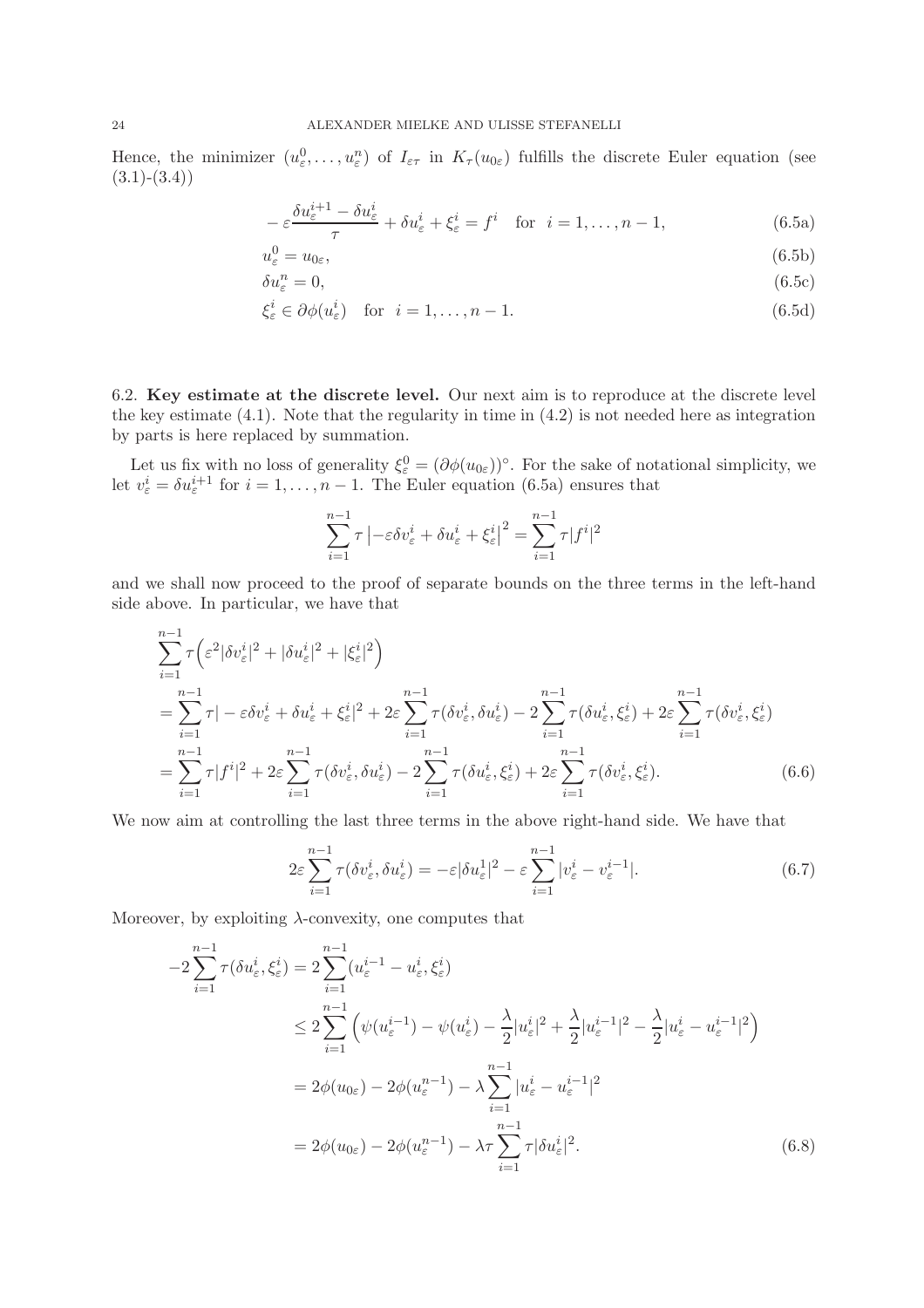Finally, again  $\lambda$ -convexity ensures that

$$
2\varepsilon \sum_{i=1}^{n-1} \tau(\delta v_{\varepsilon}^i, \xi_{\varepsilon}^i) = -2\varepsilon (\delta u_{\varepsilon}^1, \xi_{\varepsilon}^1) - 2\varepsilon \sum_{i=2}^{n-1} \tau(\delta u_{\varepsilon}^i, \delta \xi_{\varepsilon}^i)
$$
  

$$
\leq -2\varepsilon (\delta u_{\varepsilon}^1, \xi_{\varepsilon}^0) - 2\lambda \varepsilon \sum_{i=1}^{n-1} \tau |\delta u_{\varepsilon}^i|^2.
$$
 (6.9)

Now, taking into account (6.7)-(6.8), estimate (6.6) becomes

$$
\frac{1}{2} \sum_{i=1}^{n-1} \tau \left( \varepsilon^2 |\delta v_{\varepsilon}^i|^2 + \left( 1 + \lambda (2\varepsilon + \tau) \right) |\delta u_{\varepsilon}^i|^2 + |\xi_{\varepsilon}^i|^2 \right)
$$
\n
$$
+ \frac{\varepsilon}{2} |\delta u_{\varepsilon}^1|^2 + \frac{\varepsilon}{2} \sum_{i=1}^{n-1} |v_{\varepsilon}^i - v_{\varepsilon}^{i-1}| + \phi (u_{\varepsilon}^{n-1})
$$
\n
$$
\leq \frac{1}{2} \sum_{i=1}^{n-1} \tau |f^i|^2 - \varepsilon (\delta u_{\varepsilon}^1, \xi_{\varepsilon}^0) + \phi (u_{0\varepsilon}). \tag{6.10}
$$

In particular, as soon as  $\lambda^{-}(2\varepsilon + \tau) \leq 1/2$  (see (4.4)), we recall (2.9)-(2.10) and conclude that

$$
\varepsilon^2 \sum_{i=1}^{n-1} \tau \left| \delta v_{\varepsilon}^i \right|^2 + \sum_{i=1}^n \tau |\delta u_{\varepsilon}^i|^2 + \sum_{i=1}^{n-1} \tau |\xi_{\varepsilon}^i|^2 \le c,\tag{6.11}
$$

where c depends on  $||f||_{L^2(0,T;H)}$ ,  $|u_0|$ , and  $c_0$ .

We now aim at reproducing estimate (4.6). Let for brevity  $z_{\varepsilon}^i = \delta u_{\varepsilon}^i = v_{\varepsilon}^{i-1}$ . Estimate (6.11) yields that both  $\overline{z}_{\varepsilon\tau}$  and  $\varepsilon v'_{\varepsilon\tau}$  are bounded in  $L^2(0,T-\tau;H)$  independently of  $\varepsilon$  and  $\tau$ . Let us now handle the difference  $\overline{z}_{\varepsilon\tau} - v_{\varepsilon\tau}$  as follows.

$$
\|\overline{z}_{\varepsilon\tau} - v_{\varepsilon\tau}\|_{L^{2}(0,T-\tau;H)}^{2} = \sum_{i=1}^{n-1} \int_{(i-1)\tau}^{i\tau} |z_{\varepsilon}^{i} - (\alpha^{i}(t)z_{\varepsilon}^{i+1} + (1 - \alpha^{i}(t))z_{\varepsilon}^{i})|^{2} dt
$$
  
\n
$$
= \sum_{i=1}^{n-1} \left( \int_{(i-1)\tau}^{i\tau} (\alpha^{i}(t))^{2} dt \right) |z_{\varepsilon}^{i+1} - z_{\varepsilon}^{i}|^{2} = \frac{\tau^{2}}{3} \sum_{i=1}^{n-1} \tau \left| \frac{z_{\varepsilon}^{i+1} - z_{\varepsilon}^{i}}{\tau} \right|^{2}
$$
  
\n
$$
= \frac{\tau^{2}}{3} \sum_{i=1}^{n-1} \tau |\delta v^{i}|^{2} = \frac{\tau^{2}}{3} ||v_{\varepsilon\tau}'||_{L^{2}(0,T-\tau;H)}^{2}.
$$
 (6.12)

In particular, we have that

$$
||v_{\varepsilon\tau}||_{L^{2}(0,T-\tau;H)} \leq ||\overline{z}_{\varepsilon\tau}||_{L^{2}(0,T-\tau;H)} + \frac{\tau}{\sqrt{3}}||v_{\varepsilon\tau}'||_{L^{2}(0,T-\tau;H)} \leq c\left(1+\frac{\tau}{\varepsilon}\right)
$$

Hence, we have

$$
||v_{\varepsilon\tau}||_{C^{0}([0,T-\tau];H)} \leq c||v_{\varepsilon\tau}||_{L^{2}(0,T-\tau;H)}^{1/2}||v_{\varepsilon\tau}||_{H^{1}(0,T-\tau;H)}^{1/2}
$$
  
\n
$$
\leq c\left(1+\frac{\tau}{\varepsilon}\right)^{1/2}\left(\left(1+\frac{\tau}{\varepsilon}\right)^{2}+\frac{1}{\varepsilon^{2}}\right)^{1/4}
$$
  
\n
$$
\leq c\left(1+\frac{\tau^{1/2}}{\varepsilon^{1/2}}\right)\left(1+\frac{\tau^{1/2}}{\varepsilon^{1/2}}+\frac{1}{\varepsilon^{1/2}}\right) \leq c\left(1+\frac{1}{\varepsilon^{1/2}}+\frac{\tau^{1/2}}{\varepsilon}\right).
$$
 (6.13)

This bound is the discrete counterpart to (4.6) (recall (2.9)).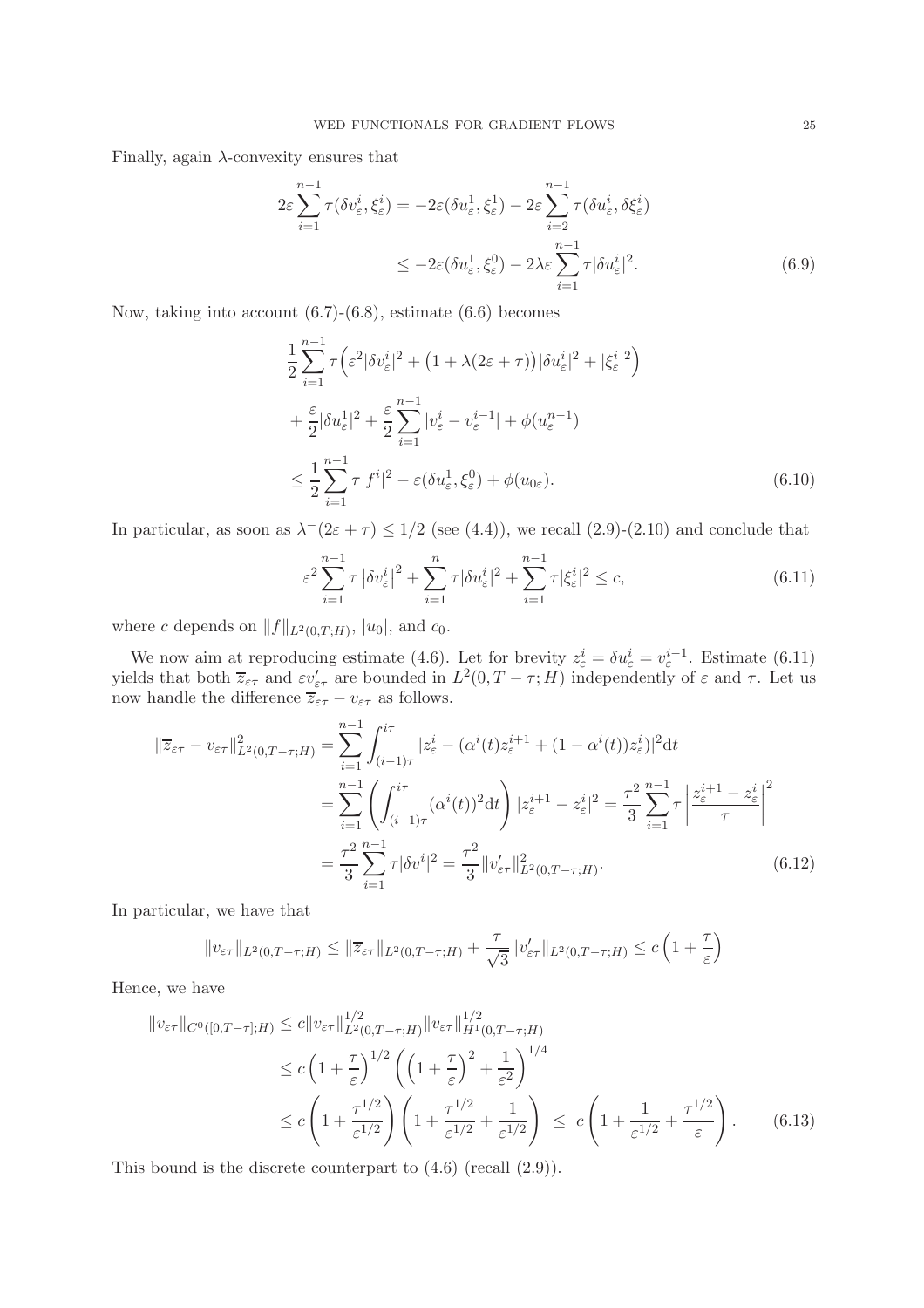6.3. Proof of Theorem 6.2. This argument is nothing but the discrete analogue of the proof of Theorem 1.1. Let  $(u^0, u^1, \ldots, u^n)$  solve the implicit Euler scheme  $(2.11)$  and  $(u^0_\varepsilon, u^1_\varepsilon, \ldots, u^n_\varepsilon)$ minimize  $I_{\varepsilon\tau}$  locally in  $K_{\tau}(u_{0\varepsilon})$ . Test (2.11) by  $w_{\varepsilon}^i = u^i - u_{\varepsilon}^i$  getting

$$
(\delta u^i, w^i_{\varepsilon}) + \phi(u^i) + \frac{\lambda}{2}|w^i_{\varepsilon}| \leq \phi(u^i_{\varepsilon}) + (f^i, w^i_{\varepsilon})
$$
 for  $i = 1, ..., n-1$ .

Test now (6.5a) by  $-w_{\varepsilon}^{i}$  and obtain that

$$
-\frac{\varepsilon}{\tau}(\delta u_{\varepsilon}^{i+1} - \delta u_{\varepsilon}^i, -w_{\varepsilon}^i) + (\delta u_{\varepsilon}^i, -w_{\varepsilon}^i) + \phi(u_{\varepsilon}^i) + \frac{\lambda}{2}|w_{\varepsilon}^i| \leq \phi(u^i) - (f^i, w_{\varepsilon}^i)
$$
  
for  $i = 1, ..., n - 1$ . (6.14)

Take the sum of the last two inequalities, multiply it by  $\tau$ , and sum for  $i = 1, \ldots, m \leq n - 1$ getting

$$
\varepsilon \sum_{i=1}^{m} (\delta u_{\varepsilon}^{i+1} - \delta u_{\varepsilon}^{i}, w_{\varepsilon}^{i}) + \sum_{i=1}^{m} \tau (\delta w_{\varepsilon}^{i}, w_{\varepsilon}^{i}) + \lambda \sum_{i=1}^{m} \tau |w_{\varepsilon}^{i}|^{2} \le 0.
$$
 (6.15)

We easily handle the first term above by computing

$$
\varepsilon \sum_{i=1}^m (\delta u_\varepsilon^{i+1} - \delta u_\varepsilon^i, w_\varepsilon^i) = -\varepsilon \sum_{i=1}^m \tau (\delta u_\varepsilon^i, \delta w_\varepsilon^i) + \varepsilon (\delta u_\varepsilon^{m+1}, w_\varepsilon^m) - \varepsilon (\delta u_\varepsilon^1, w_\varepsilon^0).
$$

Hence, (6.15) entails that

$$
\begin{split} &\varepsilon\sum_{i=1}^m \tau|\delta w^i_\varepsilon|^2+\frac{1}{2}|w_\varepsilon^m|^2\\ &\leq \frac{1}{2}|w_\varepsilon^0|^2+\lambda^-\sum_{i=1}^m \tau|w^i_\varepsilon|^2+\varepsilon\sum_{i=1}^m \tau(\delta u^i,\delta w^i_\varepsilon)-\varepsilon(\delta u_\varepsilon^{m+1},w_\varepsilon^m)+\varepsilon(\delta u^1_\varepsilon,w^0_\varepsilon). \end{split}
$$

In particular, by letting  $4\lambda^{-} \tau < 1$ , as  $u_{\tau}'$  is bounded in  $L^{2}(0,T;H)$  independently of  $\tau$ , we have proved by the discrete Gronwall Lemma that

$$
|w_{\varepsilon}^{m}|^{2} \leq c(\varepsilon + \varepsilon^{2} |\delta u_{\varepsilon\tau}^{m+1}|^{2} + \varepsilon^{2} |\delta u_{\varepsilon}^{1}|^{2})
$$

for some constant  $c > 0$  depending also on  $\lambda^-$  but independent of  $\varepsilon$  and  $\tau$ . Recall now the bound (6.13) and obtain that

$$
|w_{\varepsilon}^{m}|^{2} \leq c \left(\varepsilon + \varepsilon^{2} \left(1 + \varepsilon^{-1/2} + \frac{\tau^{1/2}}{\varepsilon}\right)^{2}\right) \leq c(\varepsilon + \tau).
$$

Hence, we have checked that  $\max_{i=1,\dots,n-1} |w_{\varepsilon}^i| \leq c(\varepsilon + \tau)$ . In fact, this bound can be extended to  $i = n$  as  $w_{\varepsilon}^n = w_{\varepsilon}^{n-1}$ . In particular, we have proved that  $w_{\varepsilon\tau} \to 0$  in  $C([0,T];H)$  as  $\varepsilon + \tau \to 0$ . Finally, the strong convergence  $u_{\varepsilon\tau} \to u$  in  $C([0,T];H)$  follows from Lemma 2.2.

More specifically, in case  $\phi$  is lower semicontinuous and  $f \equiv 0$ , by exploiting the error control in  $(2.13)-(2.14)$ , we have proved the joint convergence rates

$$
||u - u_{\varepsilon\tau}||_{C([0,T];H)} \leq c(\varepsilon + \tau)^{1/2}.
$$

Note that, in this case, the sub-optimality of the rate  $\tau^{1/2}$  is already expected for the Euler scheme (recall (2.13)). Namely, the present functional approach is not deteriorating convergence with respect to the time-step size. Let us mention that the above joint convergence result can be specialized for establishing quantitative convergence in interpolation spaces and allowing for less-regular initial data in the spirit of Subsections 5.1 and 5.2.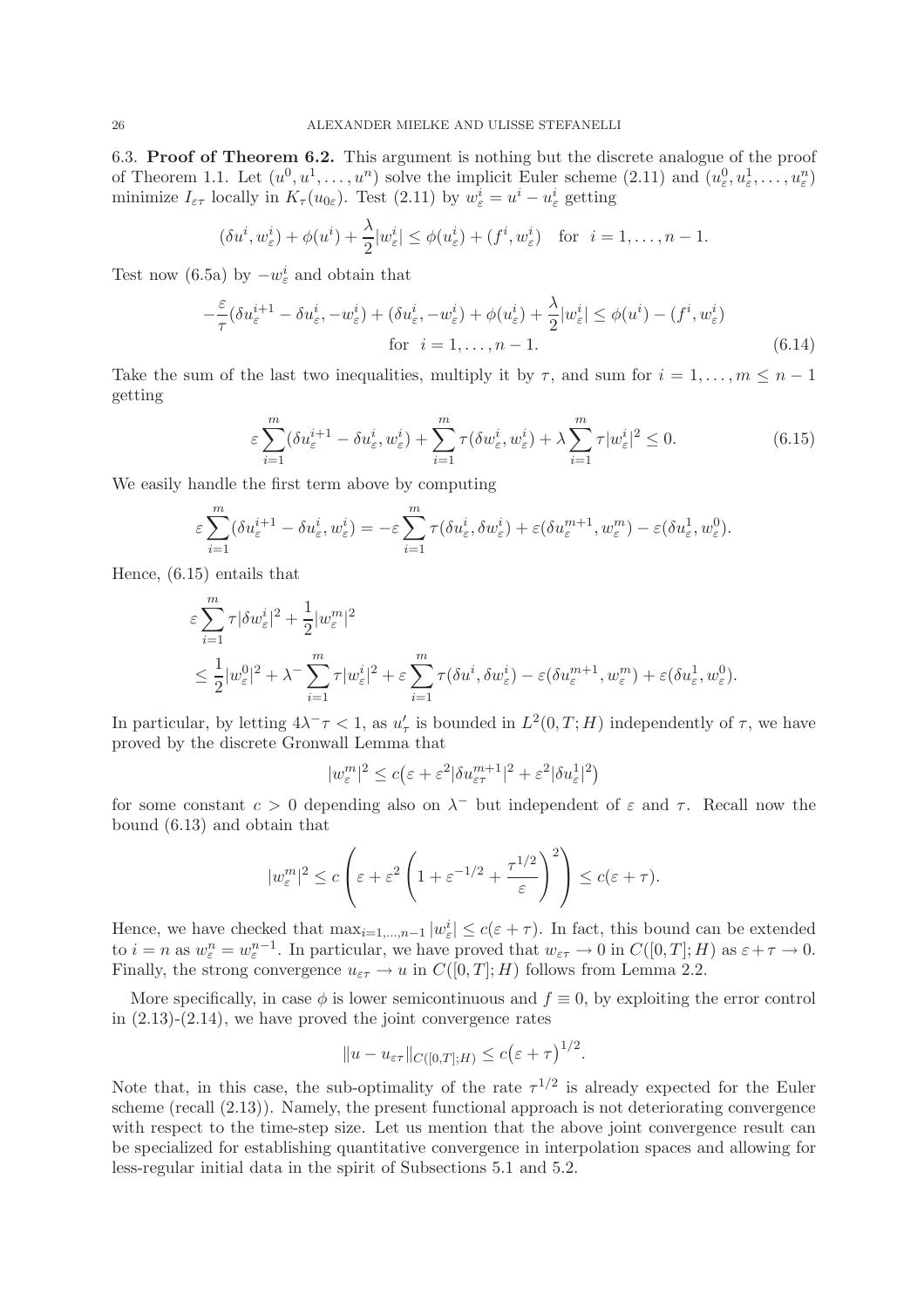6.4. Limit  $\tau \to 0$  for  $\varepsilon > 0$ : convergence to the Euler equation. By letting  $\lambda \geq 0$  and  $\varepsilon > 0$  be fixed and passing to the limit in the time-step  $\tau$  we can prove the following.

**Theorem 6.3** ( $\tau \to 0$  for  $\varepsilon > 0$ ). Let  $\lambda \geq 0$  and  $(u_{\varepsilon}^0, \ldots, u_{\varepsilon}^n)$ ,  $(\xi_{\varepsilon}^1, \ldots, \xi_{\varepsilon}^{n-1})$  solve (6.5). Then, *there exists non-relabeled subsequences such that*  $u_{\varepsilon\tau} \to u_{\varepsilon}$  weakly in  $H^1(0,T;H)$  and  $\overline{\xi}_{\varepsilon\tau} \to \xi$ *weakly in*  $L^2(0,T;H)$  *where*  $(u_\varepsilon, \xi_\varepsilon)$  *solves*  $(3.1)-(3.4)$ *.* 

Sketch of the proof. Let  $(u_{\varepsilon}^i, \xi_{\varepsilon}^i) \in H^{N+1} \times H^{N-1}$  solve (6.5) and define  $v_{\varepsilon}^i = \delta u_{\varepsilon}^{i+1}$  for  $i =$  $1, \ldots, n-1$ . Our first aim is to pass to the limit in the discrete equations (6.5a), (6.5c)-(6.5d) written in the compact form

$$
-\varepsilon v'_{\varepsilon\tau} + u'_{\varepsilon\tau} + \overline{\xi}_{\varepsilon\tau} = \overline{f}_{\varepsilon\tau} \quad \text{a.e. in } (0, T - \tau), \tag{6.16}
$$

$$
v_{\varepsilon\tau}(T-\tau) = 0,\tag{6.17}
$$

$$
\overline{\xi}_{\varepsilon\tau} \in \partial \phi(\overline{u}_{\varepsilon\tau}) \quad \text{a.e. in } (0, T - \tau). \tag{6.18}
$$

Owing to estimates (6.11)-(6.12) we find a pair  $(u_{\varepsilon}, \xi_{\varepsilon})$  such that, by extracting not relabeled subsequences (and possibly considering standard projections for  $t > T - \tau$ ),

$$
u_{\varepsilon\tau} \to u_{\varepsilon} \quad \text{weakly in} \quad H^1(0,T;H),
$$
  

$$
v_{\varepsilon\tau} \to u'_{\varepsilon} \quad \text{weakly in} \quad H^1(0,T;H),
$$
  

$$
\overline{\xi}_{\varepsilon\tau} \to \xi_{\varepsilon} \quad \text{weakly in} \quad L^2(0,T;H).
$$

The above convergences suffice for ensuring that equations  $(3.1)-(3.3)$  hold. Moreover, we have

$$
\limsup_{\tau \to 0} \int_0^{T-\tau} (\overline{\xi}_{\varepsilon\tau}, \overline{u}_{\varepsilon\tau})
$$
\n
$$
\leq \limsup_{\tau \to 0} \left( -\varepsilon \int_0^{T-\tau} |u'_{\varepsilon\tau}|^2 - \varepsilon (v_{\varepsilon\tau}(0), u_{0\varepsilon}) - \frac{1}{2} |u_{\varepsilon\tau}(T-\tau)|^2 + \frac{1}{2} |u_{0\varepsilon}|^2 + \int_0^{T-\tau} (\overline{f}_{\tau}, \overline{u}_{\varepsilon\tau}) \right)
$$
\n
$$
\leq -\varepsilon \int_0^T |u'|^2 - \varepsilon (u'(0), u_{0\varepsilon}) - \frac{1}{2} |u(T)|^2 + \frac{1}{2} |u_{0\varepsilon}|^2 + \int_0^T (f, u)
$$
\n
$$
= \int_0^T (\xi, u), \tag{6.19}
$$

and the inclusion (3.4) follows again from the classical [Bre73b, Prop. 2.5, p. 27].

Note that the above proof can be adapted to the non-convex case  $\lambda < 0$  by additionally requiring some compactness on the sublevels of  $\phi$ . Hence, the extracted sequences would fulfill the strong convergence [Sim87, Cor. 4], namely

$$
u_{\varepsilon\tau} \to u_{\varepsilon}
$$
 strongly in  $C([0,T];H)$ .

This convergence suffices in order to pass to the limit in

$$
\overline{\xi}_{\varepsilon\tau} - \lambda \overline{u}_{\varepsilon\tau} \in \partial \psi(\overline{u}_{\varepsilon\tau})
$$
 a.e. in  $(0, T)$ 

and get that

$$
\xi_{\varepsilon} - \lambda u_{\varepsilon} \in \partial \psi(u_{\varepsilon})
$$
 a.e. in  $(0, T)$ .

Namely, inclusion (3.4) holds.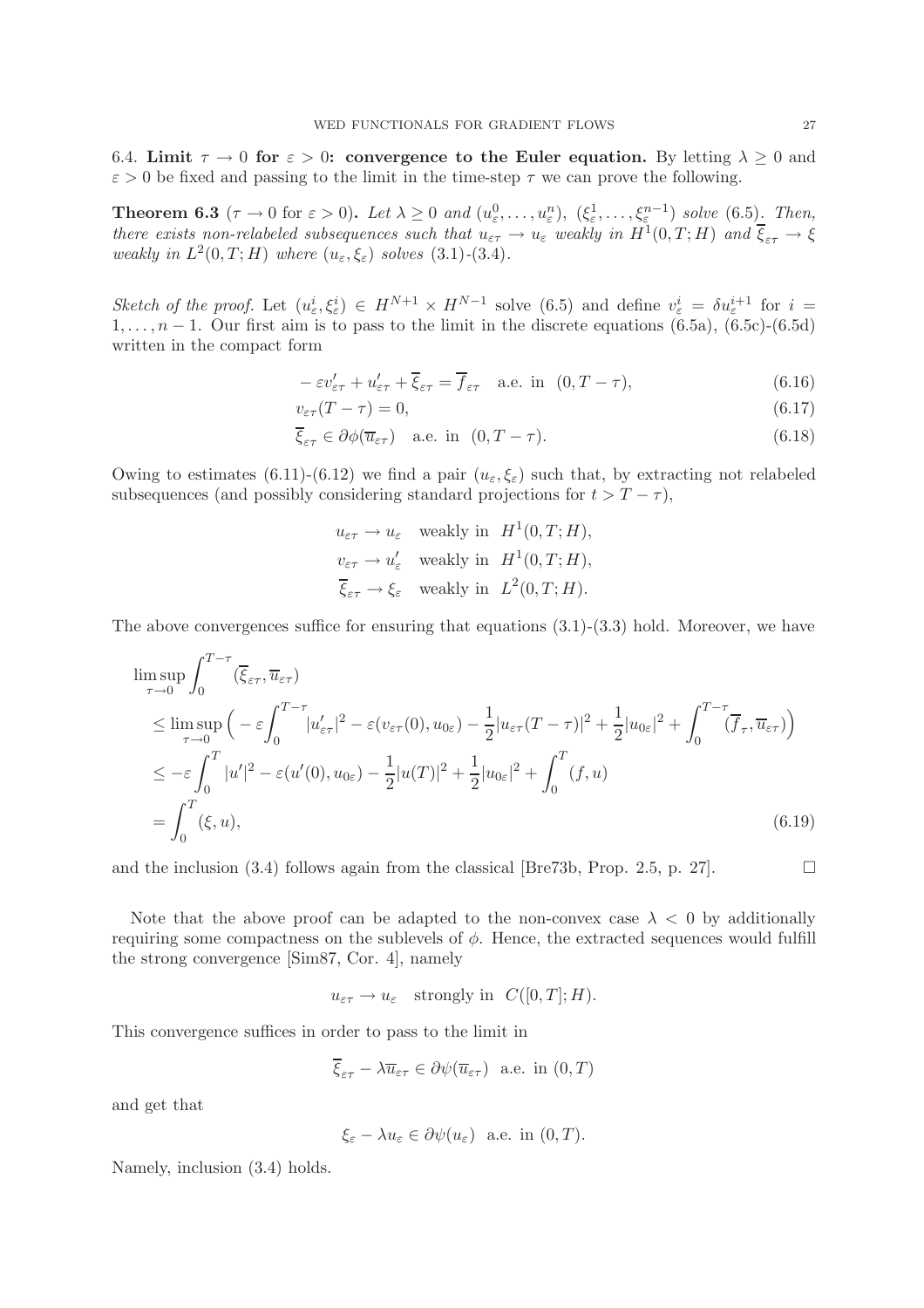6.5. Proof of the key estimate. Let us finally come to the proof of Lemma 4.1. By reconsidering the argument of Subsection 6.2 and Theorem 6.3 we readily have that, given  $g \in L^2(0,T;H)$ , the solution  $(u_{\varepsilon}, \eta_{\varepsilon}) \in H^2(0,T;H) \times L^2(0,T;H)$  of

$$
-\varepsilon u_{\varepsilon}'' + u_{\varepsilon}' + \eta_{\varepsilon} = g \quad \text{a.e. in } (0, T), \tag{6.20}
$$

$$
u_{\varepsilon}(0) = u_{0\varepsilon},\tag{6.21}
$$

$$
u'_{\varepsilon}(T) = 0,\tag{6.22}
$$

$$
\eta_{\varepsilon} \in \partial \psi(u_{\varepsilon}) \quad \text{a.e. in} \quad (0, T) \tag{6.23}
$$

is the limit (the component  $u_{\varepsilon}$  being unique) of a discrete problem which in turn fulfills the expected estimates. In particular, by passing to the limit we find that there exists a positive constant  $c > 0$  depending on  $|g|_{L^2(0,T;H)}$ ,  $|u_0|$ , and  $c_0$  such that

$$
\varepsilon \|u_{\varepsilon}''\|_{L^2(0,T;H)} + \|u_{\varepsilon}'\|_{L^2(0,T;H)} + \|\eta_{\varepsilon}\|_{L^2(0,T;H)} \leq c. \tag{6.24}
$$

Moreover, arguing exactly as in Subsection 4.1, we also have that

$$
\varepsilon^{1/2} \|u_{\varepsilon}'\|_{L^{\infty}(0,T;H)} \leq c. \tag{6.25}
$$

Take now  $u_{\varepsilon}$  to be the minimizer of  $I_{\varepsilon}$  on  $K(u_{0\varepsilon})$ . Owing to Theorem 3.1 we have that, indeed,  $u_{\varepsilon}$  solves (6.20)-(6.23) (along with the associated selection  $\eta_{\varepsilon} = \xi_{\varepsilon} - \lambda u_{\varepsilon}$ ) with the datum g replaced by  $f - \lambda u_{\varepsilon}$ . Hence, in order to conclude for Lemma 4.1, what we are actually left to prove is that the norm  $||u_{\varepsilon}||_{L^2(0,T;H)}$  is uniformly bounded in terms of data for all minimizers. This is however a standard estimation argument. Test (3.1) by  $u_{\varepsilon} + \alpha u_{\varepsilon}'$  ( $\alpha \ge 0$  to be determined later) and integrate in time getting

$$
\frac{\alpha \varepsilon}{2} |u'_{\varepsilon}(0)|^2 + (\varepsilon + \alpha) \int_0^T |u'_{\varepsilon}|^2 + \frac{1}{2} |u_{\varepsilon}(T)|^2 - \lambda^- \int_0^T |u_{\varepsilon}|^2 + \alpha \phi(u_{\varepsilon}(T))
$$
  

$$
\leq -\varepsilon (u'_{\varepsilon}(0), u_{0\varepsilon}) + \int_0^T (f, u_{\varepsilon} + \alpha u'_{\varepsilon}) + \frac{1}{2} |u_{0\varepsilon}|^2 + \alpha \phi(u_{0\varepsilon}). \tag{6.26}
$$

By taking  $\alpha$  large enough (precisely, by taking  $\alpha/\lambda^-$  (for  $\lambda \neq 0$ ) strictly larger than the first eigenvalue of the one-dimensional Laplacian in  $(0,T)$  with non-homogeneous Dirichlet and homogeneous Neumann conditions in  $0$  and  $T$ , respectively) we conclude for

$$
||u_{\varepsilon}||_{H^1(0,T;H)} \leq c
$$

where now  $c > 0$  depends on  $|f|_{L^2(0,T;H)}$ ,  $|u_0|$ ,  $c_0$ , and  $\lambda^-$ .

### 7. Applications

7.1. Linear parabolic PDEs. Let the bounded Lipschitz domain  $\Omega \subset \mathbb{R}^n$  be given and  $f \in$  $L^2(\Omega \times (0,T))$  and  $u_0 \in H^2(\Omega) \cap H_0^1(\Omega)$ . Then, the minimizers  $u_{\varepsilon}$  in  $K(u_0)$  of the WED functionals given by

$$
u \mapsto \begin{cases} \int_0^T \int_{\Omega} e^{-t/\varepsilon} \left( \frac{1}{2} u_t^2 + \frac{1}{2\varepsilon} |\nabla u|^2 - \frac{1}{\varepsilon} f u \right) & \text{for } u \in L^2(0, T; H_0^1(\Omega))\\ \infty & \text{otherwise} \end{cases}
$$

converge to the solution of the *heat equation*

$$
u_t - \Delta u = f \quad \text{a.e. in } \Omega \times (0, T) \tag{7.1}
$$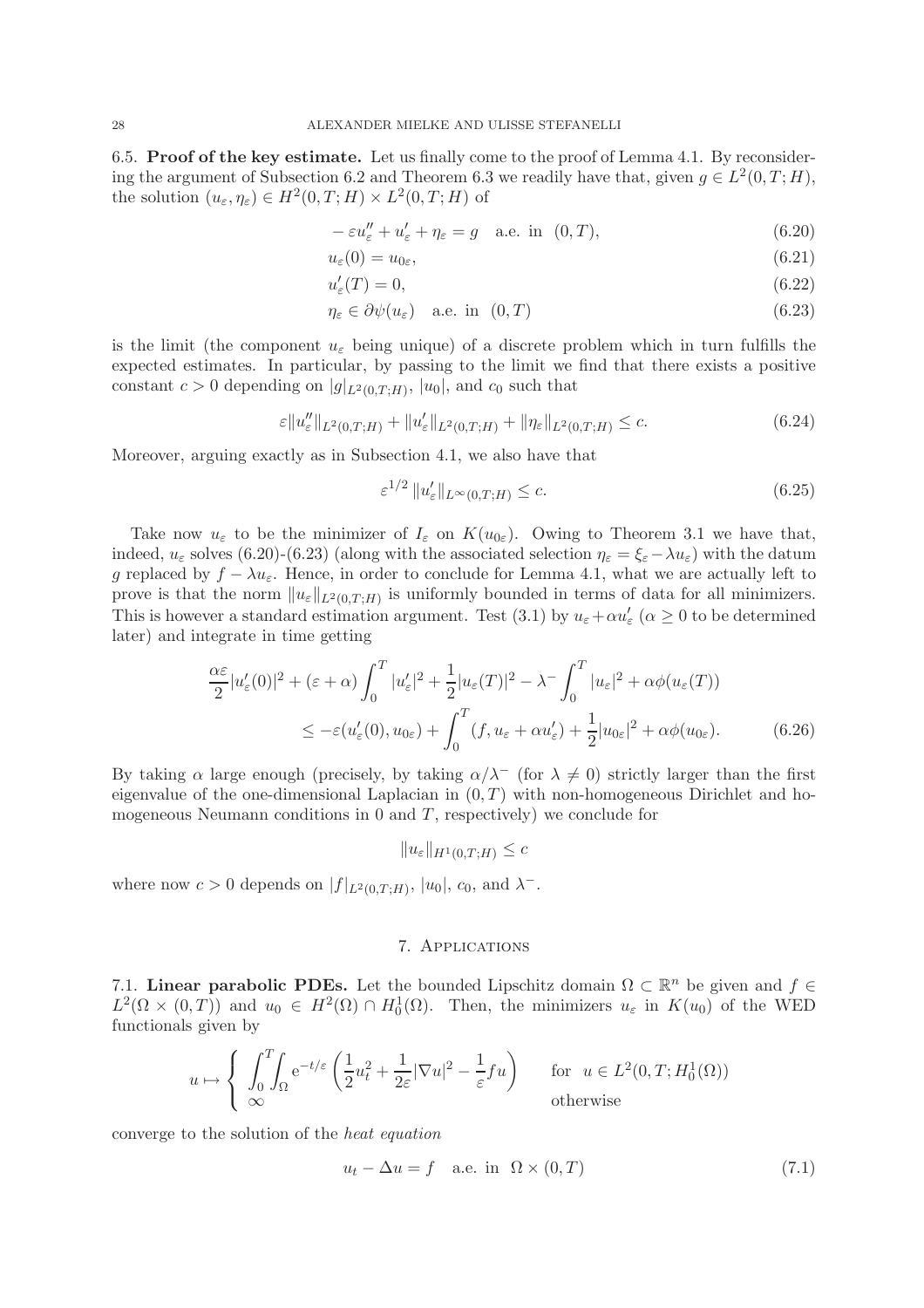supplemented with the initial condition and with homogeneous Dirichlet conditions (other boundary conditions can be considered as well) in the following sense

$$
\max_{t \in [0,T]} \|u(t) - u_{\varepsilon}(t)\|_{L^{2}(\Omega)} \le c\varepsilon^{1/2},
$$
\n(7.2)

$$
||u - u_{\varepsilon}||_{H^{\eta}(0,T;L^{2}(\Omega))} \leq c\varepsilon^{(1-\eta)/2} \qquad \text{for all} \ \ 0 < \eta < 1. \tag{7.3}
$$

Note that, given (7.2), convergence (7.3) is equivalent to

$$
\left(\int_0^T \int_0^T \frac{\|(u-u_\varepsilon)(t)-(u-u_\varepsilon)(s)\|_{L^2(\Omega)}^2}{|t-s|^{1+2\eta}}\mathrm{d}t\,\mathrm{d}s\right)^{1/2} \leq c\varepsilon^{(1-\eta)/2} \qquad \text{for all } 0<\eta<1.
$$

Analogous conclusions hold for more general initial data  $u_0$ . Define  $\phi$  to be the Dirichlet integral

$$
\phi(u) \doteq \frac{1}{2} \int_{\Omega} |\nabla u|^2, \qquad D(\phi) \doteq H_0^1(\Omega).
$$

We readily characterize the corresponding *interpolation set*  $D_{r,2}$  for  $0 < r < 1$ . Indeed, one has that [Bre75, Thm. 2]  $u_0 \in D_{r,2}$  iff there exists  $\varepsilon \mapsto v(\varepsilon) \in H^2(\Omega) \cap H_0^1(\Omega)$  such that  $\varepsilon \mapsto \varepsilon^{1-r} \|\Delta v(\varepsilon)\|_{L^2(\Omega)} \in L^2_*(0,1)$ , and  $\varepsilon \mapsto \varepsilon^{-r} \|u_0 - v(\varepsilon)\|_{L^2(\Omega)} \in L^2_*(0,1)$ . This precisely amounts to say that

$$
u_0 \in (L^2(\Omega), H^2(\Omega) \cap H_0^1(\Omega))_{r,2} \equiv \begin{cases} H^{2r}(\Omega) & \text{for } 0 < r < 1/4 \\ H_{00}^{1/2}(\Omega) & \text{for } r = 1/4 \\ H_0^{2r}(\Omega) & \text{for } 1/4 \le r < 1 \end{cases}
$$
(7.4)

where  $H_0^s(\Omega)$ ,  $1/2 < s < 2$  and  $H_0^{1/2}(\Omega)$  classically denote the spaces of functions whose trivial extension to  $\mathbb{R}^n$  belongs to  $H^s(\mathbb{R}^n)$  and  $H^{1/2}(\mathbb{R}^n)$ , respectively [LM72] (note that  $H_0^s(\Omega)$ ,  $1/2 <$  $s < 2$  is the closure in  $H^s(\Omega)$  of the space of compactly supported smooth functions whereas  $H_{00}^{1/2}(\Omega)$  is not).

Choose now  $u_0$  fulfilling (7.4) for some  $0 < r < 1$  and let  $\varepsilon \mapsto u_{0\varepsilon} \in H^2(\Omega) \cap H_0^1(\Omega)$  be such that  $\varepsilon \mapsto \varepsilon^{1-r} \|u_{0\varepsilon}\|_{H^2(\Omega)}, \varepsilon \mapsto \varepsilon^{-r} \|u_0 - u_{0\varepsilon}\|_{L^2(\Omega)} \in L^2_*(0, 1).$  Then, the unique minimizers  $u_{\varepsilon}$  of the WED functionals over  $K(u_{0\varepsilon})$  fulfill

$$
\max_{t \in [0,T]} \|u(t) - u_{\varepsilon}(t)\|_{L^2(\Omega)} \leq c\varepsilon^r
$$

and quantitative convergence in  $H^{\eta}(0,T;L^2(\Omega))$  holds as well. Obvious modifications lead to the more general *linear parabolic equation*  $u_t - \text{div}(A\nabla u) = f$  where the bounded function  $A: \Omega \to \mathbb{R}^{n \times n}$  takes symmetric and uniformly positive definite values.

Let now  $\Omega$  be  $C^{1,1}$  or convex,  $u_0 \in H^2(\Omega) \cap H_0^1(\Omega)$ , and  $u_{0\varepsilon}$  be suitable approximations in the same spirit above. Define

$$
u \mapsto \begin{cases} \int_0^T \int_{\Omega} e^{-t/\varepsilon} \left( \frac{1}{2} u_t^2 + \frac{1}{2\varepsilon} |\Delta u|^2 - \frac{1}{\varepsilon} f u \right) & \text{for } u \in L^2(0, T; H^2(\Omega) \cap H_0^1(\Omega)) \\ \infty & \text{otherwise.} \end{cases}
$$

The minimizers to the latter, constrained to fulfill  $u_{\varepsilon}(\cdot,0) = u_{0\varepsilon}$  almost everywhere in  $\Omega$ , fulfill (7.2)-(7.3) where u is the solution of the *biharmonic equation*

$$
u_t + \Delta^2 u = f
$$
 a.e. in  $\Omega \times (0, T)$ 

subject to the initial condition, homogeneous Dirichlet conditions on  $u$  and homogeneous Neumann conditions on  $\Delta u$  (again other boundary conditions may be considered).

We may recollect the above examples (as well as a variety of other symmetric parabolic problems of order  $2k$ ) in the following abstract setting. Let the Hilbert spaces H and V be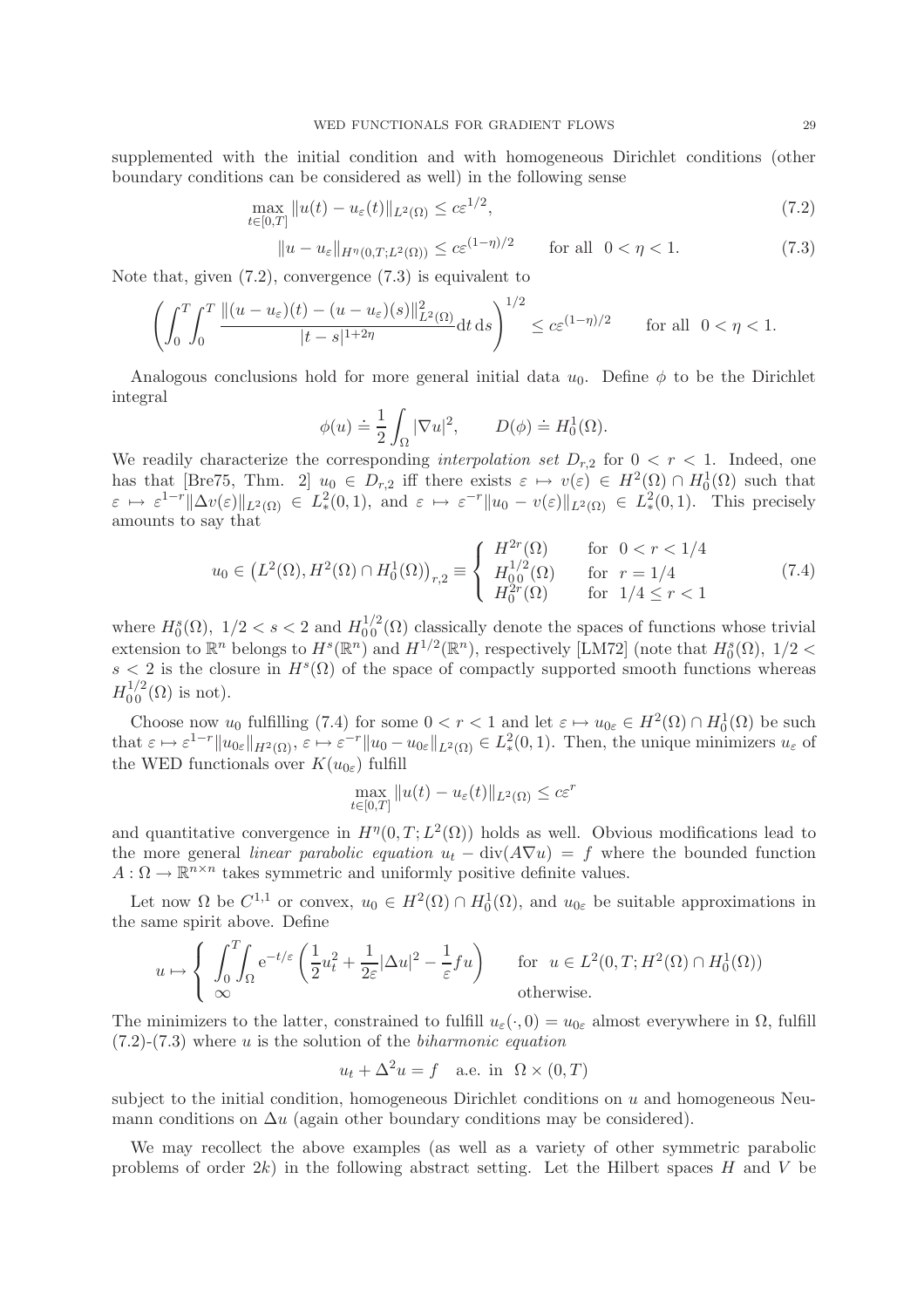given with the injection  $V \subset H$  being dense. Moreover, let the bilinear and symmetric form  $a: V \times V \to \mathbb{R}$  be coercive and continuous and define

$$
u \mapsto \begin{cases} \int_0^T e^{-t/\varepsilon} \left( \frac{1}{2} |u'|^2 + \frac{1}{2\varepsilon} a(u, u) - \frac{1}{\varepsilon} (f, u) \right) & \text{for } u \in L^2(0, T; V) \\ \infty & \text{otherwise.} \end{cases}
$$

Then, the minimizers of the above WED functionals (suitably constrained to fulfill initial conditions) converge in H, uniformly with respect to time, to a solution of the *abstract linear equation*

$$
u' + Au = f \quad \text{a.e. in} \quad (0, T)
$$

where the linear operator  $A : H \to H$  is defined by  $(Au, v) \doteq a(u, v)$  for all  $v \in V$  and  $u \in D(A) \doteq \{v \in V : \sup_{|z|=1} a(v,z) < \infty\}$ . Indeed, in the same spirit of (7.2)-(7.3), much more is true as we have that

$$
\max_{t \in [0,T]} \|u(t) - u_{\varepsilon}(t)\|_{H} \le c\varepsilon^{1/2},\tag{7.5}
$$

$$
||u - u_{\varepsilon}||_{H^{\eta}(0,T;H)} \le c\varepsilon^{(1-\eta)/2} \qquad \text{for all} \ \ 0 < \eta < 1. \tag{7.6}
$$

7.2. Parabolic variational inequalities. Under the above assumptions, let now  $g \in H^1(\Omega)$ be given with  $g \leq 0$  on  $\partial\Omega$  and consider the WED functionals

$$
u \mapsto \begin{cases} \int_0^T \int_{\Omega} e^{-t/\varepsilon} \left( \frac{1}{2} u_t^2 + \frac{1}{2\varepsilon} |\nabla u|^2 - \frac{1}{\varepsilon} f u \right) & \text{for } u \in L^2(0, T; H_0^1(\Omega)) \\ & \text{with } u(\cdot, t) \ge g(\cdot) \text{ a.e.} \\ \infty & \text{otherwise.} \end{cases}
$$

Then, (suitably constrained) minimizers converge in  $C([0,T]; H)$  to a solution of the *parabolic obstacle problem*

$$
\int_{\Omega} u_t(u-v) + \int_{\Omega} \nabla u \cdot \nabla (u-v) \le \int_{\Omega} f(u-v) \quad \forall v \in K, \text{ a.e. in } (0,T)
$$

where the convex set K is defined by  $K = \{v \in H_0^1(\Omega) : v \ge g$  a.e.}. More precisely, the error estimates (7.2)-(7.3) hold. Within the abstract setting introduced in the previous subsection, a variety of other constraints can be discussed as well.

Next, let  $W : \mathbb{R} \to \mathbb{R}$  be a  $\lambda$ -convex and smooth function. Then, (suitably constrained) minimizers of

$$
u \mapsto \begin{cases} \int_0^T \int_{\Omega} e^{-t/\varepsilon} \left( \frac{1}{2} u_t^2 + \frac{1}{2\varepsilon} |\nabla u|^2 + \frac{1}{2\varepsilon} W(u) - \frac{1}{\varepsilon} f u \right) & \text{for } u \in L^2(0, T; H_0^1(\Omega)) \\ \infty & \text{otherwise} \end{cases}
$$

converge in the sense of (7.2)-(7.3) to solutions of the *reaction-diffusion equation*

$$
u_t - \Delta u + W'(u) = f \quad \text{a.e. in } \ \Omega \times (0, T).
$$

The choice  $W(u) = (u^2 - 1)^2$  corresponds to the so-called *Allen-Cahn equation*.

7.3. Quasi-linear parabolic PDEs. Let  $F : \Omega \times \mathbb{R}^n \to [0, +\infty)$  be such that:

$$
F(x, \cdot) \in C^1(\mathbb{R}^n) \quad \text{for a.e. } x \in \Omega,
$$
\n
$$
(7.7)
$$

$$
F(x, \cdot)
$$
 is convex and  $F(x, 0) = 0$  for a.e.  $x \in \Omega$ , (7.8)

 $F(\cdot,\xi)$  is measurable for all  $\xi \in \mathbb{R}^n$  $(7.9)$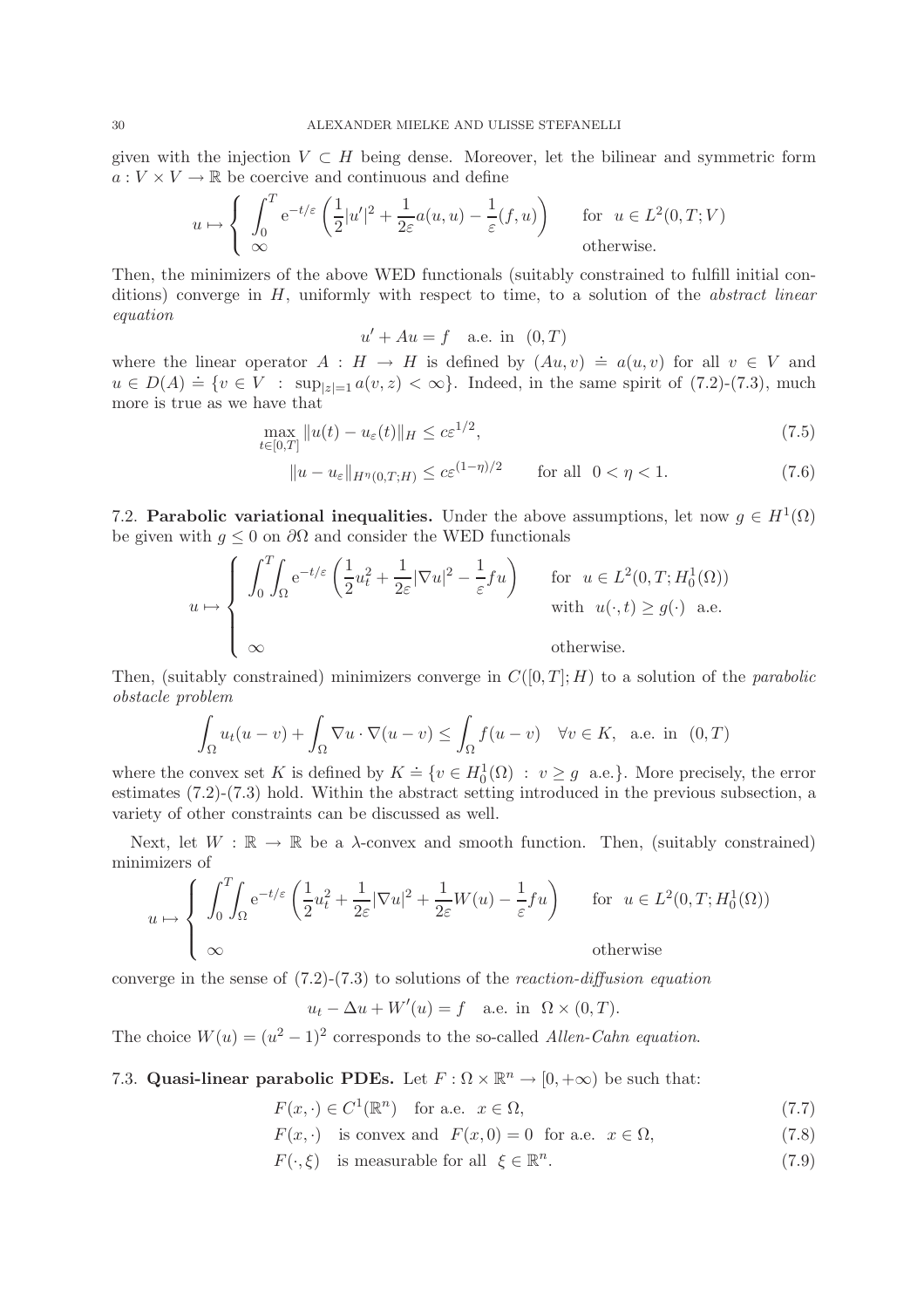Then, we can set  $b = \nabla_{\xi} F : \Omega \times \mathbb{R}^n \to \mathbb{R}^n$ . We assume that, for a given  $p > 1$ , F satisfies the growth conditions

$$
\exists c, C > 0 \text{ such that } F(x,\xi) \ge c|\xi|^p - C,
$$
  

$$
|b(x,\xi)| \le C(1+|\xi|^{p-1}) \text{ for a.e. } x \in \Omega \text{ and all } \xi \in \mathbb{R}^n.
$$
 (7.10)

Let us now consider the WED functionals

$$
u \mapsto \begin{cases} \int_0^T \int_{\Omega} e^{-t/\varepsilon} \left( \frac{1}{2} u_t^2 + \frac{1}{\varepsilon} F(\cdot, \nabla u) - \frac{1}{\varepsilon} f u \right) & \text{for } u \in L^2(0, T; L^2(\Omega) \cap W_0^{1, p}(\Omega)) \\ \infty & \text{otherwise.} \end{cases}
$$

In the latter, homogeneous Dirichlet conditions are considered, other choices being possible. The present analysis ensures that minimizers of the above functionals, suitably constrained as for initial values, converge in the sense of (7.2)-(7.3) to a solution of the *quasilinear equation*

$$
u_t - \operatorname{div} b(\cdot, \nabla u) = f \quad \text{a.e. in } \ \Omega \times (0, T).
$$

In particular, the choice  $F(x,\xi) \doteq |\xi|^p/p$  gives rise to the so-called p-Laplacian equation, whereas the choice  $F(x,\xi) = (1+|\xi|^2)^{1/2}$  corresponds to the *mean curvature flow for Cartesian surfaces* (note however that the latter does not directly fit into this theory because of a lack of lower semicontinuity).

7.4. Degenerate parabolic PDEs. Assume we are given  $\beta : \mathbb{R} \to \mathbb{R}$  monotone and continuous with  $\beta(0) = 0$  and superlinear growth at infinity [Bre73b]. Define j to be the only convex function such that  $\beta = j'$  and  $j(0) = 0$ . We now introduce the WED functionals on  $H^1(0,T;H^{-1}(\Omega))$ given by

$$
u \mapsto \begin{cases} \int_0^T e^{-t/\varepsilon} \left( \frac{1}{2} \|u_t\|_{H^{-1}(\Omega)}^2 + \frac{1}{\varepsilon} \int_{\Omega} (j(u) - fu) \right) & \text{for } u \in L^2(0, T; L^2(\Omega)) \\ \infty & \text{with } j(u) \in L^1(\Omega \times (0, T)) \\ \infty & \text{otherwise.} \end{cases}
$$

Qualified minimizers of the latter functional converge in  $H^{-1}(\Omega)$ , uniformly in time, to a solution of the following *degenerate parabolic equation*

$$
u_t - \Delta\beta(u) = f \quad \text{in} \quad \Omega \times (0, T)
$$

in a distributional sense, along with homogeneous Dirichlet boundary conditions for  $\beta(u)$ . More precisely, we have that  $(7.5)-(7.6)$  hold for  $H = H^{-1}(\Omega)$ . In particular, the choice  $\beta(u) \doteq (u-1)^+ - u^-$  corresponds to the classical *two-phase Stefan problem*,  $\beta(u) \doteq |u|^{m-2}u$  for  $m > 2$  leads to the *porous medium equation*. The multivalued case  $\beta(u) = \partial I_{[0,1]}$  (subdifferential of the indicator function of the interval [0, 1]), related to the *Hele-Shaw cell equation*, can be handled as well.

7.5. Evolution of microstructure in a bistable bar. In  $[CO08]$  CONTI & ORTIZ consider the WED functionals

$$
F_{\varepsilon}(u) \doteq \left\{ \int_{0}^{T} \int_{\Omega} e^{-t/\varepsilon} \left( \frac{1}{2} u_t^2 - \frac{1}{\varepsilon} f u \right) \right\} \quad \text{if } |u_x| = 1 \text{ a.e.}
$$
  
else

suggested by a modelization of branching in martensite in a one-dimensional bar occupying the reference domain  $\Omega = (0, 1)$ . The function  $u : \Omega \times (0, T) \to \mathbb{R}$  represents the bar displacement, the system is constrained in the two *phases*  $u_x = 1$  and  $u_x = -1$ , no contribution from the interfacial energy is considered, and  $f$  stands for an applied body force (see [KM94]).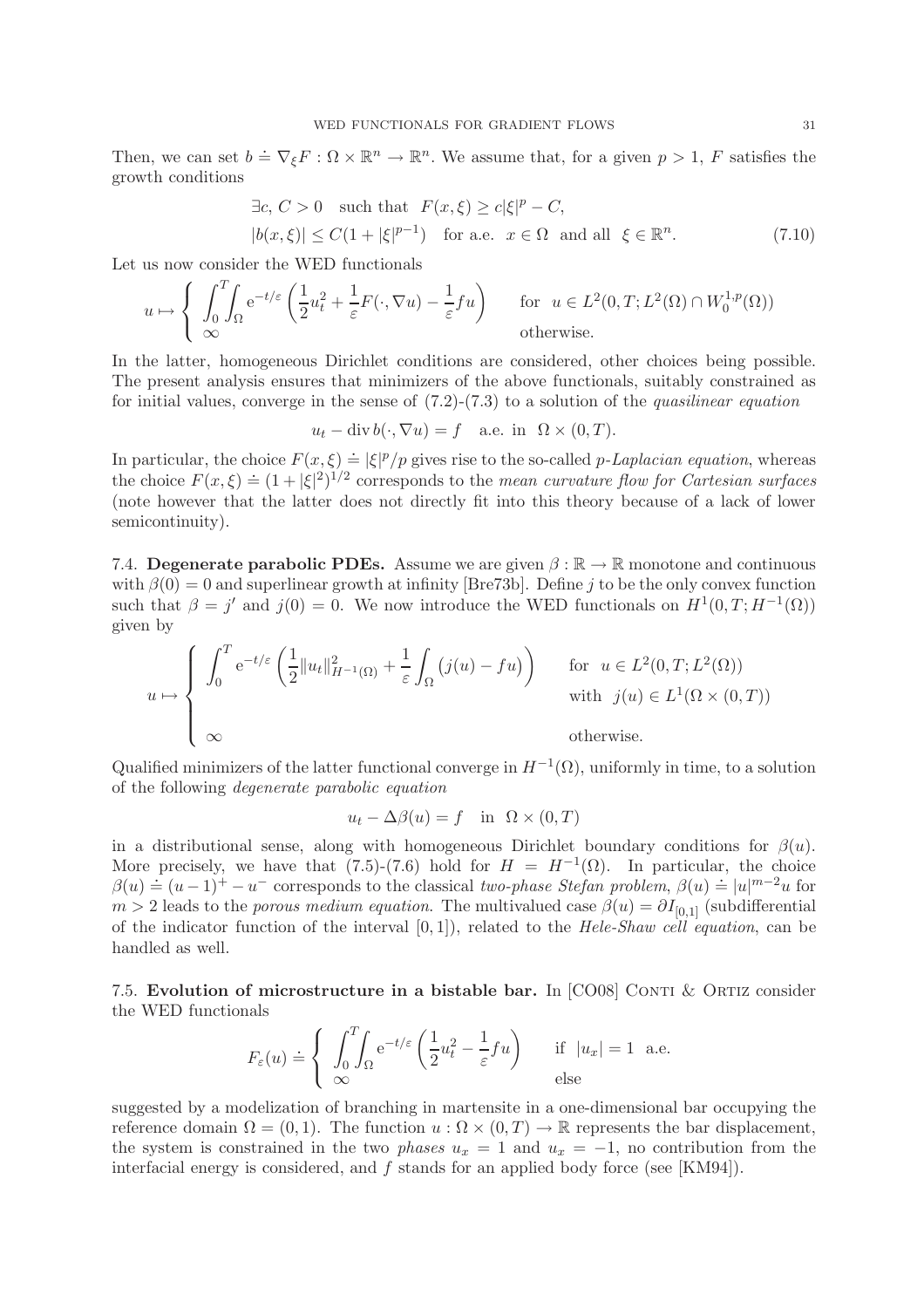For fixed  $\varepsilon > 0$ , the functional  $F_{\varepsilon}$  fails to be lower semicontinuous with respect to the weak topology of  $H^1(0,T; L^2(\Omega))$ . The argument in [CO08, Thm. 3.1] entails that

$$
\mathrm{sc}^{-}F_{\varepsilon}(u) = \int_{0}^{T} \int_{\Omega} e^{-t/\varepsilon} \left( \frac{1}{2} u_{t}^{2} + I_{[-1,1]}(u_{x}) - \frac{1}{\varepsilon} f u \right)
$$

where the relaxation is taken with respect to the weak topology in  $H^1(0,T;L^2(\Omega))$  (note that the actual proof in [CO08] is concerned with the weak topology in  $H^1(\Omega \times (0,T))$  instead) and  $I_{[-1,1]}$  is the indicator function of the interval  $[-1,1]$ . This computation is by no means trivial as the interplay between energy and dissipation has to be carefully taken into account. In this specific case, sc<sup>−</sup>F<sub>ε</sub> coincides with the convexification of  $F_{\varepsilon}$ . Note however that this is not the case in general, see [MO08, Sec. 5.1].

From this computation, CONTI  $&$  ORTIZ conjecture that the WED formalism can be of some use for describing microstructure evolution. In particular, *at a fixed level*  $\varepsilon > 0$ , the net effect of relaxation is that of allowing solutions u with  $|u_x| < 1$  which may therefore be interpreted as the weak limit of a fine evolving microstructure.

The analysis in [CO08] left open the issue of considering  $\varepsilon \to 0$ , namely of extending the above interpretation to the causal limit. We are in the position of filling this gap. Fix an initial condition (say  $u_0 = 0$  as in [CO08], for simplicity) and homogeneous Dirichlet boundary conditions. Note that  $\mathrm{sc}^-F_\varepsilon$  is coercive with respect to the weak topology in  $H^1(0,T;L^2(\Omega))$ on K(0) (see again [CO08, Thm. 3.1]). Hence, at each level  $\varepsilon$ , the functional sc<sup>−</sup>F<sub>ε</sub> admits a unique minimizer  $u_{\varepsilon}$  in  $K(0)$  (along with homogeneous Dirichlet boundary conditions) and, by applying our results,  $u_{\varepsilon}$  converges uniformly in  $L^2(\Omega)$  and weakly in  $H^1(0,T;L^2(\Omega))$  to a function u solving

$$
u' + \partial I_C(u) \ni f \text{ a.e. in } (0, T), \quad u(0) = 0. \tag{7.11}
$$

Here  $I_C$  is the indicator function of the nonempty convex and closed set

$$
C \doteq \{ u \in H_0^1(\Omega) \; : \; |u_x| \leq 1 \;\; \text{a.e.} \}.
$$

In particular, the latter entails that  $u: [0, T] \to H_0^1(\Omega)$  fulfills

$$
\int_0^1 \left( \int_0^x (u_t - f) \right) (p - u_x) \le 0 \quad \forall p \in L^2(\Omega) \text{ with } |p| \le 1 \text{ a.e. in } \Omega \text{ and } \int_{\Omega} p = 0,
$$
  
a.e. in  $(0, T), u(\cdot, 0) = 0$  a.e. in  $\Omega$ .

Moreover, our convergence analysis may be extended to the case of approximate minimizers of the original unrelaxed functional  $F_{\varepsilon}$ . In particular, as sc<sup>−</sup> $F_{\varepsilon}$  turns out to be the WED functional corresponding to the convex and lower semicontinuous potential

$$
u \mapsto \int_{\Omega} \left( I_{[-1,1]}(u_x) - \frac{1}{\varepsilon} f u \right),
$$

we are in the position of applying Corollary 5.5 and deduce that all (qualified) sequences of approximate minimizers of  $F_{\varepsilon}$  converge to the unique solution of (7.11) in the sense of (7.2)-(7.3). An illustration of this solution for a constant body force  $f$  is given in [CO08, Fig.4].

7.6. Surface roughening by island growth. A second example of relaxation in [CO08] concerns the WED functionals

$$
F_{\varepsilon}(u) \doteq \left\{ \begin{array}{l} \int_{0}^{T} \int_{\Omega} e^{-t/\varepsilon} \left( \frac{1}{2} u_{t}^{2} - \frac{1}{\varepsilon} f u \right) & \text{if } \nabla u \in K \text{ a.e.} \\ \infty & \text{else} \end{array} \right.
$$

where  $\Omega \doteq [0, 1]^2$  and

$$
K \doteq \{ (0, \pm 1), \, (\pm 1, 0) \}.
$$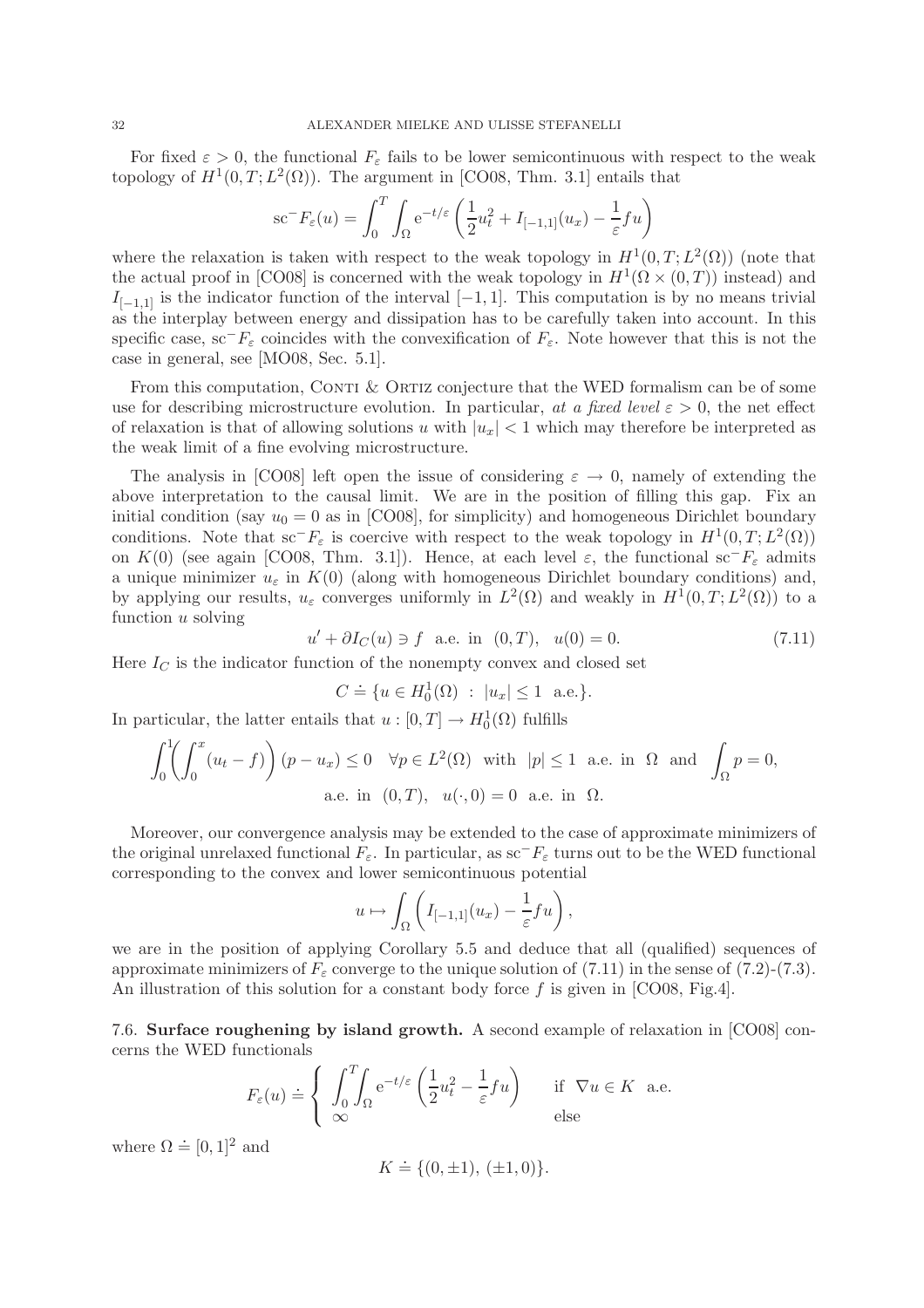These functionals are considered in connection with the phenomenon of *island growth and coarsening* during the epitaxial growth of thin films. In particular,  $u : \Omega \to \mathbb{R}$  represents the height of the thin film surface, f is a given deposition rate, and  $K$  is the set of preferred slopes (see [ORS99])

For fixed  $\varepsilon > 0$  the relaxation of  $F_{\varepsilon}$  with respect to the weak topology of  $H^1(0,T; L^2(\Omega))$ reads [CO08, Thm. 4.1]

$$
\sec^{-}F_{\varepsilon}(u) \doteq \int_{0}^{T} \int_{\Omega} e^{-t/\varepsilon} \left( \frac{1}{2} u_t^2 + I_{\cos K}(\nabla u) - \frac{1}{\varepsilon} f u \right)
$$

where  $I_{\text{co }K}$  is the indicator function of the convex hull co K of K, namely

$$
co K = \{ (x, y) \in \mathbb{R}^2 : |x| + |y| \le 1 \}.
$$

By inspecting the specific form of sc<sup>−</sup> $F_{\varepsilon}$ , in [CO08] the macroscopic behavior of the evolving thin film in the causal limit  $\varepsilon \to 0$  is conjectured to corresponds to the gradient flow along with the choice

$$
\phi(u) \doteq -\int_{\Omega} fu
$$
 if  $\nabla u \in \text{co } K$  and  $\phi(u) \doteq \infty$  else,

the effect of the microstructure being that of relaxing the original constraint  $\nabla u \in K$  to the weaker  $\nabla u \in \text{co } K$  (in particular, solutions with  $\nabla u \in \text{int } \text{co } K$  are interpreted as weak limits of evolving microstructures).

This fact is confirmed by our convergence result. Indeed, the functionals sc<sup>−</sup> $F_{\varepsilon}$  are (convex and) lower semicontinuous. Hence, they admit unique minimizers  $u_{\varepsilon}$  in  $K(0)$  (the initial condition 0 is chosen for simplicity and reference with [CO08]) and the sequence  $u_{\varepsilon}$  converges uniformly in  $L^2(\Omega)$  to the unique gradient flow

$$
u' + \partial I_M(u) \ni f
$$
 a.e. in  $(0, T)$ ,  $u(0) = 0$  (7.12)

where  $M \doteq \{ v \in H_0^1(\Omega) : \nabla v \in \text{co } K \}.$ 

Convergence also holds for approximate minimizers of the original unrelaxed functional  $F_{\varepsilon}$ . Indeed, as the relaxation sc<sup>−</sup> $F_{\varepsilon}$  is the WED functional related to the convex and lower semicontinuous potential

$$
u \mapsto \int_{\Omega} \left( I_{\text{co }K}(\nabla u) - \frac{1}{\varepsilon} f u \right),\,
$$

Corollary 5.4 ensures that all (qualified) sequences of approximate minimizers of  $F_{\varepsilon}$  converge to the unique solution of  $(7.12)$  in the sense of  $(7.2)-(7.3)$ . The reader is referred to  $[CO08, Fig. 5]$ for an illustration of a thin film evolution developing island growth under a constant deposition rate.

Acknowledgment. The authors wish to thank Sir John Ball for proposing the issues eventually developed in Subsection 5.8. A.M. was partially supported by the DFG Resarch Unit FOR 797 *Analysis and Computation of Microstructures in Finite Plasticity* under Mie 459/5-1. U.S. was partially supported by the FP7-IDEAS-ERC-StG Grant #200497 *BioSMA: Mathematics for Shape Memory Technologies in Biomechanics* and gratefully acknowledges the hospitality of WIAS.

#### **REFERENCES**

- [AGS05] L. Ambrosio, N. Gigli, and G. Savaré. Gradient flows in metric spaces and in the space of probability measures. Lectures in Mathematics ETH Zürich. Birkhäuser Verlag, Basel, 2005.
- [Bar76] V. Barbu. Nonlinear semigroups and differential equations in Banach spaces. Noordhoff International Publishing, Leyden, 1976.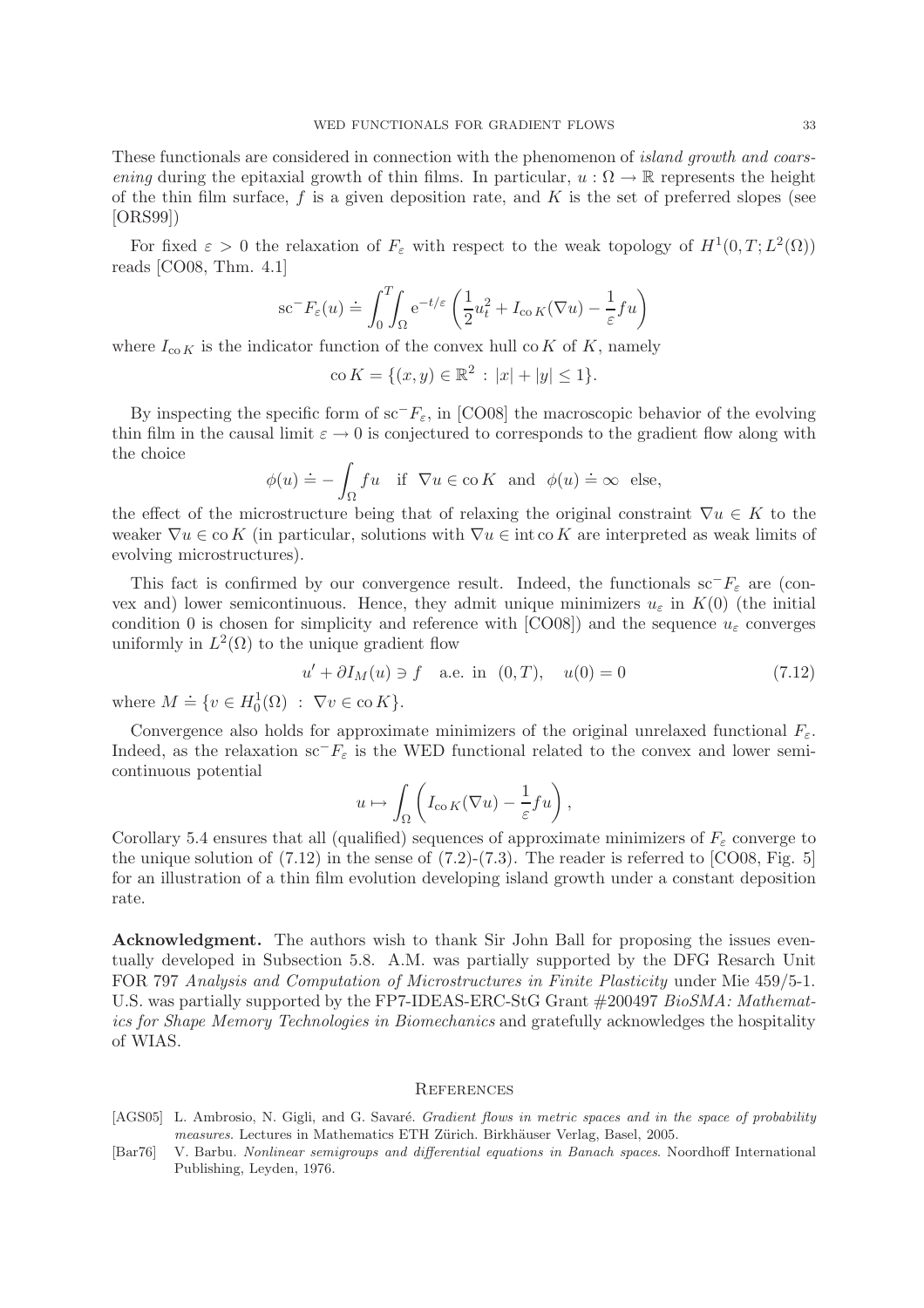- [BE76a] H. Brezis and I. Ekeland. Un principe variationnel associé à certaines équations paraboliques. Le cas dépendant du temps. C. R. Acad. Sci. Paris Sér. A-B, 282(20):Ai, A1197-A1198, 1976.
- [BE76b] H. Brezis and I. Ekeland. Un principe variationnel associé à certaines équations paraboliques. Le cas indépendant du temps. C. R. Acad. Sci. Paris Sér. A-B, 282(17):Aii, A971–A974, 1976.
- [Bio55] M. A. Biot. Variational principles in irreversible thermodynamics with application to viscoelasticity. Phys. Rev. (2), 97:1463–1469, 1955.
- [BL76] J. Bergh and J. Löfström. Interpolation spaces. An introduction. Springer-Verlag, Berlin, 1976. Grundlehren der Mathematischen Wissenschaften, No. 223.
- [Bre71] H. Brezis. Monotonicity methods in Hilbert spaces and some application to nonlinear partial differential equations. In Contrib. to nonlin. functional analysis. Proc. Sympos. Univ. Wisconsin, Madison, pages 101–156. Academic Press, New York, 1971.
- [Bré73a] D. Brézis. Classes d'interpolation associées à un opérateur monotone. C. R. Acad. Sci. Paris Sér. A-B, 276:A1553–A1556, 1973.
- [Bre73b] H. Brezis. Opérateurs maximaux monotones et semi-groupes de contractions dans les espaces de Hilbert. Number 5 in North Holland Math. Studies. North-Holland, Amsterdam, 1973.
- [Bre75] H. Brezis. Interpolation classes for monotone operators. In Partial differential equations and related topics (Program, Tulane Univ., New Orleans, La., 1974), pages 65–74. Lecture Notes in Math., Vol. 446. Springer, Berlin, 1975.
- [BS94] C. Baiocchi and G. Savaré. Singular perturbation and interpolation. Math. Models Methods Appl. Sci., 4(4):557–570, 1994.
- [Cla90] F. H. Clarke. Optimization and nonsmooth analysis, volume 5 of Classics in Applied Mathematics. Society for Industrial and Applied Mathematics (SIAM), Philadelphia, PA, second edition, 1990.
- [CO08] S. Conti and M. Ortiz. Minimum principles for the trajectories of systems governed by rate problems. J. Mech. Phys. Solids, 56:1885–1904, 2008.
- [CP69] M. G. Crandall and A. Pazy. Semi-groups of nonlinear contractions and dissipative sets. J. Funct. Anal., 3:376–418, 1969.
- [Gho08] N. Ghoussoub. Selfdual partial differential systems and their variational principles. Springer Monographs in Mathematics, Springer New York, 2009.
- [Gio96] E. De Giorgi. Conjectures concerning some evolution problems. Duke Math. J., 81(2):255–268, 1996. A celebration of John F. Nash, Jr.
- [Gur63] M. E. Gurtin. Variational principles in the linear theory of viscoelasticity. Arch. Rational Mech. Anal., 13:179–191, 1963.
- [Gur64a] M. E. Gurtin. Variational principles for linear elastodynamics. Arch. Rational Mech. Anal., 16:34–50, 1964.
- [Gur64b] M. E. Gurtin. Variational principles for linear initial value problems. Quart. Appl. Math., 22:252–256, 1964.
- [Hla69] I. Hlaváček. Variational principles for parabolic equations. Apl. Mat., 14:278–297, 1969.
- [Ilm94] T. Ilmanen. Elliptic regularization and partial regularity for motion by mean curvature. Mem. Amer. Math. Soc., 108(520):x+90, 1994.
- [KM94] R. V. Kohn and S. Müller. Surface energy and microstructure in coherent phase transitions. Comm. Pure Appl. Math., 47(4):405–435, 1994.
- [Kōm67] Y. Kōmura. Nonlinear semi-groups in Hilbert space. J. Math. Soc. Japan, 19:493-507, 1967.
- [LM72] J.-L. Lions and E. Magenes. Non-homogeneus boundary value problems and applications, volume 1. Springer-Verlag, New York - Heidelberg, 1972.
- [MO08] A. Mielke and M. Ortiz. A class of minimum principles for characterizing the trajectories of dissipative systems. ESAIM Control Optim. Calc. Var., 14:494–516, 2008.
- [MS08] A. Mielke and U. Stefanelli. A discrete variational principle for rate-independent evolution. Adv. Calc. Var., 1(4):399–431, 2008.
- [MST89] A. Marino, C. Saccon, and M. Tosques. Curves of maximal slope and parabolic variational inequalities on nonconvex constraints. Ann. Scuola Norm. Sup. Pisa Cl. Sci.  $(4)$ , 16(2):281–330, 1989.
- [Nay76a] B. Nayroles. Deux théorèmes de minimum pour certains systèmes dissipatifs. C. R. Acad. Sci. Paris Sér. A-B, 282(17):Aiv, A1035-A1038, 1976.
- [Nay76b] B. Nayroles. Un théorème de minimum pour certains systèmes dissipatifs. Variante hilbertienne. Travaux Sém. Anal. Convexe, 6(Exp. 2):22, 1976.
- [NSV00] R. Nochetto, G. Savaré, and C. Verdi. A posteriori error estimates for variable time-step discretization of nonlinear evolution equations. Comm. Pure Appl. Math., 53(5):525–589, 2000.
- [ORS99] M. Ortiz, E. A. Repetto, and H. Si. A continuum model of kinetic roughening and coarsening in thin films. J. Mech. Phys. Solids, 47(4):697–730, 1999.
- [Ott01] F. Otto. The geometry of dissipative evolution equations: the porous medium equation. Comm. Partial Differential Equations, 26(1-2):101–174, 2001.